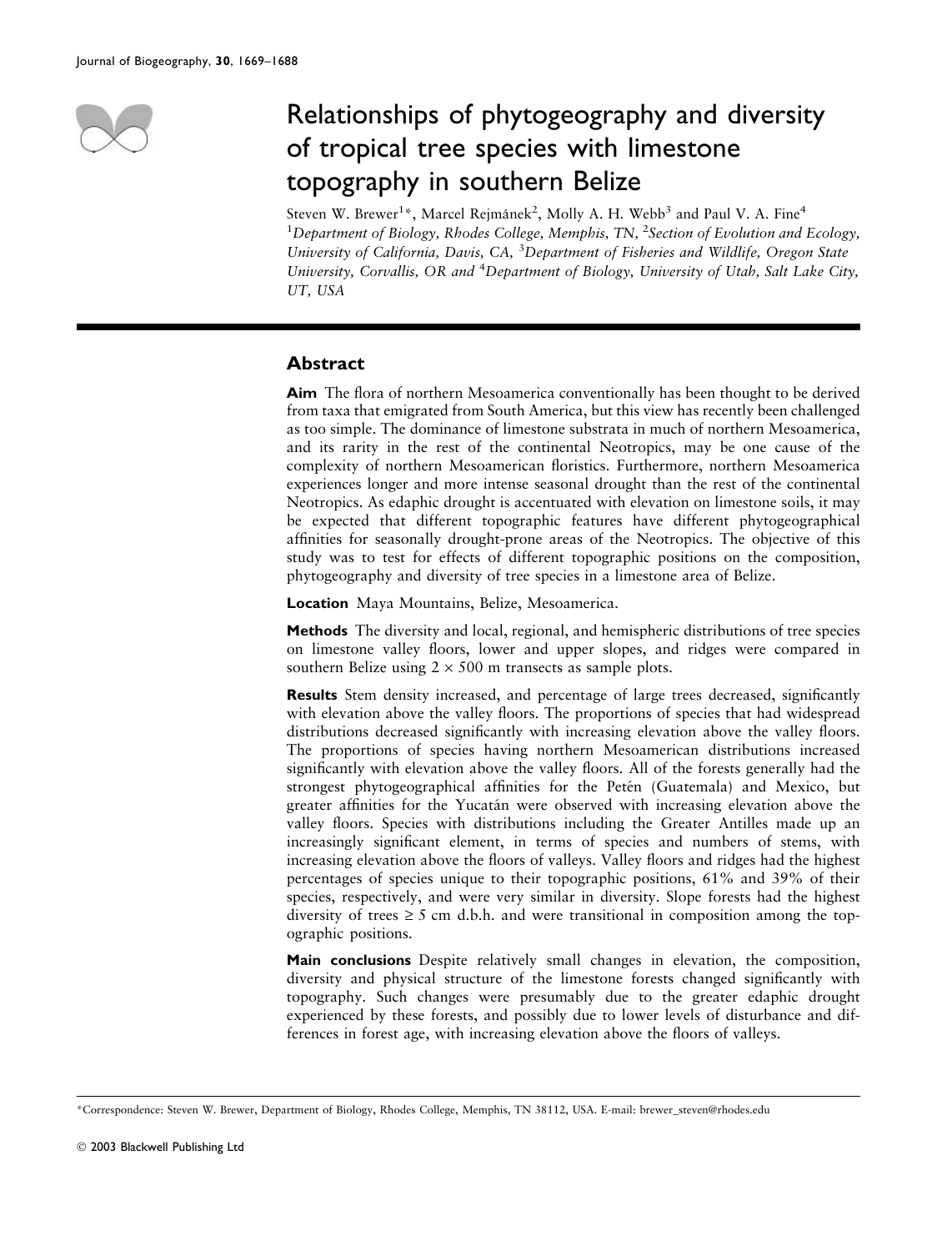# INTRODUCTION

The flora of northern Mesoamerica conventionally has been thought to be derived from taxa that emigrated from South America around the time of the Great American Interchange (Gentry, 1982; Cronquist, 1988). Recently, however, this view of Mesoamerican floristics has been demonstrated to be an oversimplification. Studies evaluating floristic and paleobotanical evidence demonstrate complex multiple origins of the flora of northern Mesoamerica (Wendt, 1993; Burnham & Graham, 1999). One reason for the incomplete dominance of Amazonian-derived taxa in northern Mesoamerica may be the presence of soil types that are virtually absent from South America.

Northern Mesoamerica is unique for the continental Neotropics in being dominated by limestone substrata and karst terrain (Snead, 1980). Tropical, limestone outcrop soils are typically shallow and experience stronger seasonal drought than other soils of rain forest areas. They often have rapid drainage, high fertility, and have a relatively high pH and high organic matter content compared with many other tropical soils (Beard, 1944; Wright et al., 1959; Furley & Newey, 1979; Richards, 1996). Consequently, limestone soils appear to be occupied by unique floras (Crowther, 1982; Proctor et al., 1983; Wendt, 1993; Richards, 1996), but few studies have intensively investigated tropical forests over limestone because of the restricted distributions of this substrate and the difficulty of working in tropical karst terrain (Kelly et al., 1988; Richards, 1996).

The forests of northern Mesoamerica remain largely undescribed, as research into the structure, composition, and dynamics of Neotropical forests has been concentrated mostly in southern Mesoamerica and South America (e.g. Gentry, 1988, 1990; Condit et al., 1998; Dallmeier & Comiskey, 1998). A noteworthy exception is the well-known forest of Los Tuxtlas, Veracruz, México (González-Soriano et al., 1997); this forest, however, is on a volcanic substrate. Most of the detailed studies of the floristics of tropical forests over limestone are from Malaysia and Indonesia (Chin, 1977; Crowther, 1982; Proctor et al., 1983; Polak, 2000), China (Hua, 2002), or the Caribbean (Proctor, 1986; Kelly et al., 1988; Borhidi, 1996; Rivera et al., 2000).

Topography and associated changes in elevation are surrogate variables for many factors that determine plant growth and distribution, such as exposure to winds and disturbance, temperature, soil depth, water availability and drainage, and nutrient status. It is therefore not surprising that studies throughout the tropics consistently illustrate the influence of topography on the composition and distribution of tree species (Ashton, 1964; Basnett, 1992; Pitman et al., 1999; Rennolls & Laumonier, 2000). Furthermore, species richness generally declines with elevation, but there are

many exceptions (Rahbek, 1995), because elevation may represent multiple environmental gradients. Some observations indicate that slope forests in the Neotropics are more diverse than adjacent lowland or valley floor forests (French Guiana: Hallé et al., 1978; Mexico: Wendt, 1993; Panama: Leigh, 1996; Bolivia: Foster, 1991; Smith & Killeen, 1998). To our knowledge, however, quantitative comparisons of the phytogeography and diversity of tree species among topographic positions have not been published for forests of northern Mesoamerica.

Given the strong effects of limestone on soils and drainage (Furley & Newey, 1979; King et al., 1986), different topographic positions in karst terrain are expected to have different species composition and diversity, because small differences in elevation intensify the effects of seasonal drought. Wendt (1993) observed that compared with deeper soils nearby, limestone outcrops of southern Veracruz harbour a greater proportion of species that are endemic to northern Mesoamerica. Brewer & Webb (2002) found that the tree flora of a limestone valley floor in Belize was dominated by widespread Neotropical species and was unusually diverse for northern Mesoamerica. Based on these studies and preliminary observations, we hypothesized that with increasing elevation, tree species composition on limestone would increasingly include species restricted to northern Mesoamerica (northern species) and that species diversity would increase with elevation above the valley floors. We then conducted a study of the geographical distributions, and the richness and diversity, of tree species at different topographic positions on limestone in southern Belize.

#### Study area

Belize encompasses  $c$ . 22,275 km<sup>2</sup> of the base of the Yucatán Peninsula, between 15 and 19°N latitude. The geology of the wet, southern half of the country is dominated by the Maya Mountains, where the study area, the Bladen Nature Reserve (BNR), is located  $(16^{\circ}24'34'' - 16^{\circ}36'18''$  N latitude). The climate of the area can be classified as tropical wet seasonal (Walsh, 1996), with an annual rainfall of 2500–3000 mm and a strong dry season from February to May. The BNR is c. 350 km<sup>2</sup> in area and encompasses the watershed of the Bladen Branch of the Monkey River, which runs from higher elevations in the south-west through the middle of the BNR to the north-east (Fig. 1). The south-east half of the watershed is composed of Coban (late Cretaceous) limestone, and the north-west half is composed of Bladen (Paleozoic) volcanic formations, with pockets of alluvium beside the river and its tributaries (Bateson & Hall, 1977). Evergreen forests (sensu Beard, 1944) grow on these pockets of alluvium and are surrounded by long and continuous, steep limestone slopes that rise  $c$ . 150–200 m from the floors of the valleys to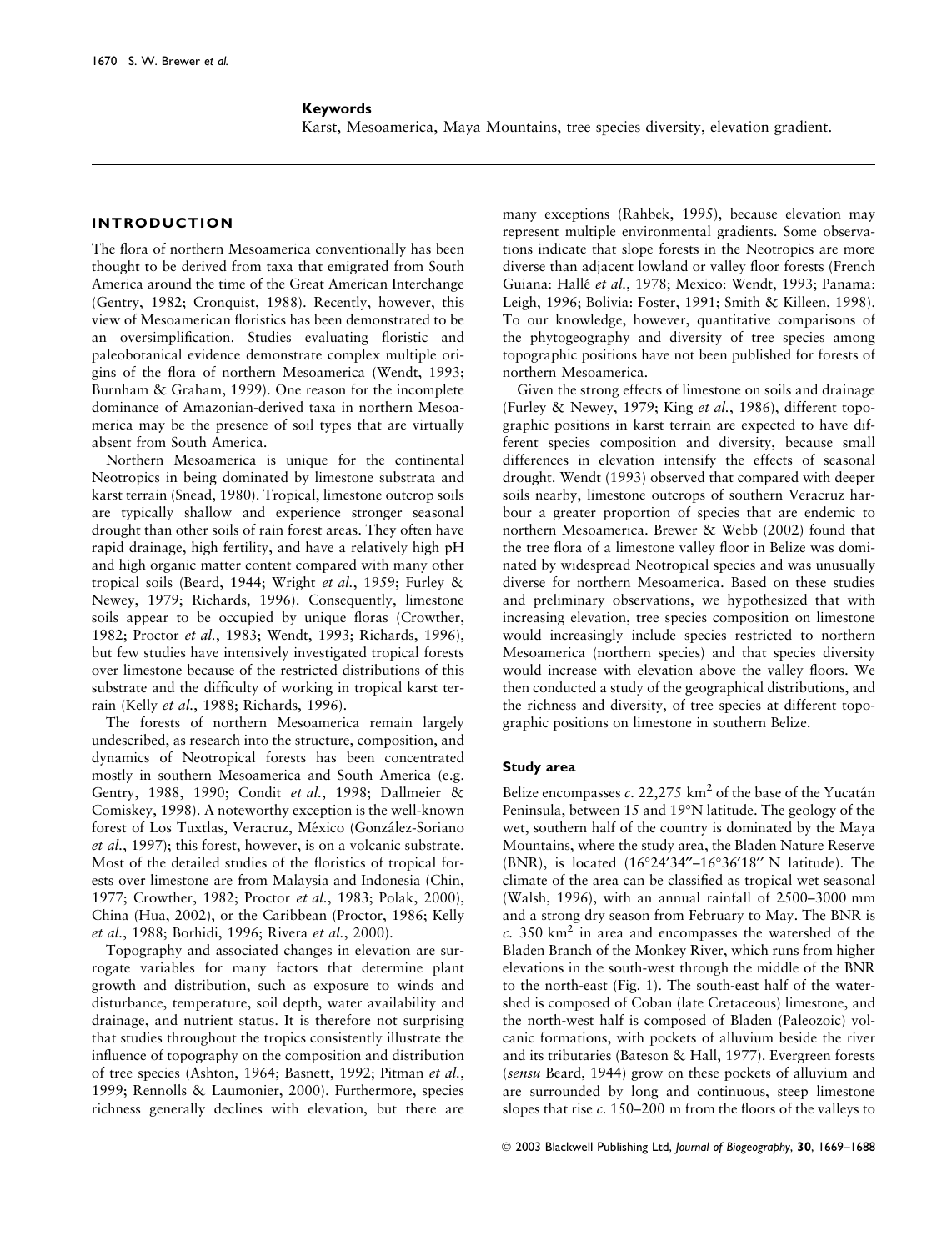

**Chiquibul National Park Columbia Forest Reserve Deep River Forest Reserve MMNFR Maya Mountain North Forest Reserve MMSFR Maya Mountain South Forest Reserve** 

Figure 1 The three study sites in Bladen Nature Reserve, in the Maya Mountains of Belize, Central America. Elevation ranges from valley floors to ridges at sites 1, 2 and 3 are 190, 180 and 160 m, respectively. Central America image courtesy of NASA/JPL/Caltech. Inset map © Belize Foundation for Research and Environmental Education, used with permission.

**CRFR** 

**DRFR** 

the ridges. Surrounding these slopes the topography is complex, including cone karst (knolls), rock outcrops, plateaus, shallow and deep sinkholes, etc. The alluvial soils are deep  $(≥ 1 m)$ , fairly well-drained clay loams, and the soils on the slopes are shallow (mostly  $< 0.5$  m) and rocky, very well-drained clay loams. The forest canopy is increasingly deciduous with elevation above the alluvial forests.

The last significant human occupation of the area was by the Maya on a relatively small scale in the valleys c. 1000 years before present (yr BP) (Abramiuk, 1999; P. Dunham, pers. comm.). As in most of the Neotropics, however, some mahogany (Swietenia macrophylla King) and cedar (Cedrela odorata L.) were removed from the area in more recent times. Approximately 120 yr BP a small mahogany logging operation was conducted in the north-east part of the watershed (Fowler, 1879), and  $c$ . 60 yr BP some trees were removed from the south-western part of the BNR (P. Dunham, pers. comm.), but large mahogany trees are not uncommon throughout the BNR (S. Brewer, pers. obs.).

# METHODS

#### Field methods and collections

Forests on valleys (alluvial forests on the floors of valleys, with  $<$  5% inclination, indicated by a  $V$  prefix in the analyses), lower slopes (forests on the lower third of the slopes next to the valley floor, 'L'), upper slopes (forests on

the upper third of the slopes, 'U') and ridges (R) were sampled along elevational gradients at three sites in the watershed in 1999 and 2002 (Fig. 1). These topographic positions were selected because of their unambiguous definition, comparative ease in location, and their relation to soil moisture and other properties as reflected by previous studies in Belize (Furley & Newey, 1979 and references therein). As sample plots (SPs), belt transects, rather than regular plots, were best suited to following contours that represented the topographic positions and were more feasible for rapid sampling of the variation within and among the topographic positions in the difficult terrain of the BNR. The method used here was a modification of Gentry's (1982, 1988) method, which has become one standard for rapid sampling of plant diversity in tropical forests (Phillips & Miller, 2002). In the dry season of 1999, one transect  $2 \times 500$  m (0.1 ha) was placed within each topographic position, along contour lines and skipping over treefall gaps in the canopy. While gaps are an important constituent of tropical forests, the irregular occurrence and highly variable physical structure of gaps would require an order of magnitude increase in the number of SPs to account for their effect on variation in diversity and composition. This was not justified given the objectives of the study. Orientation and percentage slope were measured at six points spaced evenly along each SP. The valley SPs were placed 50–60 m away from the base of the nearby slope, and the lower slope and upper slope SPs were placed in the middle of the lower and upper thirds of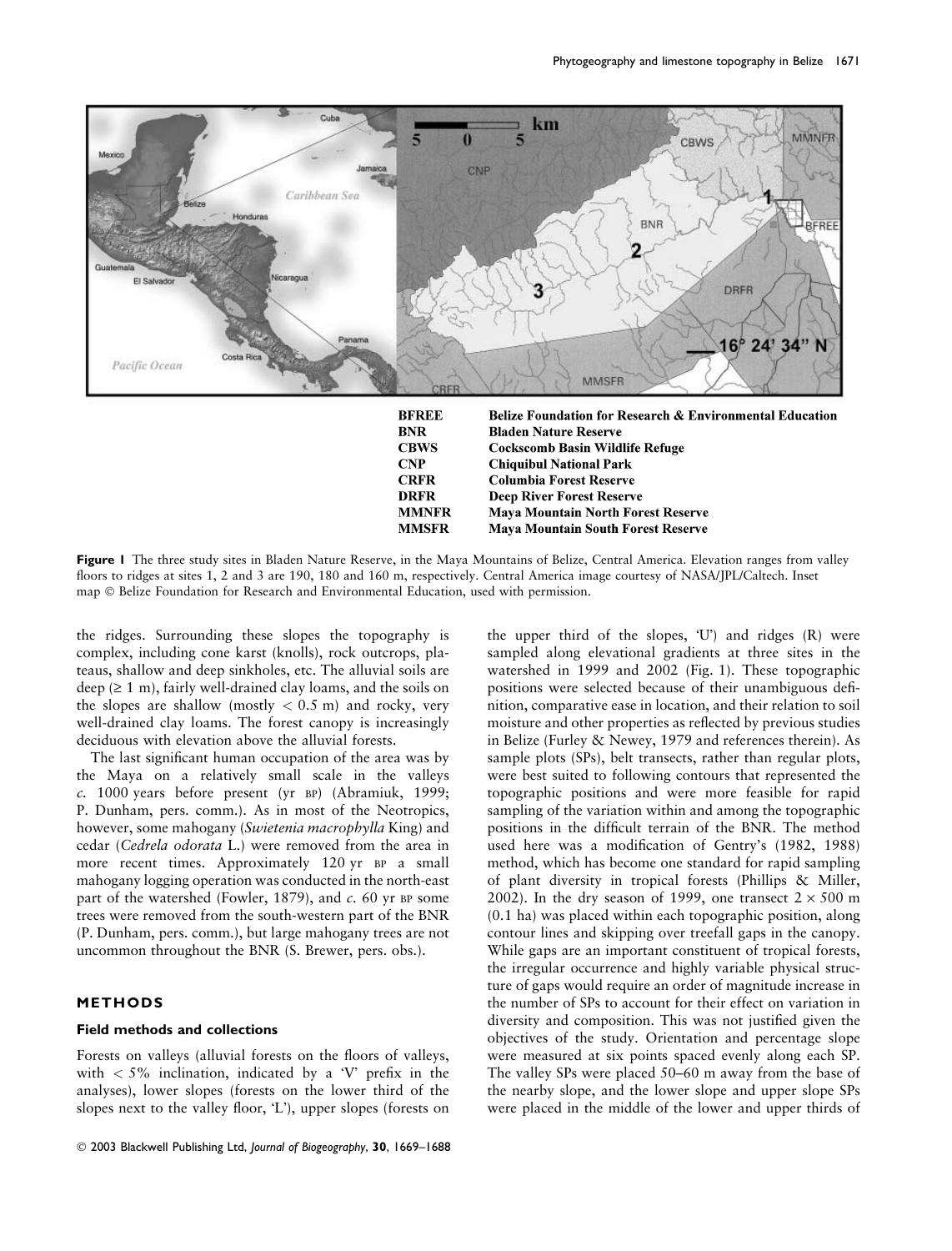the slope face at each site, respectively. The precise location of the beginning of a given SP was determined haphazardly.

The three sites were 10 km apart and were located in the far north-eastern part of the BNR, where the Bladen Branch begins to emerge from the main gorge of the watershed (site 1; elevation range  $= 60-250$  m), the approximate middle of the watershed (site 2; elevation range  $= 140 - 320$  m), and the upper part of the watershed (site 3; elevation range  $= 240-400$  m) (Fig. 1). The sites were chosen to reduce variability, other than topographic position and substrate, and were selected to: (1) represent separate, approximately equally spaced locations in the watershed, (2) consist of mature-phase forest, (3) have similar orientations of the slopes (all approximately north-facing), and (4) have slope faces that were of similar overall inclination and total elevation change from their respective valley forests. Trees that were within SPs were identified and their diameter measured at 130 cm above the soil surface (d.b.h. or diameter). A tree was counted if it had a d.b.h.  $\geq 5$  cm and if the centre of the base of its stem was within the SP. Trees included all woody, free-standing plants (including palms)  $\geq$  5 cm d.b.h. Palms with developed stems, regardless of diameter, were also included in the surveys. Lianas were not included in the surveys.

Voucher specimens were collected for all tree species, with the exceptions of species that were common and distinctive, and for which there was no confusion about their identity (e.g. Schizolobium parahyba, Attalea cohune; see Appendix 1 for species names and authorities). Morphospecies that could not be reliably separated from known species were included with the known species for the analyses  $\langle$  < 1% of all stems encountered). Morphospecies that could not be identified to family were included in the analyses of diversity; they represented  $<$  3% of all species encountered and just five of nearly 1800 stems sampled. Less than 6% of all species (10 stems) could not be identified to species. Distributions of voucher specimens are available from the first author.

### Data analyses

The species sampled in this study were classified into one of three major phytogeographical categories: (1) northern Mesoamerican species endemic to or primarily found in the area north of central Nicaragua (see Wendt, 1993 and Gentry, 1982 for discussions of what constitutes northern Central America), (2) species endemic to or primarily occurring throughout Mesoamerica, and (3) widespread species reaching South America, found in Amazonia or farther south. For these analyses, the very rare occurrence of a species just outside the periphery if its primary distribution as defined above (one or two collections compared with abundant collections elsewhere) did not warrant classifying it into a broader distribution category. Less than 5% of the species in this study had such distributions. Species distributions were determined from Neotropical floras such as Flora Neotropica and Flora Mesoamericana, online taxonomic data bases from the Missouri Botanical Garden (e.g. TROPICOS) and the New York Botanical Garden, and floristic lists or vegetation studies (see Table 2 for references).

Additionally, comparisons of species in this study were made with the compositions of nearby areas of northern Mesoamerica and the Caribbean, including the neighbouring states of México, the Petén of Guatemala, and Cuba, Jamaica, and Puerto Rico. For this study, we separated the Yucatán biotic province into two areas: the northern peninsula (Quintana Roo, Yucatán and Campeche) and the Petén of Guatemala. Comparisons of the forests in those areas and the forests of this study were made without statistical analysis due to differences in sampling methodology and differences in species density of each area. Nevertheless, such coarse comparisons allowed for examination of the relative floristic affinities of the topographic positions in the BNR with other areas of the region. Weaknesses of such comparisons included incomplete sampling of the forests of the Neotropics and splitting of poorly known taxa that should otherwise be lumped as one species of a broader range. Therefore, these comparisons may have been imprecise, but we believe that our conclusions about relative affinities were fairly robust.

Three statistical approaches were used to evaluate topographic effects on the phytogeography of species. First, regression analysis was employed to determine if relationships existed between the phytogeography of species and elevation above the valley floors, using the three broadly defined categories of distribution. Secondly, comparisons among topographic positions with respect to proportions of species by broad distribution category were performed using multivariate analysis of variance (MANOVA). Thirdly, the effects of geographical and elevational distances on compositional dissimilarities between sample plots (SPs) were evaluated using the Mantel test (McCune & Mefford, 1999; McCune & Grace, 2002).

Cluster analysis was used to classify SPs into groups based on the presence or absence, or relative abundance, of species present. The resulting dendrograms provided a visual means of assessing similarity among SPs, groups of SPs, and whether or not groupings of SPs were consistent with topography. Agglomerative cluster analysis of SPs (Ludwig & Reynolds, 1988) was employed (Podani, 1998). Two classes of distance measures among SPs were used in the analysis: the complement of Jaccard's index (J) (Jaccard, 1902) and chord Euclidean distance (CHD). The complement to Jaccard's index  $(1-J)$  is an expression of dissimilarity between individual SPs based on species presence/absence, and CHD is an expression of dissimilarity between SPs based on the proportional abundances of species. For the analyses, the abundance of trees was expressed as stem density.

Tree richness and diversity within the SPs were evaluated using Fisher's diversity index  $\alpha$  (Fisher *et al.*, 1943) and species–individuals curves. Fisher's index was employed as a measure of tree species diversity that accounted for the number of individuals sampled, based on a log-series distribution of the species abundances. Fisher's  $\alpha$  for each SP was calculated through an iterative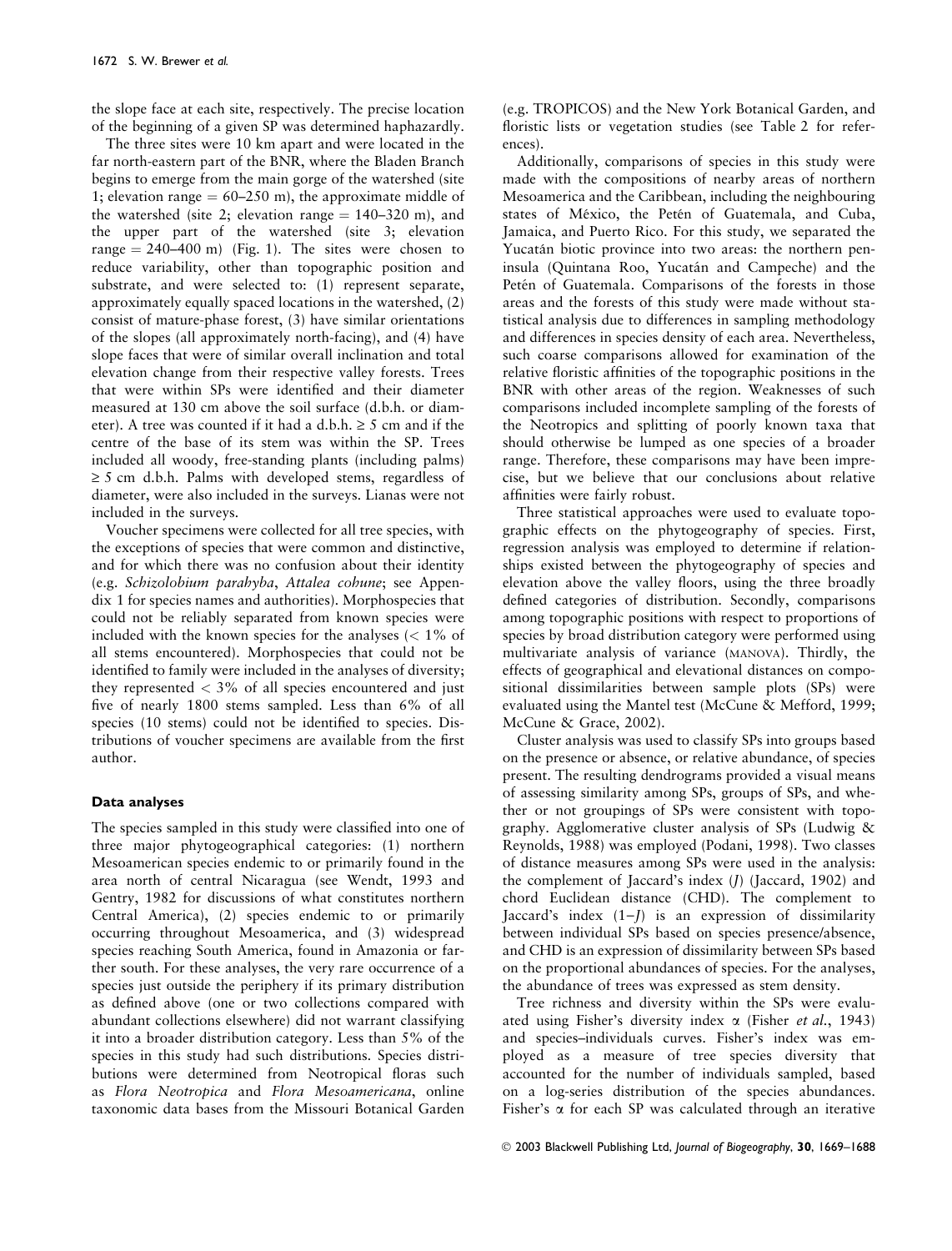procedure, using a program written by M. Rejmánek. This index varies less than species richness with sample size and has been increasingly used as an index of diversity in tropical forests (see Magurran, 1988; Condit et al., 1998; Leigh, 1999 for discussions of the advantages of this index). Species–individuals curves allowed for the comparison of richness on a per-individual basis at different samples of individuals. Species–individuals curves were generated by resampling with PAST (Hammer et al., 2001). The curves were cross-checked for consistency with cumulative species–individuals curves.

As an exploratory procedure, statistical comparisons of the topographic positions were conducted with respect to numbers of stems and Fisher's a. Analysis of variance (ANOVA) with site as a blocking factor was performed on numbers of stems and diversity indices, and post-hoc comparisons of means were performed with Bonferroni corrections to P-values. All proportions were angular-transformed, and numbers of stems were log-transformed to meet the assumptions of normality and homogeneity. Analyses of variance were executed with the SPSS 9.0 statistical software (SPSS, 1999).

# RESULTS

#### Physical structure/size structure

The forests were evergreen on the valleys and lower slopes, semi-evergreen (25–50% deciduous trees) on the upper slopes, and semi-deciduous (50–75% deciduous trees) on the ridge (S. Brewer, pers. obs.). The slope forests had inclinations of 30–37%, and shallow soils  $(< 0.5$  m), with occasional, exposed limestone rocks and boulders. The ridges had shallow soils and the most variable inclinations of the topographic positions, from 3% to 30%. The valley forests had inclinations of  $<$  5% and deep soils ( $>$  1 m).

Stem density increased significantly with elevation above the valleys  $(R^2 = 0.76, P = 0.002, d.f. = 9;$  quadratic function) (Table 1). For example, the average number of stems  $\geq 5$  cm on ridges was 70% greater than the number of stems on the upper slopes. Ridges had significantly more stems than the lower slope and valley positions and significantly more trees  $\geq 10$  cm d.b.h. than all other positions  $(P < 0.05$ , Table 1). Although not quantified by this study, the density and frequency of lianas were noticeably greater in the valley forests than in the slope and ridge forests. There

are  $> 60$  species of lianas in the forests on valley floors, while smaller numbers seem to be present on slopes and ridges forests (M. Rejmánek, unpubl. data). The proportions of trees  $< 10$  cm d.b.h. were significantly negatively correlated with increase in elevation above the valley floors  $(R^2 = 0.62, P = 0.002, d.f. = 10; linear function)$  (see also Fig. 2, Table 1). The proportions of trees 10–20 cm d.b.h. were significantly positively correlated with increase in elevation above the valleys ( $R^2 = 0.71$ ,  $P = 0.001$ , d.f. = 10; linear function). However, the proportions of stems  $\geq 20$  cm diameter (a rough estimate of canopy trees) were not significantly associated with elevation above the valleys  $(R^2 = 0.10, P = 0.6, d.f. = 10)$  and were not significantly different among the topographic positions  $(F_{2,4} = 0.9,$  $P = 0.8$ ). Differences among the topographic positions were most pronounced for trees in the smallest two size classes (Fig. 2). The slopes and valleys had similar distributions of medium-sized to large trees  $( \geq 50 \text{ cm d.b.h.})$  (Fig. 2), but  $< 1\%$  of the ridge trees were  $\geq 50$  cm d.b.h.



Figure 2 Distributions of stem diameters at the four topographic positions by diameter at breast height (d.b.h.) class (lower limit shown).

| <b>Table I</b> Mean (SD) species richness, number          |
|------------------------------------------------------------|
| of stems $(N)^*$ , and Fisher's diversity index $\alpha^*$ |
| for each of four topographic positions on                  |
| limestone at two minimum sampling diame-                   |
| ters, representing all trees (stems $\geq 5$ cm) and       |
| excluding understory trees (stems $\geq 10$ cm)            |

|                                        | Valley floor       | Lower slope        | Upper slope          | Ridge                  |
|----------------------------------------|--------------------|--------------------|----------------------|------------------------|
| Species $\geq$ 5 cm                    | 32.7(2.1)          | 40.3(4.0)          | 43.3(6.1)            | 42.0(2.6)              |
| Species $\geq 10$ cm                   | 22.7(0.6)          | 28.7(3.8)          | 30.7(4.5)            | 33.7(0.6)              |
| $N \geq 5$ cm                          | $112.3a$ (20.3)    | $110.7a$ (16.0)    | $136.3^{a,b}$ (28.1) | $236.0^b$ (58.2)       |
| $N \ge 10$ cm                          | $41.3a$ (6.8)      | $47.7^{a,b}$ (9.3) | $65.3^b$ (7.6)       | $134.3^{\circ}$ (21.0) |
| Fisher's $\alpha$ (stems $\geq$ 5 cm)  | $15.6^a$ (1.1)     | $22.9^b$ (1.4)     | $22.0^b$ (2.0)       | $15.1^a(1.1)$          |
| Fisher's $\alpha$ (stems $\geq 10$ cm) | $21.5^{a,b}$ (4.0) | $30.8b$ (2.0)      | $22.9^{a,b}$ (5.2)   | $14.6^a(1.7)$          |
|                                        |                    |                    |                      |                        |

\*Means in rows sharing the same superscript letter were not significantly different ( $P > 0.05$ , Bonferroni).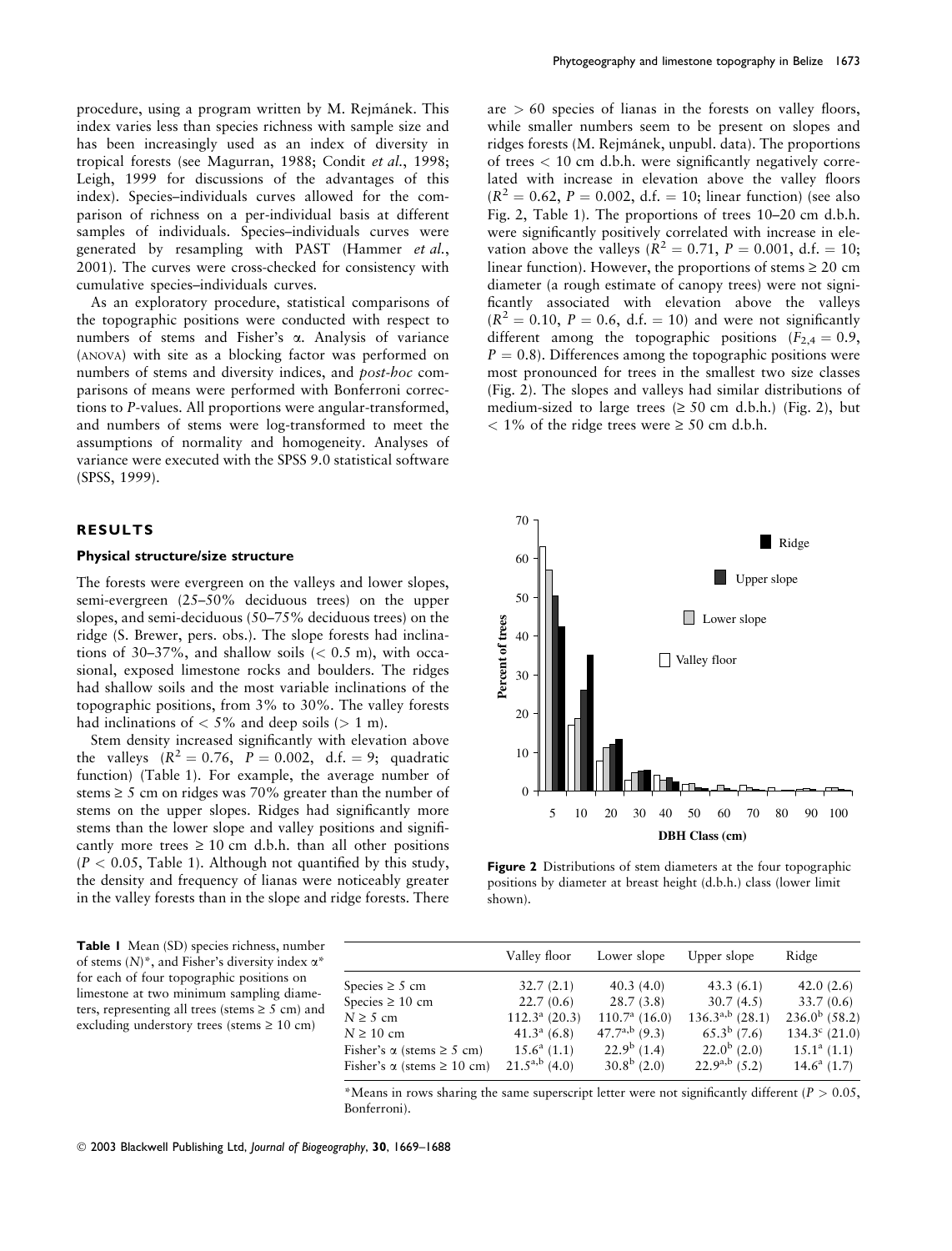#### Phytogeography of the tree species

The ridges and valley floors were clearly distinct with respect to composition and phytogeography, while the slopes were transitional in these features. The highest percentages of species unique to a topographic position were found at the extremes of elevation: in the ridges and valleys, 61% and 39% of their species were unique to those positions, respectively, in contrast to 19% and 14% for the upper and lower slopes, respectively (Table 2). Slightly more than half (55.5%) of all species were found at only one of the four topographic positions (see also Table 2). Of these species, 49% were found on ridges, followed by valleys (26%), upper slopes (15%), and lower slopes (11%). Forty-one per cent of all species were found in only one of the 12 SPs.

Table 2 and Fig. 3 show how the Neotropical distributions of the sampled species varied with elevation above the valley floors. The proportions of species having northern distributions increased significantly with elevation above the valleys  $(R^2 = 0.94, P < 0.001)$  (Fig. 3a). No significant relationship between proportion of species of Mesoamerican distribution and elevation was detected  $(R^2 = 0.026,$  $P = 0.89$  (Fig. 3b). The proportions of sample species that have widespread distributions decreased significantly,

however, with increasing elevation above the valley floors  $(R^2 = 0.78, P = 0.001)$  (Fig. 3c). Differences among the topographic positions in proportions of widespread ( $F_{3,8}$  = 11.1,  $P < 0.01$ ) and northern species  $(F_{3,8} = 54.9,$  $P < 0.01$ ) were statistically significant. Ridges had more northern species than all topographic positions (all  $P \leq 0.02$ ), but fewer widespread species than all positions except upper slopes (all  $P < 0.03$ ).

In general, all of the forests sampled were similar in their strong affinities for the Petén of Guatemala, sharing 89% of their species with that area. The forests also had strong affinities for neighbouring Mexican forests, although forests at greater elevations above the valleys had greater proportions of species that were also found on the Yucatán Peninsula (Table 2). Ridges, for example, had 68% of their species with distributions into the Yucatán Peninsula, compared with just 39% for the floors of valleys. Otherwise, no clear relationship between topography and proportion of species shared with the neighbouring Mexican areas was observed.

The proportion of species having distributions that reach the Greater Antilles was significantly, but weakly, positively correlated with increasing elevation above the valleys  $(R^2 = 0.34, P = 0.049;$  linear function, not shown) (Table 2). However, of the 10 most abundant species on the

**Table 2** Summary of the phytogeographical affinities of the identified tree species within each of four topographic positions ( $n = 3$  sample plots/position), at three scales of distribution. Percentage of species and percentage of stems (in parentheses) are provided. Unique species is the percentage of species in a position that were censused only in that position. Regional distributions (Greater Antilles and selected northern Mesoamerican) are not mutually exclusive, and therefore do not add to 100%. Neotropical distributions are mutually exclusive. The 'all positions' category represents all species censused at all topographic positions

|                          | Valley      | Lower slope | Upper slope | Ridge       | All positions |
|--------------------------|-------------|-------------|-------------|-------------|---------------|
| Local                    |             |             |             |             |               |
| Unique species           | 66 (39.4)   | 73 (14.3)   | 75(19.0)    | 74 (61.3)   | 171 (55.5)    |
| Regional                 |             |             |             |             |               |
| <b>Greater Antilles</b>  | 21.2(9.3)   | 23.3(11.3)  | 25.3(17.2)  | 33.8 (51.4) | 29.8(28.6)    |
| Cuba*                    | 10.6        | 13.5        | 19.2        | 23.0        | 20.5          |
| Puerto Rico <sup>†</sup> | 9.1         | 10.8        | 14.1        | 20.3        | 18.6          |
| Jamaica <sup>‡</sup>     | 26.1        | 34.8        | 14.1        | 17.6        | 14.3          |
| Mexico                   |             |             |             |             |               |
| Yucatán <sup>§</sup>     | 39.4        | 48.6        | 51.3        | 67.6        | 55.9          |
| Tabasco <sup>¶</sup>     | 43.9        | 45.9        | 47.4        | 41.9        | 46.6          |
| Chiapas**                | 72.7        | 67.6        | 74.4        | 60.8        | 71.4          |
| Guatemala                |             |             |             |             |               |
| Petén <sup>††</sup>      | 84.8        | 89.2        | 84.6        | 81.1        | 88.8          |
| Neotropical              |             |             |             |             |               |
| Northern Mesoamerica     | 19.7(54.3)  | 30.1(44.2)  | 33.3 (47.4) | 50.7 (69.3) | 33.9 (56.7)   |
| Mesoamerica              | 25.8(15.5)  | 28.8 (29.6) | 32.0(27.5)  | 24.7 (14.7) | 26.3(20.6)    |
| Widespread               | 54.5 (30.2) | 41.1(26.2)  | 34.7 (25.1) | 24.7 (15.9) | 39.8 (22.7)   |

\*Borhidi (1996).

<sup>†</sup> Acevedo-Rodríguez & Axelrod (1999), Kartesz & Meacham (1999).

*Kelly et al.* (1988).

§Including Campeche, Yucatán and Quintana Roo: Sousa-Sánchez & Cabrera-Cano (1983), Tellez-Valdes & Cabrera-Cano (1987), Martínez-Salas et al. (2001).

– Cowan (1983).

\*\*Breedlove (1986).

<sup>††</sup>Standley et al. (1946–77), TROPICOS.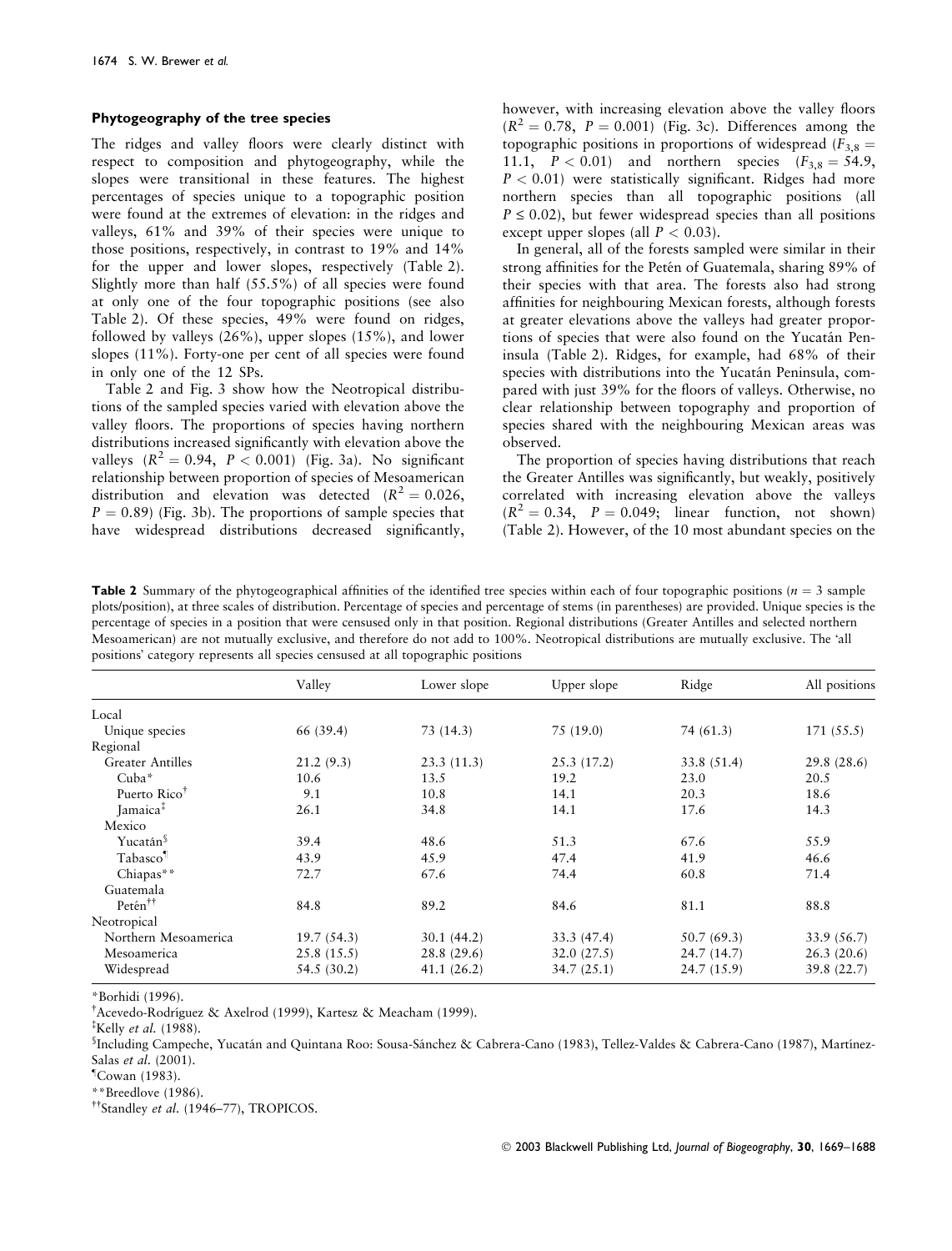

Figure 3 Regressions of proportions of species of three Neotropical distributions with elevations above the floors of valleys (statistics but not proportions of angular-transformed data shown). Distributions are (a) restricted to northern Mesoamerica, (b) of Mesoamerican distribution, or (c) widespread in the Neotropics (see text for explanation of distribution categories).

ridges, seven species (representing 40% of the stems) are commonly found in the Greater Antilles, including Acacia scleroxyla, a new species for Belize that is common in Hispaniola but appears to be quite rare in mainland Mesoamerica. In fact, half of the stems on ridges (51%) belong to species with distributions reaching the Greater Antilles, compared with just 9% of stems on the floors of the valleys. Of the widespread species, 42% are found in the Greater Antilles, but this proportion falls to 22% for northern Mesoamerican species.

## Topographic effects on familial and species composition

There was no effect of geographical distance between SPs on their composition (Table 3). The effect of differences in absolute elevation was marginally significant. The effect of differences in relative elevations (above the valley floor at each location), however, was highly significant (Table 3). The compositional uniqueness of the ridge and valley forests was revealed by the agglomerative clustering of the SPs (Fig. 4a). Ridges and valleys consistently formed unique groups, regardless of the minimum tree diameter used (only results for trees  $\geq 5$  cm diameter shown). The upper and lower slopes, however, separated by site rather than by topographic position, when the analysis was based on species presence/absence (Fig. 4a). When species presence was weighted by abundance, topographic positions formed discrete groupings (Fig. 4b,c); such groupings followed topography more closely when understory trees  $(< 10 \text{ cm d.b.h.})$ were excluded (Fig. 4c). Groupings based on species abundance (via CHD) were more consistent with those based on species presence/absence (via  $1-J$ ), when N rather than basal area was used as a measure of abundance (results for basal area not shown). Groupings formed by using trees  $\geq 5$  cm or  $\geq 10$  cm d.b.h. were very similar; however the groupings of slope SPs using the 5 cm d.b.h. minimum diameter conformed more closely to site than did groupings based on larger d.b.h. (results for trees  $\geq 10$  cm d.b.h. not shown).

A total of 181 species from 48 families were recorded from the SPs (1.2 ha total). The most speciose families on the ridges and upper slopes were the Rubiaceae, Sapotaceae and Fabaceae. The most speciose families on the lower slopes and valleys included the Moraceae, Sapotaceae, Rubiaceae and Arecaceae (Appendix 2). In abundance  $(N)$  of trees  $\geq$  5 cm diameter, the valleys and slopes were dominated by the Arecaceae, due to the high abundance of Astrocaryum mexicanum.

Three species, Oxandra belizensis, Pseudolmedia spuria and Cryosophila stauracantha were encountered on all topographic positions; these species were also well-represented among SPs (eight of 12). Astrocaryum mexicanum was the most abundant ( $n = 331$ ) and frequent (nine SPs) species in this study, although it was absent from ridges. The ridges commonly shared only three of their 10 most abundant species with another position; Pouteria reticulata, Protium copal and Nectandra coriacea were shared with the upper slopes. The upper and lower slopes shared four species in their 10 most abundant: Rinorea hummelii, an understory tree, and the canopy trees Oxandra belizensis, Drypetes brownii and Sebastiania tuerckheimiana. Common but unique to valleys were Protium confusum, Zanthoxylum riedelianum and Zanthoxylum ekmanii (see also Appendix 1 for more details on species abundance).

During the course of this study, we collected 13 species not listed for Belize in Balick et al. (2000) (see Appendix 1), some of which have disjunct or limited distributions. One individual, collected in sterile condition, vegetatively matched Chiangiodendron mexicanum (Flacourtiaceae), a monotypic genus found in Mexico and recently discovered in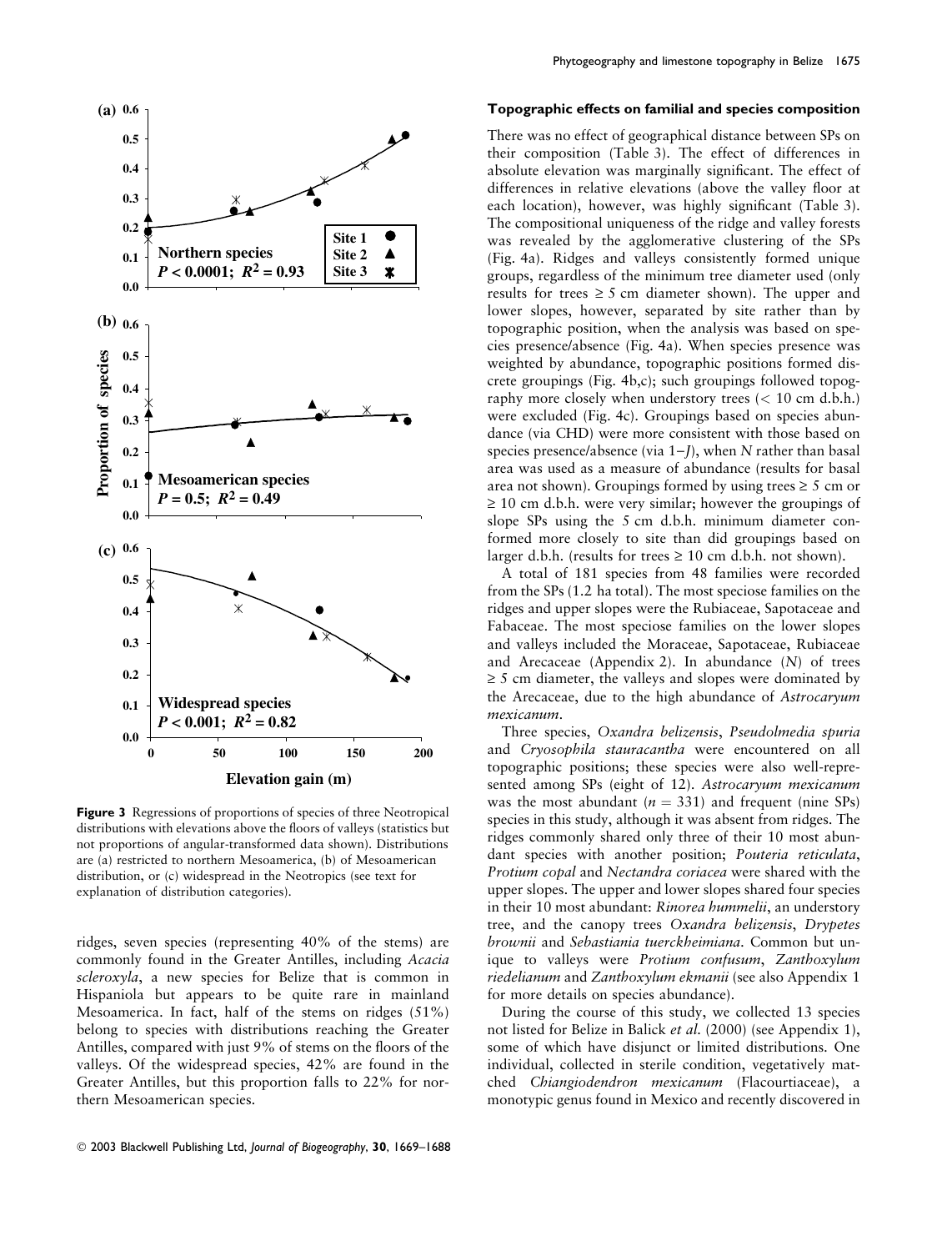| Matrices                             | r       | Asymptotic approximation | Randomization tests |
|--------------------------------------|---------|--------------------------|---------------------|
| Jaccard dissimilarities              |         |                          |                     |
| Geographical distances               | $-0.08$ | n.s.                     | n.s.                |
| Abs. elev. differences <sup>†</sup>  | 0.31    | n.s.                     | 垛                   |
| Rel. elev. differences <sup>‡</sup>  | 0.77    | ***                      | ***                 |
| Chord Euclidean distances            |         |                          |                     |
| Geographical distances               | $-0.09$ | n.s.                     | n.s.                |
| Abs. elev. differences <sup>†</sup>  | 0.27    | n.s.                     | n.s.                |
| Rel. elev. differences <sup>\$</sup> | 0.64    | ***                      | 茶茶                  |
| Euclidean distances                  |         |                          |                     |
| Geographical distances               | $-0.12$ | n.s.                     | n.s.                |
| Abs. elev. differences               | 0.24    | n.s.                     | n.s.                |
| Rel. elev. differences <sup>†</sup>  | 0.63    | ***                      | *                   |

**Table 3** Mantel correlations  $(r)$  of vegetation dissimilarity matrices with matrices of geographical distances and elevational differences (in metres). Only densities of stems  $\geq$  5 cm are used. Results of asymptotic approximation procedures and randomization tests are shown. Bonferroni levels of significance were set at  $\alpha = 0.05/3 = 0.017^*$ ,  $0.01/3 = 0.0033**$  and  $0.001/$  $3 = 0.00033***$ 

Absolute elevation change.

<sup>‡</sup>Elevation changes (from the valley floor) at each location.

Costa Rica (T. Wendt, pers. comm.). Acacia scleroxyla (Fabaceae), previously known only from a few collections in Honduras but abundant in Hispaniola (D. Seigler, pers. comm.), was abundant on the ridges of two sites. Ottoschulzia pallida (Icacinaceae) and Prunus lundelliana (Rosaceae) were common only to limestone ridge tops in the study area and have been considered restricted to the Petén and southern Mexico. Mortoniella pittieri (Apocynaceae), listed in Balick et al. (2000), was common in the valley forest of site 1 (Brewer & Webb, 2002) but was known prior to 1997 only from small adjacent areas of Nicaragua and Costa Rica.

When evaluating only palms in the SPs, the ridges were characterized by a low number of species (three) and by the presence and high abundance of the clonal palm Chamaedorea schippii. The slopes were characterized by the presence of Chamaedorea ernesti-augustii (observed as uncommon but not sampled in the valleys) and by a relatively high abundance of Cryosophila stauracantha, and Sabal mauritiiformis (observed but not sampled in the valleys). The valley forests typically had relatively high abundance of Attalea cohune, Bactris mexicana, Chamaedorea pinnatifrons, Chamaedorea tepejilote, and Geonoma interrupta, the first two species being more abundant closer to major streams. Astrocaryum mexicanum was the most ubiquitous and abundant palm over all topographic positions and sites excluding the ridges, where it was absent. Other ubiquitous species were Chamaedorea pinnatifrons, Cryosophila stauracantha, Bactris mexicana, and Desmoncus orthacanthos. Site 3 in the upper watershed was unusual in its very high abundance of Calyptrogyne ghiesbreghtiana, which formed continuous cover  $\langle 1 \text{ m high in the valley} \rangle$ forests and was abundant on the slopes. Site 3 was also unique because of the valley species Synechanthus fibrosus, a species not observed in the valleys of the other two sites.

#### Species richness and diversity

Species richness of trees increased significantly with increasing elevation above the valley until the ridge position, where richness declined slightly (Table 1; trees  $\geq 5$  and  $\geq 10$  cm, respectively:  $R^2 = 0.63$ ,  $P = 0.01$  and  $R^2 = 0.72$ ,  $P = 0.003$ ; quadratic functions). Using different minimum sampling diameters changed the order of richness among the topographic positions, however, with mean richness being slightly higher for upper slopes than ridges for trees  $\geq 5$  cm d.b.h. and lower than ridges for trees  $\geq 10$  cm d.b.h. (Table 1). Slopes were significantly more diverse than the ridges and valleys, respectively. The lower slopes were the most diverse position, with the valleys and ridges being significantly lower in diversity (all  $P < 0.05$ ). Thus, Fisher's index could be explained by a quadratic function of diversity with elevation above the valleys ( $R^2 = 0.86$ ,  $P < 0.001$  for trees  $\geq$  5 cm d.b.h.), regardless of minimum diameter sampled. Species–individual curves showed that slopes have greater richness at all samples of individuals and have greater rates of accumulation of species with individuals sampled (Fig. 5). Ridges had greater initial rates of accumulation of species with individuals sampled than valleys; however, valleys surpassed ridges in richness in samples of 60 or more individuals.

## **DISCUSSION**

#### Physical structure/size structure

Topography affects the physical structure of the forests over limestone in the BNR, despite small changes in elevation between topographic positions (< 250 m at the most). With increasing elevation above the valleys, trees 10–20 cm d.b.h. appear to take up the space that would otherwise be occupied by large trees on ridges, and by smaller, understory trees on slopes and ridges, probably due to the low number of individuals of Astrocaryum mexicanum at these positions. The stature of the forests becomes shorter from the valleys to the ridges, with fewer numbers of large trees, most likely because of increased edaphic drought enhanced by greater drainage and thinner soils at higher elevations (Furley & Newey, 1979), less access to groundwater, and greater exposure to desiccating winds in the dry season. The ridges may be more exposed to hurricanes, further reducing the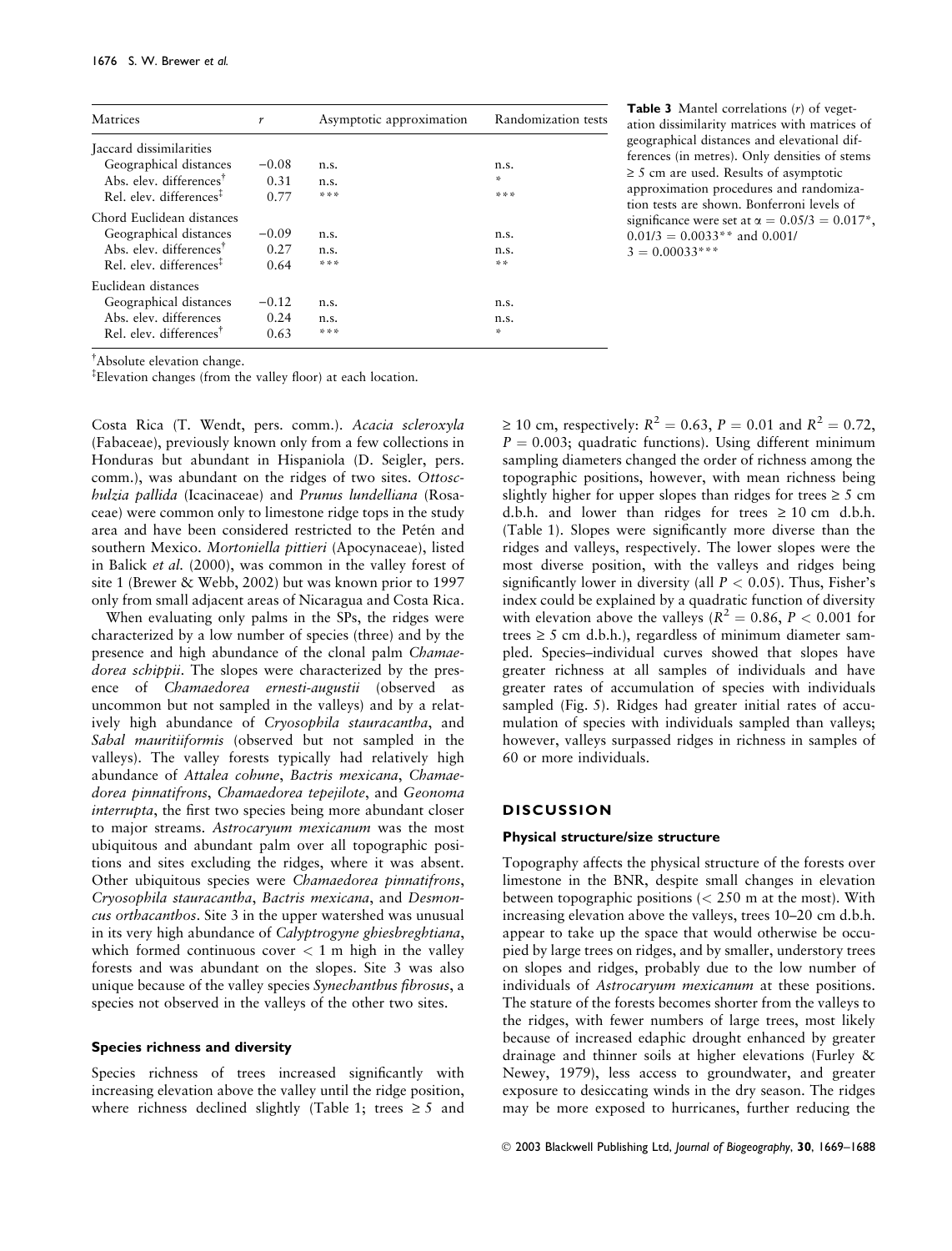

Figure 4 Agglomerative clustering of the sample plots (SPs) at four topographical positions (R, ridge; L, lower slope; U, upper slope; V, valley floor) within three sites (indicated by subscripts). The complement to Jaccard's index  $(1-I)$  is an expression of dissimilarity between individual SPs based on species presence/absence. Chord Euclidean distance (CHD) is an expression of distance between SPs based on the proportional abundances of species. Dendrograms are based on (a) trees  $\geq 5$  cm d.b.h., (b) trees  $\geq 5$  cm d.b.h. and (c) trees  $\geq 10$  cm d.b.h.

possibility of development of a tall forest (Bellingham, 1991; Brokaw & Grear, 1991; Everham & Brokaw, 1996), but our observations after Hurricane Iris in 2001 are more consistent with other studies that show greater resistance of ridge forest to hurricane damage (Scatena & Lugo, 1995).

#### Phytogeography of the tree species

Apparently driven by an interaction between topography and limestone geology, large-scale phytogeographical patterns are manifested at very local scales in the Bladen watershed. The limestone forests on the valleys and ridges are composed



Figure 5 Species–individuals curves for four topographic positions (upper and lower slopes not differentiated with labels) within three sites (a, b, c correspond to sites 1, 2 and 3, respectively).

of tree species that have more restricted local distributions than those in the slope forests (Table 2). The relatively high local fidelity of the valley and ridge species reflects the unique species compositions of these positions compared with the slopes, which are transitional in their compositions. Species from northern Mesoamerica dominate the ridges, and Neotropically widespread species dominate the valleys, whether or not the measure is in stems or numbers of species represented (Table 2). Such phenomena are known in European literature as demonstrations of 'the Alechin's law of precedence' (pravilo predvareniia; Alekhin, 1950) or 'the Walter's law of the relative constancy of habitat' (das Gesetzmässigkeit der relativen Standortkonstanz; Walter, 1979).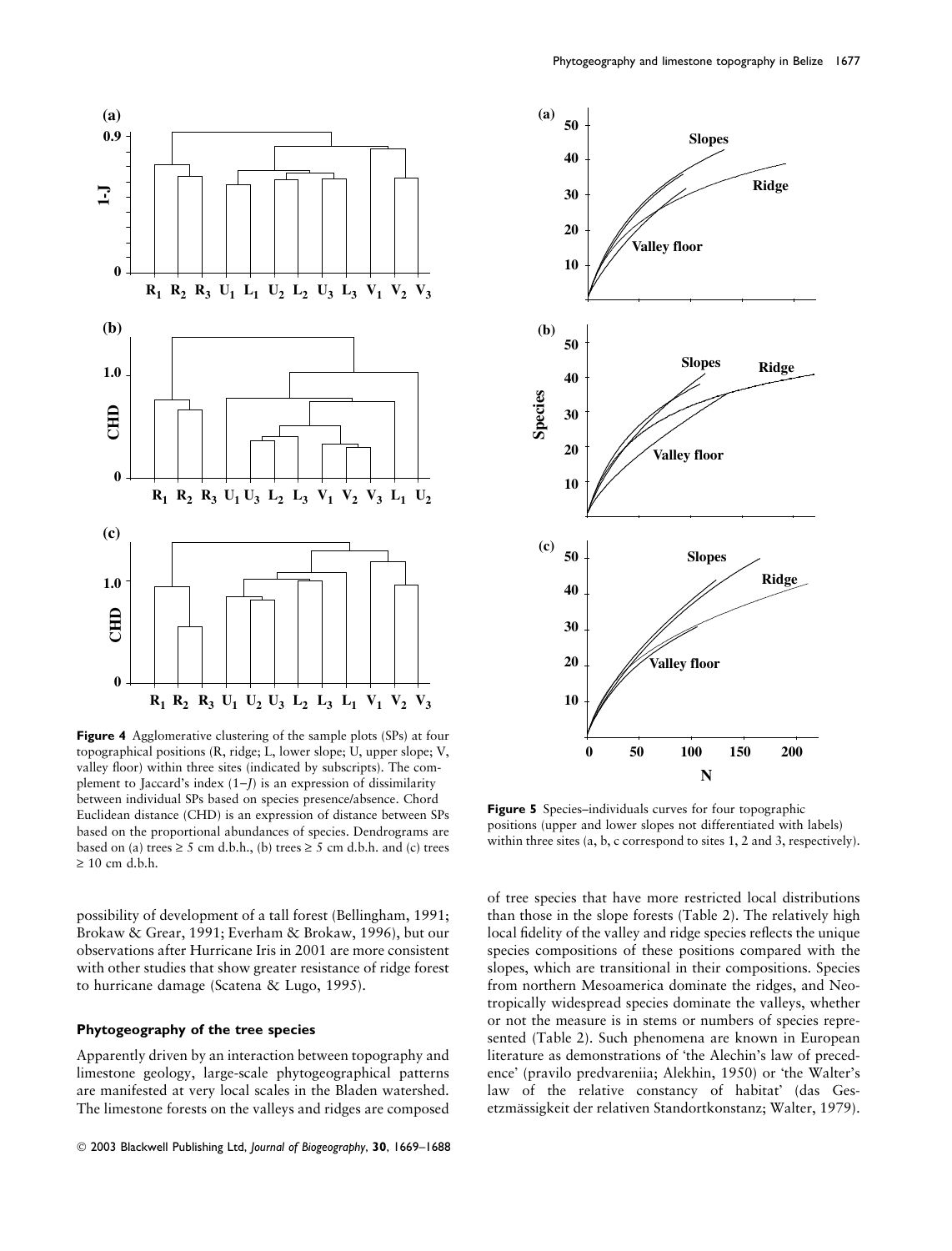The widespread Neotropical distributions of the tree species of the valleys may be due to a relatively mesic environment that is more conducive to colonization by vagile, generalist taxa that are better adapted to mesic conditions in the lowlands of South America. A large proportion of the lowland tree taxa in Amazonia are generalists with wide geographical ranges (Pitman et al., 1999), and Gentry (1982) pointed out the preponderance of unusually wideranging taxa of South American origin in the lowland forests of Mesoamerica. The alluvial soils of the BNR are deeper and more prone to disturbance in the form of flooding, erosion and deposition than the well-drained slopes; therefore they are conducive to colonization by vagile taxa. Limestone, however, produces unique, well-drained soils and microtopography (Furley & Newey, 1979; Richards, 1996). Furthermore, karst landforms are common in northern Mesoamerica but are rare in southern Mesoamerica and South America (Sweeting, 1972; Snead, 1980). Local tree species, adapted to the drier edaphic and microclimatic conditions on limestone outcrops, should therefore be expected to have better recruitment and be better competitors in those environments than colonists from South America. Thus, compared with the other topographic positions, the ridges have a tree flora that is the most restricted in distribution when examined at small and large scales (Tables 1 and 2).

The ridges share a considerable proportion of their species with the Greater Antilles (34%), although this element is not as strong as the northern Mesoamerican element. Moreover, the floristic representation of the Greater Antilles in numbers of stems is much greater than would be expected from species alone (Table 2). Such an affinity might be expected given the dominance of outcrop limestone in the Greater Antilles and the associated drought-prone soils. The floristic comparisons of this study are made on a coarse level, however, and neighbouring forests of Mexico grow on both limestone and igneous substrata. Therefore, future studies of exposed limestone forests in the neighbouring parts of Mesoamerica may reveal similar floristic links to the Greater Antilles. Floristic links among limestone areas in this region may be driven more by water availability and substrate, via levels of edaphic drought, than by proximity (Estrada-Loera, 1991; Trejo-Torres & Ackerman, 2002).

#### Species richness and diversity

The high species richness of ridges can be explained simply by the fact that we sampled more stems at this position. High stem densities on ridges are associated with a low proportion of very small  $(< 10$  cm d.b.h.) and large trees  $(> 50$  cm d.b.h.). Higher species diversity on the slopes (as Fisher's  $\alpha$ , Table 1) than valleys and ridges, however, is likely the result of the generation and/or maintenance of greater recruitment on slopes. A 'mass effect' (Shmida & Wilson, 1985) from nearby sources of species may be maintaining populations of species that might otherwise go locally extinct due to low and unstable population sizes. In addition, an intermediate physical position between two unique floras would cause the

slopes to receive a higher diversity of seed inputs than the valleys and ridges; the greater overlap observed in the compositions of slopes with neighbouring positions may support this hypothesis.

Upon arrival, these propagules and resulting seedlings may have a greater probability of survival on slopes. The forests of valley floors appear to experience more intense seed predation by terrestrial mammals, especially small rodents (Brewer & Rejmánek, 1999), than occurs on the slopes (S. Brewer & M. Rejmánek, unpubl. data). Hallé et al. (1978) suggest that the discontinuous nature of the canopy on slopes, and the angled incidence of light, results in more light penetration through the canopy therefore promoting the survival of smaller, shade intolerant tree species. Small sample sizes in this study preclude a rigorous test of Hallé et al.'s (1978) hypothesis. On Barro Colorado Island, Panama, greater soil moisture on the slopes than the adjacent forests is believed to be a cause of higher tree diversity in those forests (Leigh, 1996). The soils on upper limestone slopes in Belize, however, produce stronger edaphic drought compared with valley soils (Wright et al., 1959; Furley & Newey, 1979). The slopes occupy a broader moisture gradient and may have more microtopographic variation than the valleys and ridges, thus providing a greater variety of microhabitats for species with more restricted requirements for recruitment and/or more limited competitive ability.

Finally, greater age of forests on slopes, like some sites in Bolivia (Smith & Killeen, 1998), allows for greater net immigration of species over time. Valley forests were cleared and cultivated until c. 1000 yr BP (Abramiuk, 1999), a short time for long-lived trees (Chambers et al., 1998), whereas the nearby slopes would be too steep and their soils too shallow for agriculture. Furthermore, the valley floor soils are likely subject to more frequent and stronger disturbance via changes in nearby watercourses and periodic, massive floods. Hurricanes may also have a greater impact on valleys than slopes, due to the shallow rooting of trees in valleys (Scatena & Lugo, 1995).

#### Conservation implications

Although limestone valley forests on alluvium in the BNR have neither unique floristics nor diversity when examined at the Neotropical scale – indeed, their composition is dominated by widespread Neotropical species – intact forests of this kind are rare in the region because of their valuable soils for agriculture and easy access for timber and wildlife extraction. On the other topographic extreme, ridge forests have the lowest diversity index, but they contain the most unusual floristic assemblage and have significant affinities for limestone forests in the Caribbean. Ridges also occupy a small proportion of the land area in the region and may serve as important sources of propagules for the recolonization of similar, restricted forests that have been disturbed by fire or hurricanes. Future vegetation studies should examine the phytogeography as well as diversity of the forests in the region, and should attempt to identify those variables, such as finer-scale topography and substrate type, that may be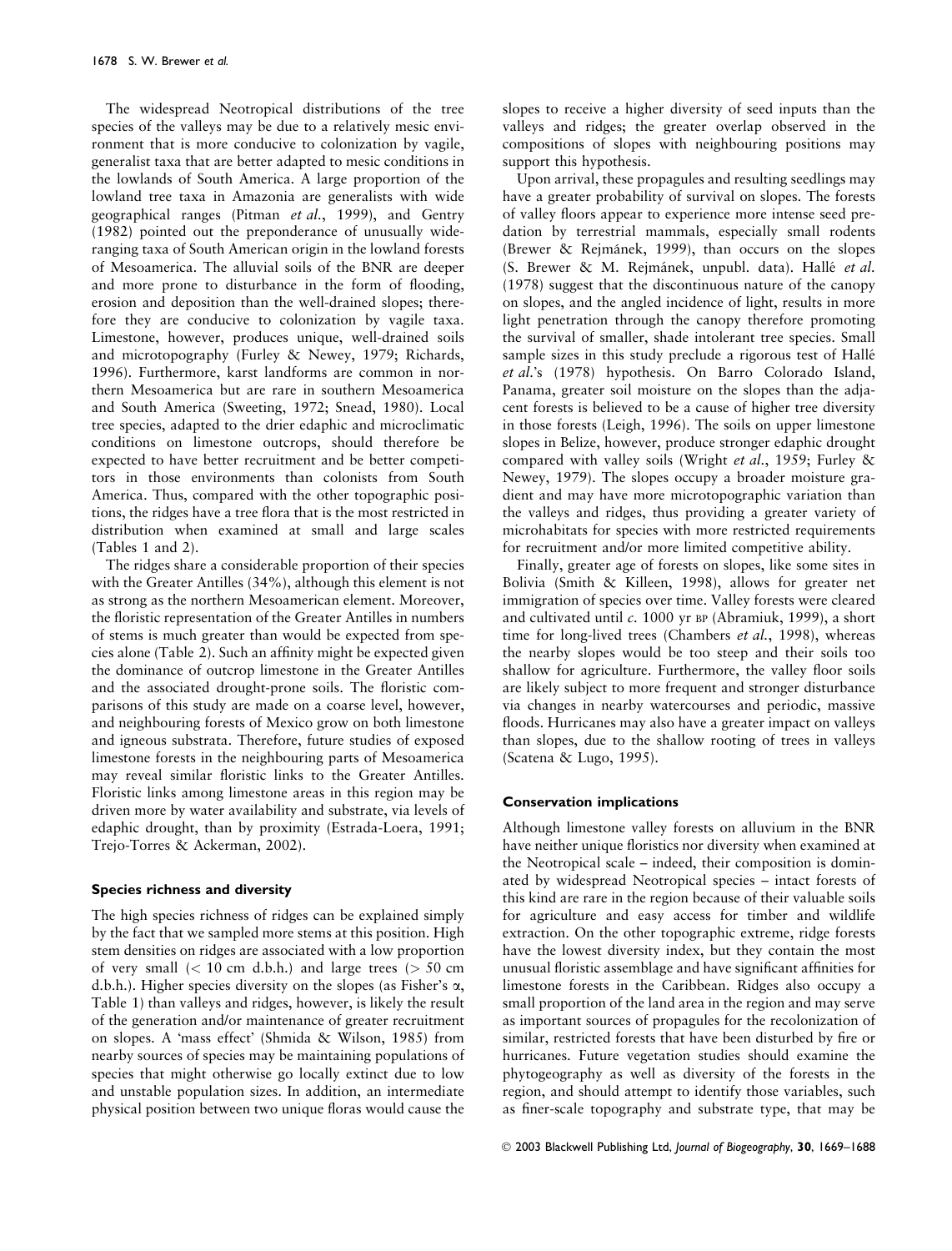useful in the identification of forest types that require protection. One of the potential consequences of these findings for the conservation of biodiversity in northern Mesoamerica is that phytogeographical considerations in weighting the uniqueness of floristic composition – in addition to measures of diversity – must be considered in the delineation, prioritization, and management of potential protected areas. Thus, biodiversity surveys in this region may benefit from surrogate variables, such as topography, for phytogeographical elements of vegetation.

Although Belize is one of the least populated countries in the Neotropics, the recent construction of a paved highway through southern Belize will certainly lead to growth in human populations that will extract many kinds of resources from the forests of the Maya Mountains. Limestone areas are particularly valuable sources of minerals and rich agricultural land, and for this reason have become increasingly vulnerable to human activity (e.g. Day, 1993). Future decisions about the delimitation and management of protected areas in this region will require a better understanding of the patterns and composition of the biodiversity of limestone forests.

# ACKNOWLEDGMENTS

We thank the Conservation Unit of the Forest Department, Ministry of Natural Resources, Belmopan, Belize for permission to conduct research in the Bladen Nature Reserve. J.L. Zarucchi (MO), F. Barrie (MO, F), G. Davidse (MO), R. Leisner (MO), J. Ricketson (MO), G.E. Schatz (MO), D.S. Seigler and J.E. Ebinger (ILL), C.M. Taylor (MO), H. van der Werff (MO), and G.L. Webster (DAV) kindly provided help with determinations of some herbarium specimens collected during this study. Determinations of a number of other herbarium specimens were made possible with guidance from William Burger and Robin Foster and with visiting scholar funds to S. Brewer from the Field Museum of Natural History (Chicago, IL, USA). Jean Shepard, Ellen Dean and Tom Starbuck of the UC Davis Herbaria were especially helpful with specimen processing. Previous versions of this manuscript were greatly improved by comments from Tom Wendt, Keith Rennolls and two anonymous reviewers. Field work was supported by grants from the UC Davis Center for Biosystematics and the Davis Herbaria Society to S. Brewer. Accommodations and logistical support were provided by the Belize Foundation for Research and Environmental Education (BFREE).

#### REFERENCES

- Abramiuk, M.A. (1999) Reliability modeling development at Ek Xux. Masters Thesis, York University, Canada.
- Acevedo-Rodríguez, P. & Axelrod, F.S. (1999) Annotated checklist for the Tracheophytes of Río Abajo Forest Reserve, Puerto Rico. Caribbean Journal of Science, 35, 265–285.
- Alekhin, V.V. (1950) Geografiia rastenii, 3rd edn. Gosudarstvennoe Uchebno-pedagogicheskoe izdatelstvo, Moskva.
- Ashton, P.S. (1964) Ecological studies in the mixed Dipterocarp forests of Brunei State. Oxford forest memoir, 25, 1–75.
- Balick, M.J., Nee, M.H. & Atha, D.E. (2000) Checklist of the vascular plants of Belize with common names and uses. Memoirs of the New York botanical garden, 85, 1–246.
- Basnett, K. (1992) Effects of topography on the pattern of trees in Tabonuco (Dacryodes excelsa) dominated rain forest in Puerto Rico. Biotropica, 24, 31–42.
- Bateson, J.H. & Hall, I.H.S. (1977) The geology of the Maya Mountains, Belize. Institute of Geological Surveys, Natural Environment Research Council, London.
- Beard, J.S. (1944) Climax vegetation in tropical America. Ecology, 25, 127–158.
- Bellingham, P.J. (1991) Landforms influence patterns of hurricane damage: evidence from Jamaican montane forests. Biotropica, 23, 427–433.
- Borhidi, A. (1996) Phytogeography and vegetation ecology of Cuba, 2nd edn. Akademiai Kiado, Budapest.
- Breedlove, D.E. (1986) Listados florísticos de México. IV. Flora de Chiapas. Instituto de Biología, U.N.A.M., México, D.F.
- Brewer, S.W. & Rejmánek, M. (1999) Small rodents as significant dispersers of tree seeds in a Neotropical forest. Journal of Vegetation Science, 10, 165–174.
- Brewer, S.W. & Webb, M.A.H. (2002) A seasonal evergreen forest in Belize: unusually high tree species richness for northern Central America. Botanical Journal of the Linnean Society, 138, 275–296.
- Brokaw, N.V.L. & Grear, J.S. (1991) Forest structure before and after Hurricane Hugo at three elevations in the Luquillo Mountains, Puerto Rico. Biotropica, 23, 386–392.
- Burnham, R.J. & Graham, A. (1999) The history of Neotropical vegetation: new developments and status. Annals of the Missouri Botanical Garden, 86, 546–589.
- Chambers, J.Q., Higuchi, N. & Schimel, J.P. (1998) Ancient trees in Amazonia. Science, 391, 135–136.
- Chin, S.C. (1977) The limestone hill flora of Malaya. Part I. The Gardens' Bulletin, Singapore, 30, 165-319.
- Condit, R., Foster, R.B., Hubbell, S.P., Sukumar, R., Leigh, E.G., Manokaran, N., LoodeLao, S., LaFrankie, J.V. & Ashton, P.S. (1998) Assessing forest diversity on small plots: calibration using species–individual curves from 50-ha plots. Forest biodiversity research monitoring and modeling, Vol. 20 (ed. by F. Dallmeier and J.A. Comiskey), pp. 247–268. The Parthenon Publishing Group, New York.
- Cowan, C.P. (1983) Listados Floristicos de México. I. Flora de Tabasco. Instituto de Biología, U.N.A.M., México, D.F.
- Cronquist, A. (1988) The evolution and classification of flowering plants, 2nd edn. New York Botanical Garden, Bronx, New York.
- Crowther, J. (1982) Ecological observations in a tropical karst terrain, West Malaysia. 1. Variations in topography, soils and vegetation. Journal of Biogeography, 9, 65–78.
- Dallmeier, F. & Comiskey, J.A. (eds) (1998) Forest biodiversity research monitoring and modeling, Vol. 20. The Parthenon Publishing Group, New York.
- Day, M. (1993) Resource use in the tropical karstlands of central Belize. Environmental Geology, 21, 122–128.
- Estrada-Loera, E. (1991) Phytogeographic relationships of the Yucatán Peninsula. Journal of Biogeography, 18, 687– 697.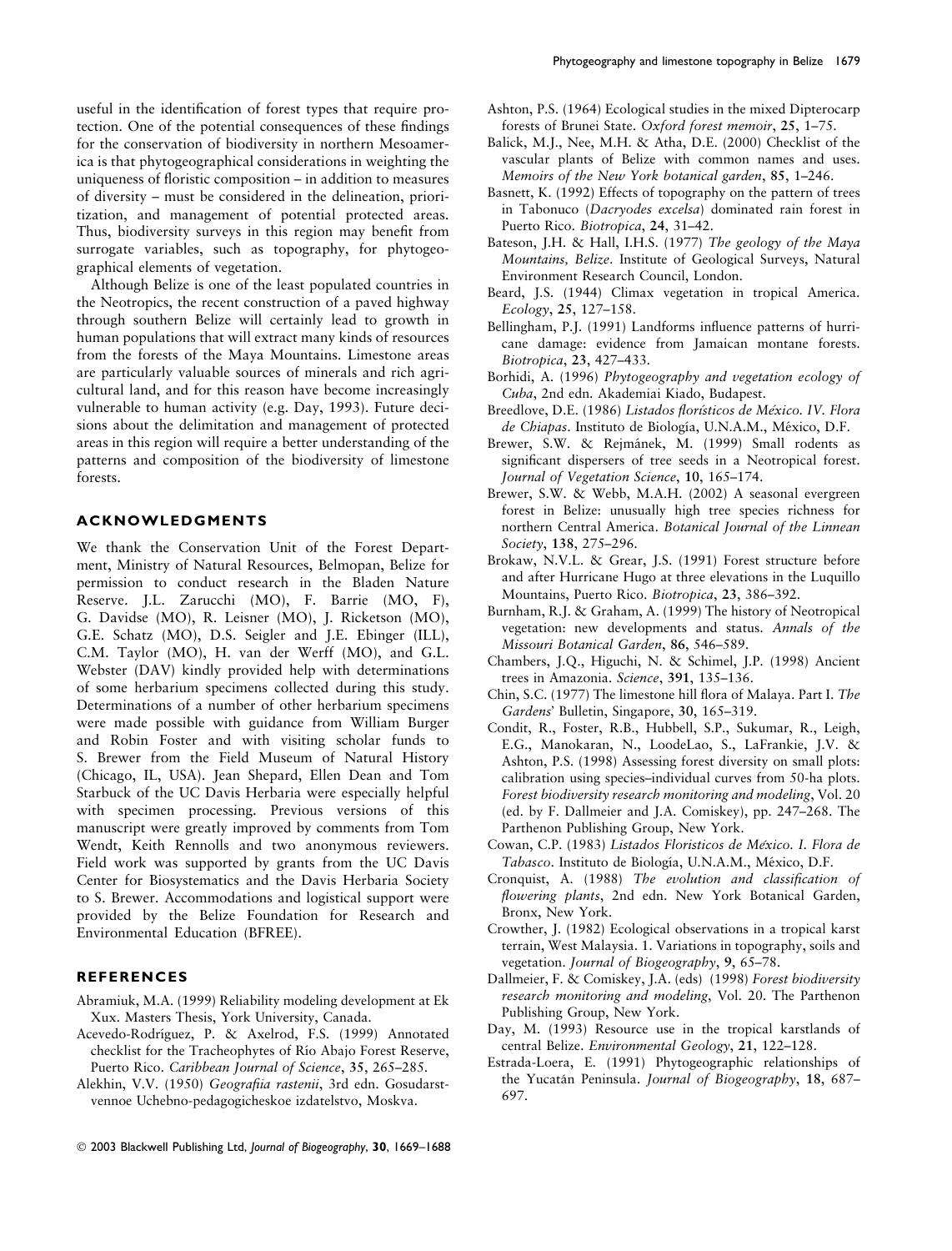- Everham, E.M. & Brokaw, N.V.L. (1996) Forest damage and recovery from catastrophic wind. Botanical Review, 26, 384– 391.
- Fisher, R.A., Corbet, A.S. & Williams, C.B. (1943) The relationship between the number of species and the number of individuals in a random sample of an animal population. Journal of Animal Ecology, 12, 42–57.
- Foster, R. (1991) Plant communities of Alto Madidi, Bajo Tuichi, and the foothill ridges. A biological assessment of the Alto Madidi region and adjacent areas of northern Bolivia, May 18–June 15, 1990, RAP Working Papers No. 1 (ed. by T.A. Parker III and B. Bailey), pp. 15–19. Conservation International, Washington, DC.
- Fowler, H. (1879) A narrative of a journey across the unexplored portion of British Honduras, with a short sketch of the history and resources of the colony. Government Press, Belize.
- Furley, P.A. & Newey, W.W. (1979) Variations in plant communities with topography over tropical limestone soils. Journal of Biogeography, 6, 1–15.
- Gentry, A.H. (1982) Neotropical floristic diversity: phytogeographical connections between Central and South America, Pleistocene climatic fluctuations, or an accident of the Andean orogeny? Annals of the Missouri Botanical Garden, 69, 557– 593.
- Gentry, A.H. (1988) Changes in plant community diversity and floristic composition on environmental and geographical gradients. Annals of the Missouri Botanical Garden, 75,  $1 - 34$
- Gentry, A.H. (ed.) (1990) Four Neotropical rainforests. Yale University, New Haven.
- González-Soriano, E., Dirzo, R. & Vogt, R.C. (eds) (1997) Historia natural de Los Tuxtlas. Instituto de Biología, U.N.A.M., México, D.F.
- Hallé, F., Oldeman, R.A.A. & Tomlinson, P.B. (1978) Tropical trees and forests: an architectural analysis. Springer-Verlag, New York.
- Hammer, Ø., Harper, D.A.T. & Ryan, P.D. (2001) PAST: paleontological statistics software package for education and data analysis. Palaeontologia Electronica, 4, art. 4, 9 pp., 178kb. http://palaeo-electronica.org/2001\_1/past/issue1\_01.htm.
- Hua, Z. (2002) Ecology and biogeography of the limestone vegetation in southern Yunnan, SW China. Yunnan Science and Technology Press, Kunming, China.
- Jaccard, P. (1902) Lois de distribution florale dans la zone alpine. Bulletin de la Société Vaudoise des Sciences Naturelles, 38, 69–130.
- Kartesz, J.T. & Meacham, C.A. (1999) Synthesis of the North American Flora, Version 1.0. North Carolina Botanical Garden, Chapel Hill, NC.
- Kelly, D.L., Tanner, E.V.J., Kapos, V., Dickinson, T.A., Goodfriend, G.A. & Fairbairn, P. (1988) Jamaican limestone forests: floristics, structure and environment of three examples along a rainfall gradient. Journal of Tropical Ecology, 4, 121–156.
- King, R.B., Baillie, I.C., Bissett, P., Grimble, R.J., Johnson, M.S. & Silva, G.L. (1986) Land resource survey of Toledo District, Belize. Overseas Development Administration, Land Resources Development Centre, Surrey, UK.
- Leigh, E.G. Jr (1996) Epilogue: research on Barro Colorado Island, 1980–94. The ecology of a tropical forest, 2nd edn (ed. by E.G. Leigh Jr, A.S. Rand and D.M. Windsor), pp. 469–503. Smithsonian Institution Press, Washington, D.C.
- Leigh, E.G. Jr (1999) Tropical forest ecology: a view from Barro Colorado Island. Oxford University Press, New York.
- Ludwig, J.A. & Reynolds, J.F. (1988) Statistical ecology. John Wiley & Sons, Inc., New York.
- Magurran, A.E. (1988) Ecological diversity and its measurement. Princeton University Press, Princeton, NJ.
- Martínez-Salas, E., Sousa-Sánchez, M. & Ramos-Álvarez, C.H. (2001) Listados Florísticos de México. XXII. Región de Calakmul, Campeche. Instituto de Biología, U.N.A.M., México, D.F.
- McCune, B. & Grace, J.B. (2002) Analysis of ecological communities. MjM Software Design, Gleneden Beach, OR.
- McCune, B. & Mefford, M.J. (1999) PC-ORD. Multivariate analysis of ecological data, Version 4. MjM Software Design, Glenden Beach, OR.
- Phillips, O.L. & Miller, J. (2002) Global patterns of forest diversity: the dataset of Alwyn H. Gentry. Monographs in Systematic Botany, 89, 1–319.
- Pitman, N.C.A., Terborgh, J., Silman, M.R. & Nunez, V.P. (1999) Tree species distributions in an upper Amazonian forest. Ecology, 80, 2651–2661.
- Podani, J. (1998) SYN-TAX 5.10. Mac. Computer programs for multivariate data analysis on the Macintosh system. User's guide. Scientia Publishing, Budapest.
- Polak, M. (2000) The botanical diversity in the Ayawasi area, Irian Jaya, Indonesia. Biodiversity and Conservation, 9, 1345–1375.
- Proctor, G.R. (1986) Cockpit country forests. Forests of Jamaica (ed. by D.A. Thompson, P.K. Bretting and M. Humphreys), pp. 43–48. The Jamaican Society of Scientists and Technologists, Kingston, Jamaica.
- Proctor, G.R., Anderson, J.M., Chai, P. & Vallack, H.W. (1983) Ecological studies in four contrasting lowland rain forests in Gunung Mulu National Park, Sarawak. I. Forest environment, structure and floristics. Journal of Ecology, 71, 237–260.
- Rahbek, C. (1995) The elevational gradient in species richness: a uniform pattern?. Ecography, 18, 200-205.
- Rennolls, K. & Laumonier, Y. (2000) Species diversity structure analysis at two sites in the tropical rain forest of Sumatra. Journal of Tropical Ecology, 16, 253–270.
- Richards, P.W. (1996) The tropical rain forest, 2nd edn. Cambridge University Press, Cambridge.
- Rivera, L.W., Zimmerman, J.K. & Aide, T.M. (2000) Forest recovery in abandoned agricultural lands in a karst region of the Dominican Republic. Plant Ecology, 148, 115–125.
- Scatena, F.N. & Lugo, A.E. (1995) Geomorphology, disturbance, and the soil and vegetation of two subtropical wet steepland watersheds of Puerto Rico. Geomorphology, 13, 199–213.
- Shmida, A. & Wilson, M.V. 1985. Biological determinants of species diversity. *Journal of Biogeography*, 12, 1–20.
- Smith, D.N. & Killeen, T.J. (1998) A comparison of the structure and composition of montane and lowland tropical forest in the Serranía Pilón Lajas, Beni, Bolivia. Forest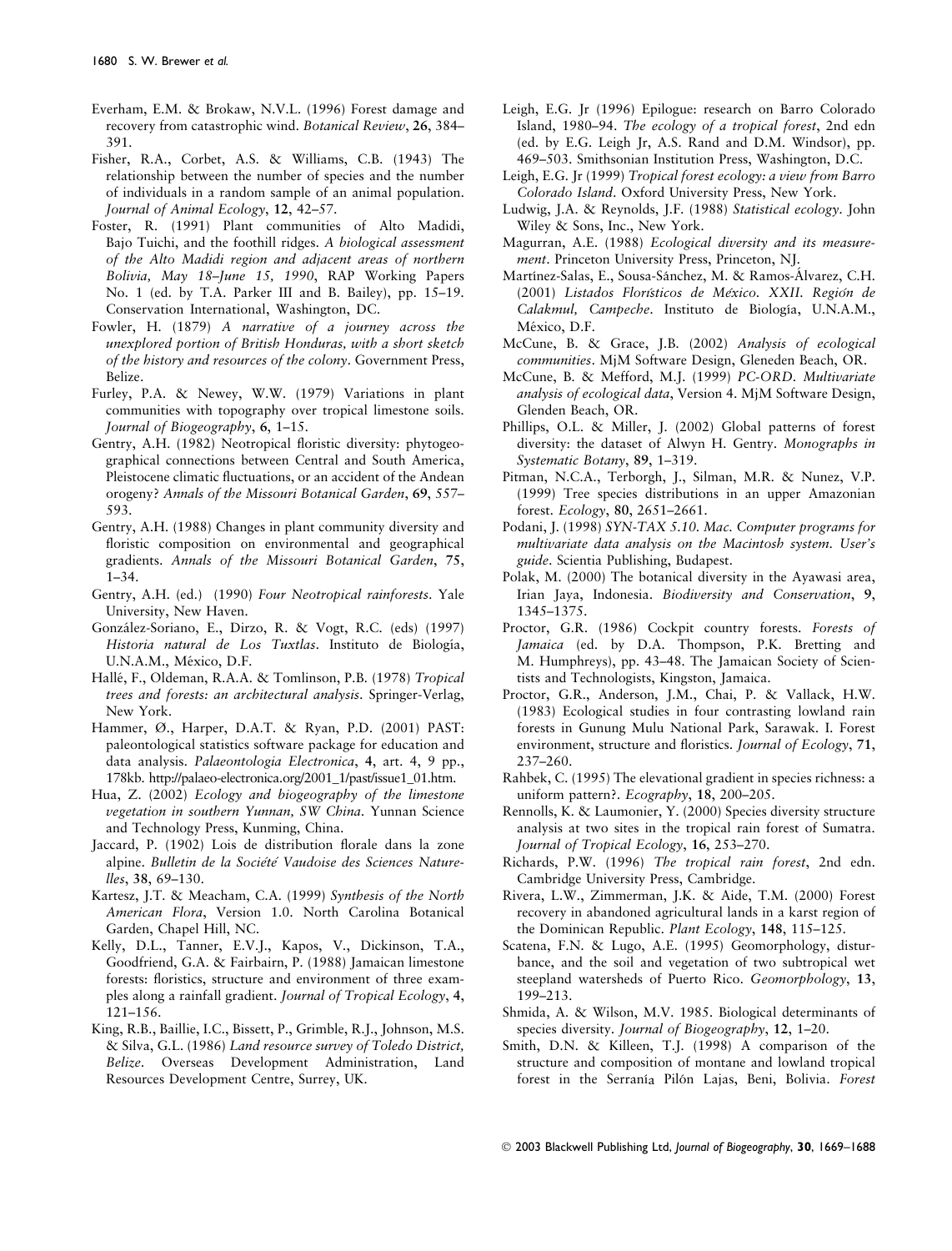biodiversity research monitoring and modeling, Vol. 21 (ed. by F. Dallmeier and J.A. Comiskey), pp. 681–700. The Parthenon Publishing Group, New York.

- Snead, R.E. (1980) World atlas of geomorphic features. R.E. Krieger Pub. Co., New York.
- Sousa-Sánchez, M. & Cabrera-Cano, E.F. (1983) Listados Floristicos de Me´xico. II. Flora de Quintana Roo. Instituto de Biología, U.N.A.M., México, D.F.
- SPSS (1999) SPSS advanced models 9.0. SPSS Inc., Chicago, IL.
- Standley, P.C. & Williams, L.O. (eds) (1946–77) Flora of Guatemala. Fieldiana, Botany, 24 (Parts 1–13).
- Sweeting, M.M. (1972) Karst landforms. Columbia University Press, New York.
- Tellez-Valdes, O. & Cabrera-Cano, E.F. (1987) Listados Floristicos de México. VI. Florula de la Isla de Cozumel, Quintana Roo. Instituto de Biología, U.N.A.M., México, D.F.
- Trejo-Torres, J.C. & Ackerman, J.D. (2002) Composition patterns of Caribbean limestone forests: are parsimony, classification, and ordination analyses congruent? Biotropica, 34, 502–515.
- Walsh, R.P.D. (1996) Climate. The tropical rain forest, 2nd edn (ed. by P.W. Richards), pp. 159–236. Cambridge University Press, Cambridge.
- Walter, H. (1979) Algeneine Geobotanik, 2nd edn. Eugen Ulmer, Stuttgart.
- Wendt, T. (1993) Composition, floristic affinities, and origins of the canopy tree flora of the Mexican Atlantic slope rain forests. Biological diversity of Mexico: origins and distribution (ed. by T.P. Ramamoorthy, R. Bye, A. Lot and J. Fa), pp. 595–680. Oxford University Press, New York.

Wright, A.C.S., Romney, D.H., Arbuckle, R.H. & Vial, V.E. (1959) Land in British Honduras. Report of the British Honduras Land Use Survey Team. Colonial Research Publication (London), 24, 1–327.

#### BIOSKETCHES

Steven W. Brewer is interested in testing hypotheses about landscape patterns of tree diversity and phytogeography, examining the dynamics of seed predation and dispersal in plant recruitment, and the conservation of plant communities.

Marcel Rejmánek conducts research on predicting and quantifying the risk of invasions by plants, plant community classification and dynamics, and the ecology of seed dispersal and regeneration of tropical forests.

Molly A. H. Webb is an Assistant Professor of research at Oregon State University, where she studies the reproductive physiology and endocrinology of sturgeon.

Paul V. A. Fine is finishing his dissertation on habitat specialization of Amazonian trees. He is especially interested in the effects herbivores may have on the origin and maintenance of patterns of high beta-diversity across different soil types.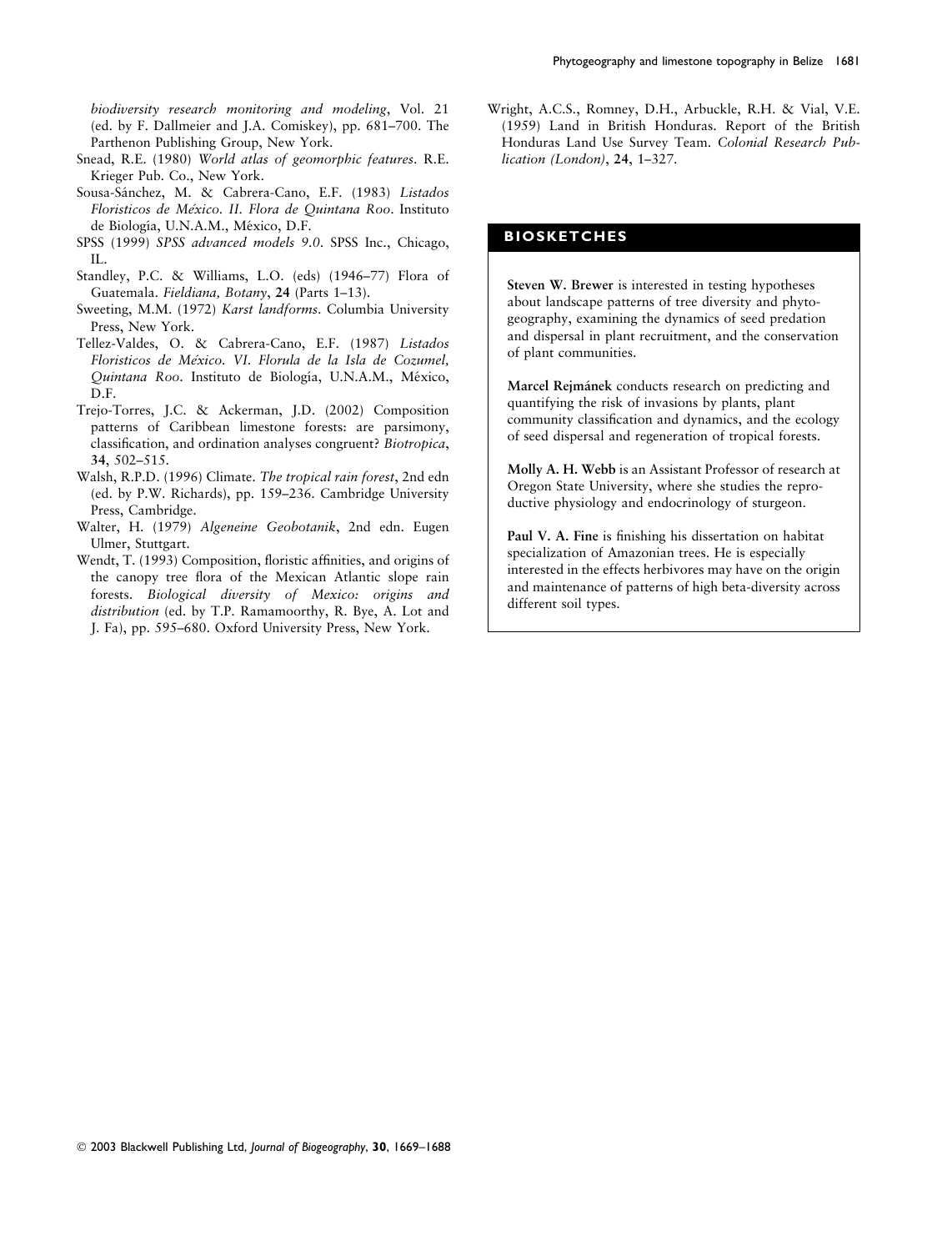| $\frac{1}{2}$<br>$\ddot{\phantom{a}}$                                                |
|--------------------------------------------------------------------------------------|
| j<br>ï<br>l                                                                          |
| ţ<br>l<br>ł                                                                          |
| $\overline{a}$<br>j<br>j<br>l<br>ś<br>֖ׅ֖֚֚֚֚֚֚֚֚֚֚֚֚֚֚֚֚֚֚֚֚֚֚֬֝֝֡֡֡֡֡֡֬֝֬֝֓֡֡֡֬֓֞֬ |
| Ę<br>ı                                                                               |
|                                                                                      |
| Í                                                                                    |
| <br> <br>                                                                            |
| ï<br>j<br>ł<br>ś<br>ś                                                                |
| ١                                                                                    |
| i<br>١<br>j                                                                          |
|                                                                                      |
| ׇ֘֒<br>i<br>i<br>h                                                                   |
| ֚֘֝֬<br>ļ<br>İ                                                                       |
| í                                                                                    |
| i                                                                                    |
|                                                                                      |
| j<br>ţ<br>i                                                                          |
| í<br>j<br>$\frac{1}{2}$                                                              |
| j<br>j                                                                               |
| ī<br>j<br>ׇ֠                                                                         |
|                                                                                      |
| ï                                                                                    |
| Í                                                                                    |
| Ξ                                                                                    |
| i<br>ė<br>l                                                                          |
| j<br>ł                                                                               |
|                                                                                      |
| i<br>$\ddot{ }$<br>l<br>$\overline{a}$                                               |
| i<br>ć                                                                               |

|                                                                           | <b>Valley</b>  | floor                                        |                                                                              | Lower slope                                |                                                                                                                                                                                                                                                                                                                                                                                                                                                                                         |                                                  | Upper                                                               | slope                                 |                                       |                                    | Ridge                                             |                                                                                                  |                                                                               |                           |
|---------------------------------------------------------------------------|----------------|----------------------------------------------|------------------------------------------------------------------------------|--------------------------------------------|-----------------------------------------------------------------------------------------------------------------------------------------------------------------------------------------------------------------------------------------------------------------------------------------------------------------------------------------------------------------------------------------------------------------------------------------------------------------------------------------|--------------------------------------------------|---------------------------------------------------------------------|---------------------------------------|---------------------------------------|------------------------------------|---------------------------------------------------|--------------------------------------------------------------------------------------------------|-------------------------------------------------------------------------------|---------------------------|
| Taxon                                                                     | BA,            | $\mathrm{BA}_2$<br>Σ,                        | <b>BA</b><br>$\aleph_2$                                                      | ∢<br>⋍<br>$X_3$                            | $\mathrm{BA}_2$<br>$\bar{\mathsf{x}}$                                                                                                                                                                                                                                                                                                                                                                                                                                                   | BA <sub>3</sub><br>$N_2$                         | BA <sub>1</sub><br>z                                                | BA.<br>Σ                              | $N_{2}$                               | z<br>3<br>BA                       | BA <sub>1</sub>                                   | $\mathrm{BA}_2$<br>Ż                                                                             | BA <sub>3</sub><br>$N_{2}$                                                    | z                         |
| Saurauia yasicae Loes.<br>Anacardiaceae<br>Actinidiaceae                  |                | $\circ$<br>$\circ$                           | $\circ$<br>$\circ$                                                           | $\circ$<br>$\circ$                         | 0.002<br>$\circ$                                                                                                                                                                                                                                                                                                                                                                                                                                                                        | $^{\circ}$<br>$\infty$<br>ö                      | $\circ$<br>$\overline{\phantom{0}}$                                 | $\circ$<br>$\circ$                    | $\circ$                               | .006<br>$\dot{\circ}$              | $\circ$                                           | $\circ$<br>$\circ$                                                                               | $\circ$<br>$\circ$                                                            | ᅌ                         |
| Astronium graveolens Jacq.                                                |                |                                              |                                                                              |                                            |                                                                                                                                                                                                                                                                                                                                                                                                                                                                                         |                                                  |                                                                     |                                       |                                       |                                    |                                                   |                                                                                                  |                                                                               |                           |
| Comocladia guatemalensis Donn. Sm.                                        |                |                                              |                                                                              |                                            |                                                                                                                                                                                                                                                                                                                                                                                                                                                                                         |                                                  |                                                                     |                                       |                                       |                                    |                                                   |                                                                                                  |                                                                               |                           |
| Metopium brownei (Jacq.) Urb.                                             |                | $\circ \circ \circ \circ$                    | 0000<br>$\circ \circ \circ \circ$                                            | $\circ \circ \circ \circ$                  | 0000<br>$\overline{\phantom{0}}$ $\overline{\phantom{0}}$ $\overline{\phantom{0}}$ $\overline{\phantom{0}}$ $\overline{\phantom{0}}$ $\overline{\phantom{0}}$ $\overline{\phantom{0}}$ $\overline{\phantom{0}}$ $\overline{\phantom{0}}$ $\overline{\phantom{0}}$ $\overline{\phantom{0}}$ $\overline{\phantom{0}}$ $\overline{\phantom{0}}$ $\overline{\phantom{0}}$ $\overline{\phantom{0}}$ $\overline{\phantom{0}}$ $\overline{\phantom{0}}$ $\overline{\phantom{0}}$ $\overline{\$ | 0000<br>0001                                     | $\circ \circ \circ \circ$<br>0001                                   | $\circ \circ \circ \circ$<br>0000     | $\circ \circ \circ \circ$             | $\circ \circ \circ \circ$          | ं ० ० ०<br>$\circ \circ \circ \circ$              | $Q \circ R$                                                                                      |                                                                               | $\circ$ m $\circ$ $\circ$ |
| Spondias mombin L.                                                        |                | 000m                                         |                                                                              | 000m                                       |                                                                                                                                                                                                                                                                                                                                                                                                                                                                                         | $\mathcal{L}$                                    |                                                                     |                                       |                                       |                                    |                                                   | $\circ$ $\circ$ $\circ$                                                                          | 0000<br>00N                                                                   |                           |
| Annonaceae                                                                |                |                                              |                                                                              |                                            |                                                                                                                                                                                                                                                                                                                                                                                                                                                                                         |                                                  |                                                                     |                                       |                                       |                                    |                                                   |                                                                                                  |                                                                               |                           |
| Annona primigenia Standl. & Steyerm.                                      |                | $\circ \circ \circ \circ$                    |                                                                              |                                            |                                                                                                                                                                                                                                                                                                                                                                                                                                                                                         |                                                  |                                                                     | $\circ \circ \circ \circ$             |                                       | $\circ$                            |                                                   |                                                                                                  |                                                                               |                           |
| Annona scleroderna Saff.                                                  |                |                                              |                                                                              |                                            |                                                                                                                                                                                                                                                                                                                                                                                                                                                                                         | $^{\circ}$<br>혼                                  |                                                                     |                                       |                                       | $\circ$                            |                                                   |                                                                                                  |                                                                               |                           |
| Cymbopetalum mayanum Lundell                                              |                |                                              |                                                                              |                                            |                                                                                                                                                                                                                                                                                                                                                                                                                                                                                         |                                                  |                                                                     |                                       |                                       |                                    |                                                   |                                                                                                  |                                                                               |                           |
| Mosannona depressa (Baill.) Chatrou                                       |                | $\circ \circ \neg \circ \circ \circ$         | 000000<br>000000                                                             | 000000<br>$\circ\circ\circ\circ\circ\circ$ | 000000<br>$\circ \circ \circ \circ \ast \circ$                                                                                                                                                                                                                                                                                                                                                                                                                                          | 000000<br>$\circ \circ \circ \circ \dashv \circ$ | 000000<br>$\circ\;\text{-}\;\text{-}\;\text{-}\;\text{-}\;\text{-}$ | 000000                                | $\circ \circ \circ \circ \circ \circ$ | $\circ \circ \circ$                | 000000<br>$\circ$ $\circ$ $\circ$ $\circ$ $\circ$ | $\circ \circ \circ \circ \circ \circ$<br>$\lnot$ $\lnot$ $\lnot$ $\lnot$ $\lnot$ $\lnot$ $\lnot$ | $\circ \circ \circ \circ \circ \circ$<br>$\circ \circ \circ \neg \circ \circ$ | 。。。。。。                    |
| Oxandra belizensis (Lundell) Lundell*                                     |                | Z<br>$\circ$ $\circ$                         |                                                                              |                                            |                                                                                                                                                                                                                                                                                                                                                                                                                                                                                         | 2                                                |                                                                     | $\overline{ }$                        |                                       | ↖                                  |                                                   |                                                                                                  |                                                                               |                           |
| Stenanona stenopetala (Donn. Sm.) G.E. Schatz                             |                |                                              |                                                                              |                                            |                                                                                                                                                                                                                                                                                                                                                                                                                                                                                         | 004                                              |                                                                     | $\circ$                               |                                       | 0.003                              | $\overline{\phantom{0}}$                          |                                                                                                  |                                                                               |                           |
| Apocynaceae                                                               |                |                                              |                                                                              |                                            |                                                                                                                                                                                                                                                                                                                                                                                                                                                                                         |                                                  |                                                                     |                                       |                                       |                                    |                                                   |                                                                                                  |                                                                               |                           |
| Aspidosperma megalocarpon Müll. Arg.                                      |                |                                              |                                                                              |                                            |                                                                                                                                                                                                                                                                                                                                                                                                                                                                                         |                                                  |                                                                     | $\circ$                               |                                       |                                    |                                                   |                                                                                                  |                                                                               | $\circ$ $\overline{ }$    |
| Aspidosperna spruceanum Benth. ex Müll. Arg.                              |                | 00000<br>$00 - 01$                           | 00000<br>$\begin{array}{c} \n 0 \\  0 \\  0 \\  0 \\  0 \\  0\n \end{array}$ | 00000<br>00007                             | $\circ\,\dot{\circ}\,\circ\,\circ\,\dot{\circ}$<br>$\circ \circ \circ \circ \circ$                                                                                                                                                                                                                                                                                                                                                                                                      | 00000<br>$\circ$ $\circ$ $\circ$ $\circ$ $\circ$ | $\circ \circ \circ \circ \circ$<br>$\circ$ $\circ$ $\circ$ $\circ$  | $\circ \circ \circ \circ \circ$       | $\circ$ $\circ$ $\circ$ $\circ$       | 38<br>$\circ\,\circ\,\circ\,\circ$ | 00000<br>$\circ$ $\circ$ $\circ$ $\circ$          | 00000<br>$\circ \circ \circ \circ \circ$                                                         | 00000<br>000000                                                               |                           |
| Mortoniella pittieri Woodson                                              |                |                                              |                                                                              |                                            |                                                                                                                                                                                                                                                                                                                                                                                                                                                                                         |                                                  |                                                                     | $\circ \circ \circ$                   |                                       |                                    |                                                   |                                                                                                  |                                                                               | $\circ \circ \circ$       |
| Plumeria obtusa L.                                                        |                |                                              |                                                                              |                                            |                                                                                                                                                                                                                                                                                                                                                                                                                                                                                         |                                                  |                                                                     |                                       |                                       |                                    |                                                   |                                                                                                  |                                                                               |                           |
| Stemmadenia donnell-smithii (Rose) Woodson                                | $\overline{0}$ |                                              |                                                                              |                                            |                                                                                                                                                                                                                                                                                                                                                                                                                                                                                         |                                                  |                                                                     |                                       |                                       |                                    |                                                   |                                                                                                  |                                                                               |                           |
| Araliaceae                                                                |                |                                              |                                                                              |                                            |                                                                                                                                                                                                                                                                                                                                                                                                                                                                                         |                                                  |                                                                     |                                       |                                       |                                    |                                                   |                                                                                                  |                                                                               |                           |
| Dendropanax arboreus (L.) Decne. & Planch.                                |                | $\circ$<br>$\circ$                           | $\circ$<br>$\circ$                                                           | 0.016<br>$\circ$                           | $\sigma$<br>0.02<br>$\overline{}$                                                                                                                                                                                                                                                                                                                                                                                                                                                       | 264<br>$\circ$<br>3                              | $\circ$<br>$\overline{\phantom{0}}$                                 | 0.02<br>$\circ$                       | $\sim$                                | 84<br>$\overline{0.1}$             | $\circ$<br>$\mathcal{L}$                          | $\circ$<br>$\circ$                                                                               | $\circ$<br>$\circ$                                                            | ᅌ                         |
| Arecaceae                                                                 |                |                                              |                                                                              |                                            |                                                                                                                                                                                                                                                                                                                                                                                                                                                                                         |                                                  |                                                                     |                                       |                                       |                                    |                                                   |                                                                                                  |                                                                               |                           |
| Astrocaryum mexicanum Liebm.                                              |                | $\frac{8}{2}$<br>0 O<br><b>4 Μ</b>           | $\circ$ $\circ$                                                              |                                            | 0.06                                                                                                                                                                                                                                                                                                                                                                                                                                                                                    | 0.063<br>0.156                                   | 0<br>$\circ \circ$<br>$\mathfrak{Z}$                                | 016                                   | $\infty$                              | $\frac{0.118}{0}$                  |                                                   |                                                                                                  |                                                                               |                           |
| Attalea cohune Mart.                                                      |                | $78\,$                                       |                                                                              |                                            |                                                                                                                                                                                                                                                                                                                                                                                                                                                                                         |                                                  | $\overline{\phantom{m}}$                                            | $\frac{1}{20}$ $\circ$                |                                       |                                    |                                                   |                                                                                                  |                                                                               |                           |
| Cryosophila stauracantha (Heynh.) R. Evans                                |                | 35<br>$\circ$ $\circ$<br>$\circ$             | $\circ$<br>$22 - 0$                                                          | 0000<br>$\frac{1}{4}$ 0 0 0                | $\sim$<br>$\circ$ $\circ$<br>$\begin{smallmatrix} \triangleright \circ \circ \dashv \end{smallmatrix}$                                                                                                                                                                                                                                                                                                                                                                                  | $0.035$<br>0.085<br>30000                        | $0.106$<br>$0.147$<br>$\sim$ $\sim$                                 | $^{\rm 8}$<br>0000                    | $\sim$ 0<br>$\infty$                  | 0.124                              | $\circ \circ \circ \circ$<br>8000                 | 0000<br>$\circ \circ \circ \circ$                                                                | 0000<br>00000                                                                 | 00N                       |
| Sabal mauritiiformis (H. Wendl. ex H. Karst.)<br>Griseb. & H. Wendl.      |                |                                              | $\circ$                                                                      | $\overline{031}$                           |                                                                                                                                                                                                                                                                                                                                                                                                                                                                                         |                                                  |                                                                     | 3                                     |                                       | 0.074                              |                                                   |                                                                                                  |                                                                               |                           |
| Bignoniaceae                                                              |                |                                              |                                                                              |                                            |                                                                                                                                                                                                                                                                                                                                                                                                                                                                                         |                                                  |                                                                     |                                       |                                       |                                    |                                                   |                                                                                                  |                                                                               |                           |
| Tabebuia ochracea (Cham.) Standl.<br>Bombacaceae                          |                | $\circ$<br>○                                 | $\circ$<br>$\circ$                                                           | $\circ$<br>$\circ$                         | $\circ$<br>○                                                                                                                                                                                                                                                                                                                                                                                                                                                                            | $\circ$<br>$\circ$                               | $\circ$<br>$\circ$                                                  | $\circ$<br>$\circ$                    | $\circ$                               | $\circ$                            | $\circ$<br>$\circ$                                | $\circ$<br>$\circ$                                                                               | 010<br>0.<br>$\circ$                                                          |                           |
| Ceiba pentandra (L.) Gaertn.                                              |                |                                              |                                                                              | $\circ$                                    | ○                                                                                                                                                                                                                                                                                                                                                                                                                                                                                       |                                                  |                                                                     |                                       |                                       |                                    |                                                   |                                                                                                  |                                                                               | ᅌ                         |
| Pseudobombax ellipticoideum A. Robyns                                     |                |                                              |                                                                              |                                            |                                                                                                                                                                                                                                                                                                                                                                                                                                                                                         |                                                  |                                                                     | $\circ$                               |                                       |                                    | ७                                                 |                                                                                                  |                                                                               |                           |
| Quararibea funebris (La Llave) Vischer                                    |                | $\omega \circ \sigma$<br>$\circ \circ \circ$ | 000<br>$\overline{\phantom{0}}$ 0                                            | 191<br>00 O<br>$\circ$ $\circ$ $\circ$     | $\circ \circ \circ$<br>$-4$                                                                                                                                                                                                                                                                                                                                                                                                                                                             | $\circ \circ \circ$<br>$\circ \circ \circ$       | 25<br>ర<br>000<br>$\circ \circ \circ$                               | $\circ \circ \circ$<br>$\overline{2}$ | $\circ \circ \circ$                   | 000                                | 000<br>00n                                        | $\circ \circ \circ$<br>$\circ \circ \circ$                                                       | 000<br>$\circ \circ \circ$                                                    | $\overline{\phantom{0}}$  |
| Burseraceae                                                               |                |                                              |                                                                              |                                            |                                                                                                                                                                                                                                                                                                                                                                                                                                                                                         |                                                  |                                                                     |                                       |                                       |                                    |                                                   |                                                                                                  |                                                                               |                           |
| Bursera simaruba (L.) Sarg.                                               |                |                                              |                                                                              | $\circ$                                    |                                                                                                                                                                                                                                                                                                                                                                                                                                                                                         |                                                  |                                                                     | $\circ$                               |                                       | $\circ$                            | $\sim$<br>$\circ$                                 | C.<br>${}^{\circ}$                                                                               | $\circ$<br>$\circ$                                                            |                           |
| Protium copal (Schltdl. & Cham.) Engl.<br>Protium confusum (Rose) Pittier |                | $\circ \circ \circ$<br>$\circ \circ \circ$   | $\circ \circ \circ$<br>$\circ \circ \circ$                                   | $\circ$ $\circ$<br>$\circ$ $\circ$ $\circ$ | 000<br>$\circ$ $\circ$                                                                                                                                                                                                                                                                                                                                                                                                                                                                  | $\circ \circ \circ$<br>$O$ $N$ $O$               | $\circ$ $\circ$ $\circ$<br>$\circ \circ \circ$                      | $\circ$ $\circ$<br>$\circ$ m $\circ$  | $\circ$ $\sim$ $\circ$                | $\circ$ $\circ$                    | $\infty$<br>$\circ$<br>$\circ$ $\circ$            | $\circ$ $\circ$<br>৸ ০                                                                           | $\circ$ $\circ$<br>$\overline{a}$                                             | ທ ⊂                       |
| Capparaceae                                                               |                |                                              |                                                                              |                                            |                                                                                                                                                                                                                                                                                                                                                                                                                                                                                         |                                                  |                                                                     |                                       |                                       |                                    |                                                   |                                                                                                  |                                                                               |                           |
| Capparis discolor Donn. Sm.*<br>Caricaceae                                |                | 0.009<br>$\circ$                             | $\circ$                                                                      | $\circ$<br>0                               | $\circ$<br>$\circ$                                                                                                                                                                                                                                                                                                                                                                                                                                                                      | $\circ$<br>$\circ$                               | $\circ$<br>$\circ$                                                  | $\circ$<br>$\circ$                    | っ                                     | $\circ$                            | $\circ$<br>$\circ$                                | $\circ$<br>$\circ$                                                                               | $\circ$<br>$\circ$                                                            | ◠                         |
| acaratia dolichaula (Donn. Sm.) Woodson                                   |                | 0.003<br>$\circ$                             | $\circ$                                                                      | $\circ$<br>$\circ$                         | $\circ$<br>$\circ$                                                                                                                                                                                                                                                                                                                                                                                                                                                                      | $\circ$<br>$\circ$                               | $\circ$<br>$\circ$                                                  | $\circ$<br>$\circ$                    | $\circ$                               | ⊂                                  | 0<br>$\circ$                                      | $\circ$<br>$\circ$                                                                               | $\circ$<br>$\circ$                                                            |                           |
| Crossopetalum parviflorum (Hemsl.) Lundell<br>Celastraceae                |                | $\circ$<br>$\circ$                           | $\circ$<br>$\circ$                                                           | ○<br>0                                     | 0<br>$\circ$                                                                                                                                                                                                                                                                                                                                                                                                                                                                            | 0<br>$\circ$                                     | $\circ$<br>0                                                        | 0.004<br>$\circ$                      |                                       |                                    | 0<br>0                                            | $\circ$<br>$\circ$                                                                               | ⊂<br>$\circ$                                                                  |                           |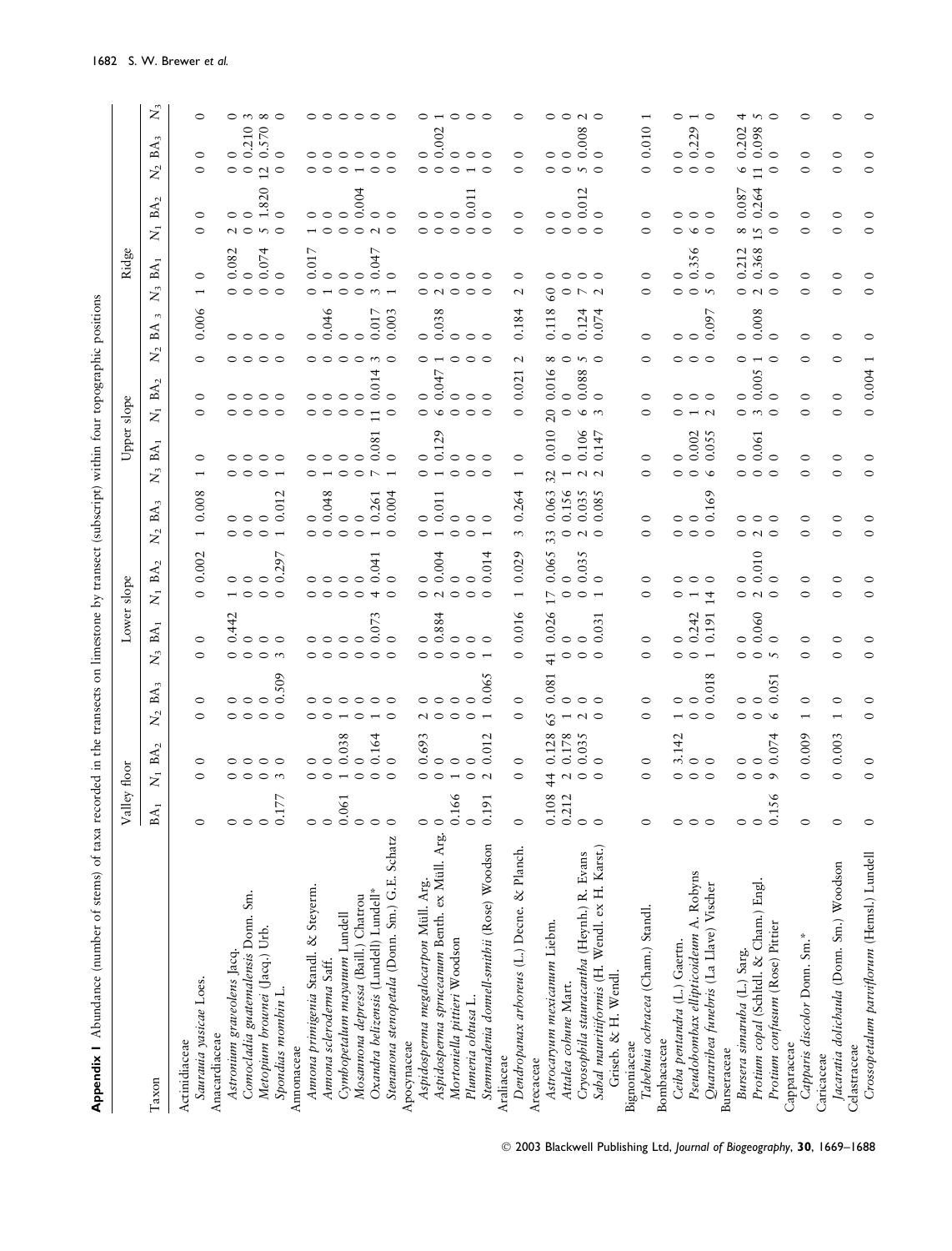| Maytenus schippii Lundell                                       |                                                         |                                               |                                       |                          |                                       |                                                   |                                       |                                                                          |                          |                                                                          |                                                                     |                                                                                                                         |                                                        |                        |                             |                                                        |                                        |                         |                        |
|-----------------------------------------------------------------|---------------------------------------------------------|-----------------------------------------------|---------------------------------------|--------------------------|---------------------------------------|---------------------------------------------------|---------------------------------------|--------------------------------------------------------------------------|--------------------------|--------------------------------------------------------------------------|---------------------------------------------------------------------|-------------------------------------------------------------------------------------------------------------------------|--------------------------------------------------------|------------------------|-----------------------------|--------------------------------------------------------|----------------------------------------|-------------------------|------------------------|
| Wimmeria bartlettii Lundell                                     | $\circ$ $\circ$                                         | $\circ$                                       | $\circ$                               | $\circ$                  | $\circ$ $\circ$                       | $\circ$ $\circ$<br>$\circ$                        | $\circ$ $\circ$                       | $\circ$ $\circ$                                                          | $\circ$                  | $\circ$ $\circ$                                                          | $\circ$<br>$\circ$ $\overline{ }$                                   | $\circ$<br>$\circ$ $\sim$                                                                                               | $\circ$<br>$\circ$ $\sim$                              | $\circ$ $\overline{ }$ | $\circ$ $\circ$             | $\circ$<br>$\omega$ $\phi$                             | $\circ$ $\circ$<br>$\circ$ 4           |                         | $\circ$ $\overline{ }$ |
| Celtidaceae                                                     |                                                         |                                               |                                       |                          |                                       |                                                   |                                       |                                                                          |                          |                                                                          |                                                                     |                                                                                                                         |                                                        |                        |                             |                                                        |                                        |                         |                        |
| Celtis schippii Standl.                                         |                                                         |                                               | $\circ$                               | $\circ$                  | $\circ$                               | $\circ$<br>$\sim$                                 | $\circ$                               | $\circ$                                                                  | $\overline{\phantom{0}}$ | $\circ$                                                                  | $\circ$<br>$\circ$                                                  | $\circ$<br>$\circ$                                                                                                      | $\circ$<br>$\circ$                                     | $\circ$                | $\circ$                     | $\circ$<br>$\circ$                                     | $\circ$                                | $\circ$                 | $\circ$                |
| Chrysobalanaceae                                                |                                                         |                                               |                                       |                          |                                       |                                                   |                                       |                                                                          |                          |                                                                          |                                                                     |                                                                                                                         |                                                        |                        |                             |                                                        |                                        |                         |                        |
| Hirtella racemosa Lam.                                          |                                                         |                                               |                                       |                          |                                       |                                                   |                                       |                                                                          |                          |                                                                          |                                                                     |                                                                                                                         |                                                        |                        |                             |                                                        |                                        |                         |                        |
| Hirtella triandra Sw.                                           | $\circ$ $\circ$                                         | $\circ$ $\overline{z}$                        | $\circ$ $\circ$                       | $\circ$ $\circ$          | $\circ$ $\circ$                       | $\circ$ $\circ$<br>$\circ$ $\circ$                | $\circ$ $\circ$                       | $\circ$ $\circ$                                                          | $\circ$ $\overline{ }$   | $\circ$ $\circ$                                                          | $\circ$ $\circ$<br>$\circ$ $\circ$                                  | $\circ$ $\circ$<br>$\overline{a}$                                                                                       | $\circ$<br>$\circ$                                     | $\circ$ $\circ$        | $\circ$ $\circ$             | $\circ$ $\circ$<br>$\overline{a}$                      | $\circ$ $\circ$                        | $\circ$ $\circ$         | $\circ$ $\circ$        |
| Clusiaceae                                                      |                                                         |                                               |                                       |                          |                                       |                                                   |                                       |                                                                          |                          |                                                                          |                                                                     |                                                                                                                         |                                                        |                        |                             |                                                        |                                        |                         |                        |
| Calophyllum brasiliense Cambess.                                |                                                         |                                               |                                       |                          |                                       |                                                   |                                       |                                                                          |                          |                                                                          |                                                                     |                                                                                                                         |                                                        |                        |                             |                                                        |                                        |                         |                        |
| Clusia massoniana Lundell                                       |                                                         |                                               |                                       |                          |                                       |                                                   |                                       |                                                                          |                          |                                                                          |                                                                     |                                                                                                                         |                                                        |                        |                             |                                                        |                                        |                         |                        |
| Clusia rosea Jacq.                                              |                                                         |                                               |                                       |                          |                                       |                                                   |                                       |                                                                          |                          |                                                                          |                                                                     |                                                                                                                         |                                                        |                        |                             |                                                        |                                        |                         |                        |
| Garcinia intermedia (Pittier) Hammel                            | $\circ \circ \circ \circ$                               | $\circ \circ \circ \circ$                     | $\circ \circ \circ \circ$             | $\circ \circ \circ \neg$ | - ೦೦೦೦                                | ಂ೦೦೦<br>000t                                      |                                       | $\circ \circ \circ \circ$                                                | 0001                     | $\circ \circ \circ \circ$                                                | ಂ೦೦೦<br>$\overline{a}$ $\overline{a}$ $\overline{b}$ $\overline{c}$ | $\circ \circ \circ \circ$<br>000m                                                                                       | $\circ \circ \circ \circ$<br>$\circ \circ \circ \circ$ | 000N                   | $\circ \circ \circ \circ$   | $\circ \circ \circ \circ$<br>$\circ \circ \circ \circ$ | O M 4 O                                | $\circ$ $\circ$ $\circ$ |                        |
| Combretaceae                                                    |                                                         |                                               |                                       |                          |                                       |                                                   |                                       |                                                                          |                          |                                                                          |                                                                     |                                                                                                                         |                                                        |                        |                             |                                                        |                                        |                         |                        |
| Bucida buceras L.                                               |                                                         |                                               |                                       |                          |                                       |                                                   |                                       |                                                                          |                          |                                                                          |                                                                     |                                                                                                                         |                                                        |                        |                             |                                                        |                                        |                         |                        |
| Terminalia amazonia (J. Gmel.) Exell                            |                                                         |                                               |                                       |                          |                                       |                                                   |                                       |                                                                          |                          |                                                                          |                                                                     |                                                                                                                         |                                                        | $\infty$               |                             |                                                        |                                        |                         |                        |
| Terminalia oblonga (Ruiz & Pav.) Steud.                         | ಂ೦೦                                                     | $\circ \circ \circ$<br>$\circ$ $\sim$ $\circ$ |                                       |                          | $\circ$ $\circ$                       | $\circ \circ \circ$<br>$\circ$ $\circ$            | $\circ \circ \circ$                   | $\circ \circ \circ$                                                      | $O - O$                  | $\circ \circ \circ$                                                      | $\circ \circ \circ$<br>$O$ $ -$                                     | $\circ \circ \circ$<br>$\circ \circ \circ$                                                                              | $O$ $N$ $O$<br>$O - O$                                 | O N O                  | $\circ$ $\circ$ $\circ$     | $\overline{\phantom{0}}$ 0<br>$\lnot$ $\lnot$ $\lnot$  | $\circ \circ \circ$<br>$m \circ \circ$ |                         |                        |
| Ebenaceae                                                       |                                                         |                                               |                                       |                          |                                       |                                                   |                                       |                                                                          |                          |                                                                          |                                                                     |                                                                                                                         |                                                        |                        |                             |                                                        |                                        |                         |                        |
| Diospyros digyna Jacq.                                          | $\circ$ $\circ$                                         | $\overline{a}$                                | $\circ$ $\circ$                       | ooo oo oooooo            | $\circ\circ\circ\circ\circ\circ\circ$ | $\circ$ $\circ$<br>$\circ$ $\circ$                | $\overline{a}$                        | $\circ$ $\circ$                                                          | $\circ$ $\circ$          | $\circ$                                                                  | $\circ$ $\circ$<br>$\circ$ $\circ$                                  | $\circ$ $\circ$<br>$\sim$                                                                                               | $\circ$ $\circ$<br>$\circ$ $\circ$                     | $\circ$ $\circ$        | $\circ$ $\circ$             | $\circ$ $\circ$<br>$\circ$ $\sim$                      | $\circ$ $\circ$<br>$\circ$ 5           |                         | OWOO OOO OH OOOOMN     |
| Diospyros salicifolia Humb. & Bonpl. ex Willd.<br>Euphorbiaceae |                                                         |                                               |                                       |                          |                                       |                                                   |                                       |                                                                          |                          |                                                                          |                                                                     |                                                                                                                         |                                                        |                        |                             |                                                        |                                        |                         |                        |
| Alchornea latifolia Sw.                                         |                                                         |                                               |                                       |                          |                                       |                                                   |                                       |                                                                          |                          |                                                                          |                                                                     |                                                                                                                         |                                                        |                        |                             |                                                        |                                        |                         |                        |
| Croton arboreus Millsp.*                                        |                                                         |                                               |                                       |                          |                                       |                                                   |                                       |                                                                          |                          |                                                                          |                                                                     |                                                                                                                         |                                                        |                        |                             |                                                        |                                        |                         |                        |
|                                                                 |                                                         |                                               |                                       |                          |                                       |                                                   |                                       |                                                                          |                          |                                                                          |                                                                     |                                                                                                                         |                                                        |                        |                             |                                                        |                                        |                         |                        |
| Drypetes brownii Standl.                                        |                                                         |                                               |                                       |                          |                                       |                                                   |                                       |                                                                          |                          |                                                                          |                                                                     |                                                                                                                         |                                                        |                        |                             |                                                        |                                        |                         |                        |
| Drypetes lateriflora (Sw.) Krug & Urb                           |                                                         |                                               |                                       |                          |                                       |                                                   |                                       |                                                                          |                          |                                                                          |                                                                     |                                                                                                                         |                                                        |                        |                             |                                                        |                                        |                         |                        |
| Gymnanthes lucida Sw.                                           |                                                         |                                               |                                       |                          |                                       |                                                   |                                       |                                                                          |                          |                                                                          |                                                                     |                                                                                                                         |                                                        |                        |                             |                                                        |                                        |                         |                        |
| Sebastiania tuerckheimiana                                      | $\circ \circ \circ \circ \circ \circ$                   | $\circ \circ \circ \circ \circ \circ$         | $\circ \circ \circ \circ \circ \circ$ |                          |                                       | $\circ \circ \circ \circ \circ \circ$<br>mooooo - | 000000                                | $\begin{array}{c} \circ \circ \circ \circ \circ \circ \circ \end{array}$ | oonoom                   | $\begin{array}{c} \circ \circ \circ \circ \circ \circ \circ \end{array}$ | $\circ \circ \circ \circ \circ \circ$<br>oonoon                     | $\begin{array}{c} \circ \circ \circ \circ \circ \circ \circ \end{array}$<br>$\circ \circ \circ \circ \circ \circ \cdot$ | 000000<br>$\circ \circ \circ \circ \circ \circ$        | 0.0400 <sub>N</sub>    | $\circ\circ\circ\circ\circ$ | $\circ \circ \circ \circ \circ \circ$<br><b>ONOOOO</b> | onomoo                                 | 000000                  |                        |
| (Pax & K. Hoffm.) Lundell                                       |                                                         |                                               |                                       |                          |                                       |                                                   |                                       |                                                                          |                          |                                                                          |                                                                     |                                                                                                                         |                                                        |                        |                             |                                                        |                                        |                         |                        |
| Fabaceae                                                        |                                                         |                                               |                                       |                          |                                       |                                                   |                                       |                                                                          |                          |                                                                          |                                                                     |                                                                                                                         |                                                        |                        |                             |                                                        |                                        |                         |                        |
| Acacia cookii Saff.                                             |                                                         |                                               |                                       |                          |                                       |                                                   |                                       |                                                                          |                          |                                                                          |                                                                     |                                                                                                                         |                                                        |                        |                             |                                                        |                                        |                         |                        |
| Acacia cornigera (L.) Willd.                                    |                                                         |                                               |                                       |                          |                                       |                                                   |                                       |                                                                          |                          |                                                                          |                                                                     |                                                                                                                         |                                                        |                        |                             |                                                        |                                        |                         |                        |
| Acacia scleroxyla Tussac                                        | $\circ \circ \circ \circ \circ \circ \circ \circ \circ$ | o o o o o o o o o o mo o o u o u o            |                                       |                          |                                       |                                                   | 0 H 0 0 0 0 0 N 0 0 0 0 0 0 0 0 0 0 0 |                                                                          | 00000000000000000        |                                                                          |                                                                     |                                                                                                                         |                                                        |                        | <u>oooooooooooooooo</u>     |                                                        | <u>ooddoooooooooooo</u>                |                         |                        |
| Bauhinia divaricata L.                                          |                                                         |                                               |                                       |                          |                                       |                                                   |                                       |                                                                          |                          |                                                                          |                                                                     |                                                                                                                         |                                                        |                        |                             |                                                        |                                        |                         |                        |
| Caesalpinia aff. violacea (Mill.) Standl.                       |                                                         |                                               |                                       |                          |                                       |                                                   |                                       |                                                                          |                          |                                                                          |                                                                     |                                                                                                                         |                                                        |                        |                             |                                                        |                                        |                         |                        |
| Cojoba arborea (L.) Britton & Rose                              |                                                         |                                               |                                       |                          |                                       |                                                   |                                       |                                                                          |                          |                                                                          |                                                                     |                                                                                                                         |                                                        |                        |                             |                                                        |                                        |                         |                        |
| Cynometra retusa Britton & Rose                                 |                                                         |                                               |                                       |                          |                                       |                                                   |                                       |                                                                          |                          |                                                                          |                                                                     |                                                                                                                         |                                                        |                        |                             |                                                        |                                        |                         |                        |
| Dialium guianense (Aubl.) Sandwith                              |                                                         |                                               |                                       |                          |                                       |                                                   |                                       |                                                                          |                          |                                                                          |                                                                     |                                                                                                                         |                                                        |                        |                             |                                                        |                                        |                         |                        |
| Erythrina sp.                                                   |                                                         |                                               |                                       |                          |                                       |                                                   |                                       |                                                                          |                          |                                                                          |                                                                     |                                                                                                                         |                                                        |                        |                             |                                                        |                                        |                         |                        |
| Inga sapindoides Willd.                                         |                                                         |                                               |                                       |                          |                                       |                                                   |                                       |                                                                          |                          |                                                                          |                                                                     |                                                                                                                         |                                                        |                        |                             |                                                        |                                        |                         |                        |
| Lonchocarpus heptaphyllus (Poir.) DC.                           |                                                         |                                               |                                       |                          |                                       |                                                   |                                       |                                                                          |                          |                                                                          |                                                                     |                                                                                                                         |                                                        |                        |                             |                                                        |                                        |                         |                        |
| Lysiloma latisiliquum (L.) Benth.                               |                                                         |                                               |                                       |                          |                                       |                                                   |                                       |                                                                          |                          |                                                                          |                                                                     |                                                                                                                         |                                                        |                        |                             |                                                        |                                        |                         |                        |
| Platymiscium dimorphandrum Donn. Sm.                            |                                                         |                                               |                                       |                          |                                       |                                                   |                                       |                                                                          |                          |                                                                          |                                                                     |                                                                                                                         |                                                        |                        |                             |                                                        |                                        |                         |                        |
| Pterocarpus rohrii Vahl                                         |                                                         |                                               |                                       |                          |                                       |                                                   |                                       |                                                                          |                          |                                                                          |                                                                     |                                                                                                                         |                                                        |                        |                             |                                                        |                                        |                         |                        |
| Schizolobium parahyba (Vell.) S.F. Blake                        |                                                         |                                               |                                       |                          |                                       |                                                   |                                       |                                                                          |                          |                                                                          |                                                                     |                                                                                                                         |                                                        |                        |                             |                                                        |                                        |                         |                        |
| Swartzia cubensis (Britton & P. Wilson) Standl.                 |                                                         |                                               |                                       |                          |                                       |                                                   |                                       |                                                                          |                          |                                                                          |                                                                     |                                                                                                                         |                                                        |                        |                             |                                                        |                                        |                         |                        |
| Swartzia simplex var. ochnacea (DC.) R.S. Cowan                 |                                                         |                                               |                                       |                          |                                       |                                                   |                                       |                                                                          |                          |                                                                          |                                                                     |                                                                                                                         |                                                        |                        |                             |                                                        |                                        |                         |                        |
| Zygia confusa L. Rico                                           |                                                         |                                               |                                       | 000000000000000000       | 000000000000000000                    | 000000000000000000<br>0000000m0H00H00000          |                                       |                                                                          |                          |                                                                          | HOOOOONNOOOOOOOO                                                    | moo Hooo Hoo Hooooooo                                                                                                   | 00000000000000000                                      | HOOOOHNOOOOOONOOOO     |                             | HOOOHOOOHOONOMOHOO                                     | 000000000000000000                     |                         |                        |

Phytogeography and limestone topography in Belize 1683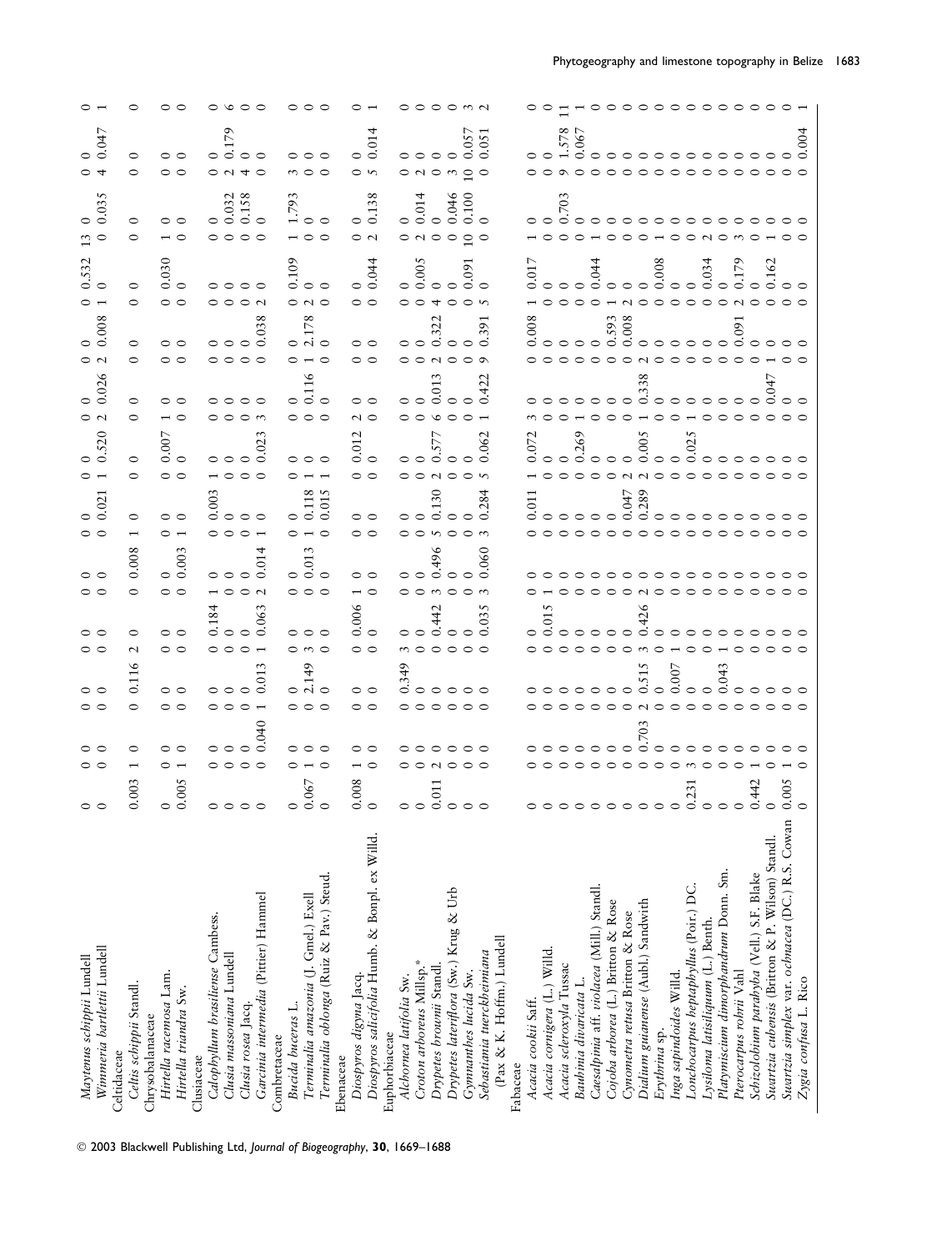| í      |  |
|--------|--|
| ۰      |  |
| í<br>a |  |

|                                                   | Valley          | $\overline{\mathbf{f}}$               |                             |                                        |                           |                                                                                                     | Lower | slope                                        |                                                               |                     |                                                               | Upper                                   | slope                           |                                                         |                           |                                 | Ridge               |                                                   |                                      |                                         |  |
|---------------------------------------------------|-----------------|---------------------------------------|-----------------------------|----------------------------------------|---------------------------|-----------------------------------------------------------------------------------------------------|-------|----------------------------------------------|---------------------------------------------------------------|---------------------|---------------------------------------------------------------|-----------------------------------------|---------------------------------|---------------------------------------------------------|---------------------------|---------------------------------|---------------------|---------------------------------------------------|--------------------------------------|-----------------------------------------|--|
| Taxon                                             | BA              | Ż                                     | ≏                           | z                                      | BA                        | Ž,                                                                                                  | BA    | ≏<br>Ż                                       | z                                                             | BA                  | z                                                             | Ż<br>BA                                 | ≏                               | z                                                       | Å                         | z                               | Å                   | ⋍<br>ż                                            | ΒÁ<br>$N_2$                          | $\Sigma$                                |  |
| Casearia bartlettii Lundell<br>Flacourtaceae      | $\circ$         |                                       |                             |                                        | $\circ$                   |                                                                                                     |       | ⌒                                            |                                                               |                     |                                                               |                                         |                                 |                                                         |                           |                                 |                     |                                                   |                                      |                                         |  |
| Casearia tremula (Griseb.) Griseb. ex C. Wright 0 |                 |                                       |                             |                                        |                           |                                                                                                     |       | $\circ$ $\circ$                              |                                                               |                     |                                                               |                                         |                                 |                                                         |                           |                                 |                     |                                                   |                                      |                                         |  |
| aff. Chiangiodendron mexicanum T. Wendt*          | $\circ$         |                                       |                             | $\circ \circ \circ \circ \circ \dashv$ | $\circ \circ \circ \circ$ | $\circ \circ \circ$<br>$\circ \circ \circ \circ \circ \dashv$                                       |       | $\circ \circ \circ \circ \circ$              |                                                               | 00000               | $\circ$<br>00000                                              | 。。。。。。                                  | $\circ \circ \circ \circ \circ$ | $\circ\circ\circ\circ\circ$                             | 00000                     | $\circ \circ \circ \circ \circ$ | ooooo               | $\circ\circ\circ\circ\circ\circ$                  | 000000<br>$\circ \circ \circ \circ$  | 000-                                    |  |
| Laetia thamnia L.                                 | $\circ$         |                                       |                             |                                        |                           |                                                                                                     |       |                                              |                                                               |                     |                                                               |                                         |                                 |                                                         |                           |                                 |                     |                                                   |                                      |                                         |  |
| Lunania mexicana Brandegee                        | $\circ$         |                                       | $\circ \circ \circ$         |                                        |                           | $\circ \circ \circ$                                                                                 |       | $\circ$ $\circ$ $\circ$                      | $\circ \circ \circ \circ$                                     |                     | $\circ \circ \circ$                                           |                                         |                                 |                                                         |                           |                                 |                     | $\circ$<br>$\circ \circ \circ$                    |                                      | $\circ$ $\circ$                         |  |
| Pleuranthodendron lindenii (Turcz.) Sleumer       | $\circ$         |                                       |                             |                                        |                           |                                                                                                     |       |                                              |                                                               |                     |                                                               |                                         |                                 |                                                         |                           |                                 |                     |                                                   | $\overline{ }$ $\overline{ }$        |                                         |  |
| Ottoschulzia pallida Lundell*<br>lcacinaceae      | $\circ$         | ⊂                                     | 0                           | $\circ$                                | ⊂                         | $\circ$                                                                                             |       | ⊂                                            | ⊂                                                             | ⊂                   | ⊂                                                             | ⊂                                       | 0.002                           |                                                         | ⊂                         | ⊂                               |                     | $\tilde{\phantom{0}}$<br>ö<br>23                  | ö<br>32                              |                                         |  |
| Lauraceae                                         |                 |                                       |                             |                                        |                           |                                                                                                     |       |                                              |                                                               |                     |                                                               |                                         |                                 |                                                         |                           |                                 |                     |                                                   |                                      |                                         |  |
| Cinnamomum aff. triplinerve                       | 0.0             |                                       | ○                           | ○                                      | ⌒                         | ᅌ                                                                                                   |       | ○<br>○                                       | っ                                                             | ○                   | ○<br>○                                                        | ○                                       | 0                               | ○                                                       | ○                         | っ                               | ᅌ                   | $\circ$<br>ᅌ                                      | $\circ$<br>○                         | ◠                                       |  |
| (Ruiz & Pav.) Kosterm.                            |                 |                                       |                             |                                        |                           |                                                                                                     |       |                                              |                                                               |                     |                                                               |                                         |                                 |                                                         |                           |                                 |                     |                                                   |                                      |                                         |  |
| Licaria areolata Lundell*                         | $\circ$         |                                       |                             |                                        |                           |                                                                                                     |       | $\circ$                                      |                                                               |                     | ᅌ                                                             |                                         |                                 |                                                         |                           |                                 |                     |                                                   |                                      |                                         |  |
| Licaria peckii (I.M. Johnst.) Kosterm.            | 0.0             |                                       | $\circ\circ\circ\circ\circ$ | 。。。。。。                                 |                           | 000000                                                                                              |       | $\circ$<br>$\circ$ $\circ$ $\circ$ $\circ$   |                                                               | 。。。。。。              | $\circ$<br>。。。。。。                                             | $\circ\circ\circ\circ\circ$             | 。。。。。。                          | $\begin{array}{c} \mathbf{C} \\ \mathbf{C} \end{array}$ | $\circ \circ \circ$       | 00---00                         |                     | 。。。。。。<br>$\circ\circ\,\texttt{--}\,\circ\,\circ$ | 000000<br>000000                     | $\circ$ $\circ$ $\circ$ $\circ$ $\circ$ |  |
| Nectandra coriacea (Sw.) Griseb.                  | $\circ$         |                                       |                             |                                        |                           |                                                                                                     |       |                                              |                                                               |                     |                                                               |                                         |                                 |                                                         |                           |                                 |                     |                                                   |                                      |                                         |  |
| Nectandra lundellii C. K. Allen                   | $\circ$         |                                       |                             |                                        |                           | $\circ \circ \circ$                                                                                 |       | $\circ \circ \circ$                          |                                                               |                     | $\circ \circ \circ \circ$                                     |                                         |                                 |                                                         | $\circ \circ \circ$       |                                 | $\circ \circ \circ$ |                                                   |                                      |                                         |  |
| Ocotea cernua (Nees) Mez                          | 0.0             |                                       |                             |                                        | $\circ$ $\circ$           |                                                                                                     |       | $\circ$ $\circ$                              | $\overline{a}$ $\overline{a}$                                 |                     |                                                               |                                         |                                 |                                                         |                           |                                 |                     |                                                   |                                      |                                         |  |
| aff. Ocotea veraguensis (Meisn.) Mez*             | $\circ$         |                                       |                             |                                        |                           |                                                                                                     |       |                                              |                                                               |                     |                                                               |                                         |                                 |                                                         |                           |                                 |                     |                                                   |                                      |                                         |  |
| Malpighiaceae                                     |                 |                                       |                             |                                        |                           |                                                                                                     |       |                                              |                                                               |                     |                                                               |                                         |                                 |                                                         |                           |                                 |                     |                                                   |                                      |                                         |  |
| Bunchosia nitida (Jacq.) DC.*                     | $\circ$         |                                       |                             |                                        |                           |                                                                                                     |       |                                              |                                                               |                     |                                                               |                                         |                                 |                                                         |                           |                                 |                     |                                                   |                                      |                                         |  |
| Bunchosia polystachia (Andrews) DC.               | $\circ$         |                                       |                             | $\circ \circ \circ \circ \circ$        |                           | $\circ$ - $\circ$ $\circ$                                                                           |       | 00000<br>$\circ$ $\circ$                     | $\circ$ $\circ$ $\circ$ $\circ$                               | 00000               | 00000                                                         | $\circ \circ \circ \circ \circ$         | $\circ$ $\circ$                 | $\circ$ $\circ$                                         |                           | -----                           | 00000               | 00000<br>$\circ \circ \circ \circ \circ$          | 00000<br>$\circ\circ\circ\circ\circ$ | $\circ$ $\circ$ $\circ$ $\circ$         |  |
| Bunchosia swartziana Griseb.                      | $\circ$         |                                       |                             |                                        |                           |                                                                                                     |       |                                              |                                                               |                     |                                                               |                                         |                                 |                                                         |                           |                                 |                     |                                                   |                                      |                                         |  |
| Malpighia souzae Miranda                          | $\circ$         | $\circ$                               |                             |                                        | $\circ \circ \circ$       | $\circ \circ \circ$                                                                                 |       | $\overline{a}$ $\overline{a}$ $\overline{a}$ |                                                               |                     | $\circ$ $\circ$                                               |                                         | $\circ \circ \circ$             | $\overline{a}$ $\overline{a}$                           | $\circ \circ \circ \circ$ |                                 |                     |                                                   |                                      |                                         |  |
| Malpighiaceae                                     | $\circ$         |                                       |                             |                                        |                           |                                                                                                     |       |                                              |                                                               |                     |                                                               |                                         |                                 |                                                         |                           |                                 |                     |                                                   |                                      |                                         |  |
| Melastomataceae                                   |                 |                                       |                             |                                        |                           |                                                                                                     |       |                                              |                                                               |                     |                                                               |                                         |                                 |                                                         |                           |                                 |                     |                                                   |                                      |                                         |  |
| Miconia fulvostellata L.O. Williams               | 0               |                                       |                             |                                        | ᅌ                         |                                                                                                     |       |                                              |                                                               | Õ                   | ○                                                             |                                         | ⊂                               |                                                         |                           |                                 | ⊂                   |                                                   |                                      |                                         |  |
| Miconia impetiolaris (Sw.) D. Don ex DC.          | $\circ$         | 000                                   | $\circ$                     | $\circ$ $\circ$ $\circ$                | $\circ$                   | $\circ$<br>$O$ $N$ $\rightarrow$                                                                    |       | $\circ \circ \circ$<br>$\circ \circ \circ$   | $\circ \circ \circ$                                           | $\circ$             | $\circ$<br>$-$ 0 $-$                                          | $\circ \circ \circ$                     | $\circ$                         | $\circ \circ \circ$                                     | 0 0 0                     | $\circ \circ \circ$             | $\circ$             | $\circ \circ \circ$<br>$\circ \circ \circ$        | $\circ \circ \circ$<br>000           | 000                                     |  |
| Mouriri exilis Gleason                            | $\circ$         |                                       | $\circ$                     |                                        | Õ                         |                                                                                                     |       |                                              |                                                               | 0.007               |                                                               |                                         |                                 |                                                         |                           |                                 |                     |                                                   |                                      |                                         |  |
| Meliaceae                                         |                 |                                       |                             |                                        |                           |                                                                                                     |       |                                              |                                                               |                     |                                                               |                                         |                                 |                                                         |                           |                                 |                     |                                                   |                                      |                                         |  |
| Guarea glabra Vahl                                | $\breve{\circ}$ |                                       |                             | 5                                      |                           | 4                                                                                                   |       |                                              |                                                               |                     | $\circ$<br>$\overline{\phantom{0}}$                           |                                         |                                 |                                                         |                           |                                 |                     |                                                   |                                      |                                         |  |
| Guarea grandifolia DC.                            | $\circ$         |                                       | $\circ$                     |                                        |                           | 000000                                                                                              |       | $\circ \circ \circ \circ \circ$<br>aooooao   |                                                               |                     |                                                               | $\circ$ $\circ$ $\circ$                 |                                 |                                                         | 。。。。。。。。。                 | 。。。。。。。。                        | 。。。。。。。。            |                                                   |                                      |                                         |  |
| Swietenia macrophylla King                        | $\circ$         |                                       |                             |                                        |                           |                                                                                                     |       |                                              |                                                               | $\circ$             | $\circ$                                                       |                                         |                                 |                                                         |                           |                                 |                     |                                                   |                                      |                                         |  |
| Trichilia erythrocarpa Lundell                    | $\circ$         |                                       |                             |                                        |                           |                                                                                                     |       |                                              |                                                               |                     |                                                               |                                         |                                 |                                                         |                           |                                 |                     |                                                   |                                      |                                         |  |
| Trichilia martiana C. DC.                         | $\circ$         |                                       | $\circ \circ \circ \circ$   |                                        |                           |                                                                                                     |       |                                              |                                                               | $\circ \circ \circ$ |                                                               |                                         |                                 |                                                         |                           |                                 |                     |                                                   |                                      |                                         |  |
| Trichilia minutiflora Standl.                     | $\circ$         |                                       |                             |                                        |                           |                                                                                                     |       |                                              |                                                               |                     | Ö                                                             | $\sim$                                  |                                 |                                                         |                           |                                 |                     |                                                   |                                      |                                         |  |
| Trichilia moschata Sw.                            | $\circ$         | $\circ \circ \circ \circ \circ \circ$ | $\circ$                     |                                        | 000000                    |                                                                                                     |       | $\circ$                                      |                                                               |                     | 0.                                                            | 080                                     |                                 |                                                         |                           |                                 |                     |                                                   |                                      |                                         |  |
| Trichilia pallida Sw.                             | $\circ$         | $\circ$                               |                             | moooono                                |                           | $\begin{array}{cccccccccc} \pi & \circ & \circ & \circ & \circ & \circ & \circ & \circ \end{array}$ |       |                                              | $\begin{array}{c} \n 0 \\  0 \\  0 \\  0 \\  0\n \end{array}$ | $\circ$ $\circ$     | $\begin{array}{c} \n - \n - \n - \n - \n - \n \n \end{array}$ |                                         | 。。。。。。。。                        |                                                         |                           |                                 |                     | 。。。。。。。。<br>00000000                              | 。。。。。。。。<br>。。。。。。。。                 | 0000000                                 |  |
| Menispermaceae                                    |                 |                                       |                             |                                        |                           |                                                                                                     |       |                                              |                                                               |                     |                                                               |                                         |                                 |                                                         |                           |                                 |                     |                                                   |                                      |                                         |  |
| Hyperbaena mexicana Miers                         | 0               | ○                                     | ⊂                           | $\circ$                                | ⊂                         | ⊂<br>$\circ$                                                                                        |       | $\circ$<br>$\circ$                           | $\circ$                                                       | ○                   | $\circ$<br>$\circ$                                            | $\circ$                                 | $\circ$                         | $\circ$                                                 | ⊂                         | ○                               |                     | っ<br>$\circ$                                      | ○<br>$\sim$                          |                                         |  |
| Moraceae                                          |                 |                                       |                             |                                        |                           |                                                                                                     |       |                                              |                                                               |                     |                                                               |                                         |                                 |                                                         |                           |                                 |                     |                                                   |                                      |                                         |  |
| Brosimum alicastrum Sw.                           | Ξ               |                                       |                             |                                        |                           |                                                                                                     |       |                                              |                                                               | N O                 |                                                               |                                         |                                 |                                                         |                           |                                 |                     | $\circ$ $\circ$                                   | $\circ$ $\circ$                      | െ റ                                     |  |
| Castilla elastica Sessé ex Cerv.                  | $\overline{0}$  |                                       |                             |                                        |                           |                                                                                                     |       | 0000<br>$\circ \circ \circ$                  | $\circ$ $\circ$ $\circ$                                       |                     | $\circ$ $\circ$<br>500t                                       | $\overline{\phantom{a}}\circ\circ\circ$ | 0000                            |                                                         | 0000                      |                                 |                     |                                                   | 0000                                 |                                         |  |
| Coussapoa oligocephala Donn. Sm                   | $\circ$         |                                       | $\circ$ $\circ$             |                                        | $\circ$ $\circ$           |                                                                                                     |       |                                              |                                                               | $\circ$             | $\circ$ $\circ$                                               |                                         |                                 |                                                         |                           |                                 |                     |                                                   |                                      |                                         |  |
| Ficus colubrinae Standl.                          |                 | いつい                                   |                             | m 0 0 0                                |                           | $\circ\circ\circ$                                                                                   |       |                                              |                                                               |                     |                                                               |                                         |                                 | 4 0 0 0                                                 |                           | $\circ$ $\circ$ $\circ$         |                     | $\circ$<br>00000                                  |                                      |                                         |  |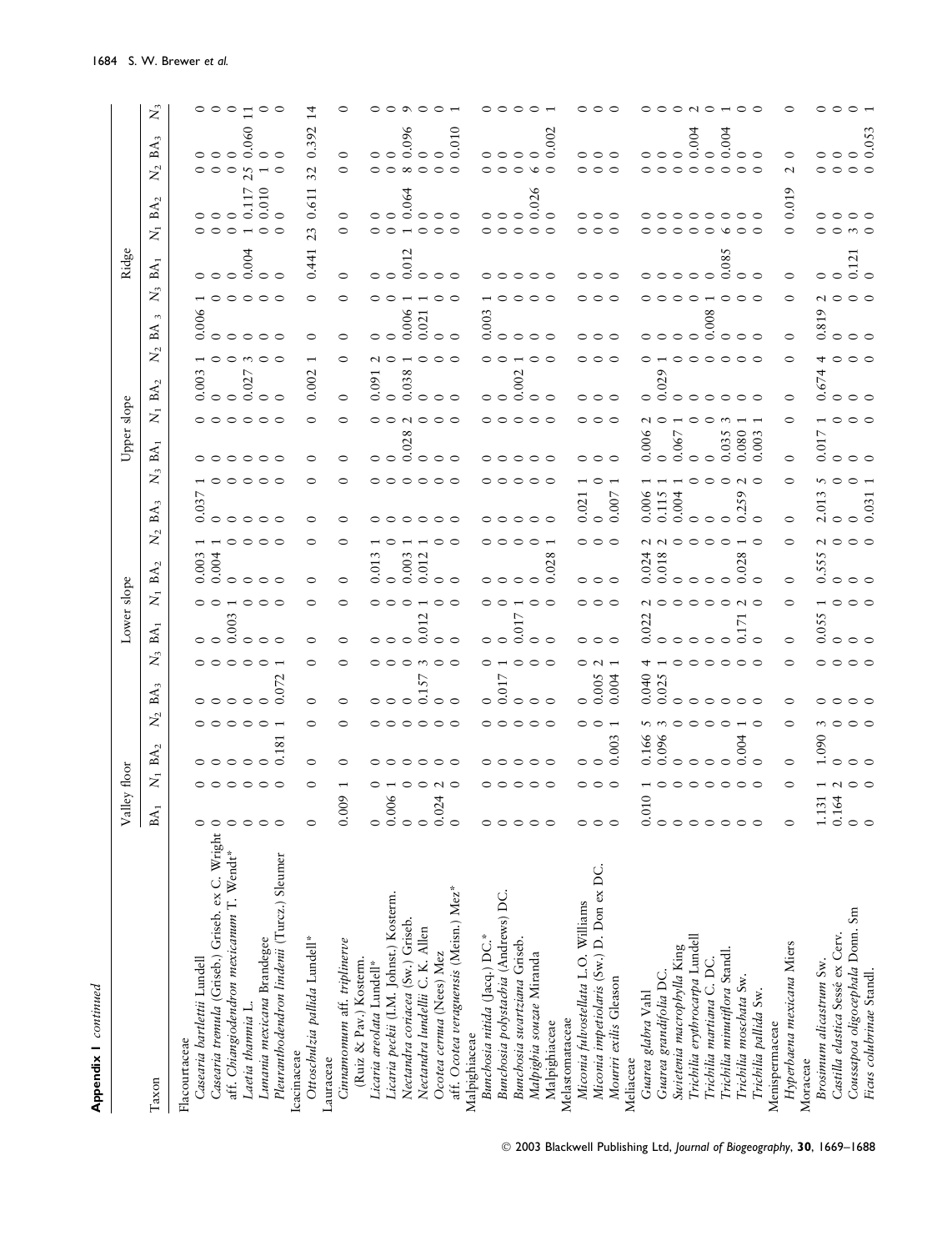| Ficus guajavoides Lundell                       | $\circ$              |                                    |                     |                 |                                |       |                                     |                                                        |                                                         |                                                       |                                             |            |                                                        |                                    |                                                                                                          |                      |                   |
|-------------------------------------------------|----------------------|------------------------------------|---------------------|-----------------|--------------------------------|-------|-------------------------------------|--------------------------------------------------------|---------------------------------------------------------|-------------------------------------------------------|---------------------------------------------|------------|--------------------------------------------------------|------------------------------------|----------------------------------------------------------------------------------------------------------|----------------------|-------------------|
| Ficus insipida Willd.                           | 0.00                 |                                    |                     |                 |                                |       |                                     |                                                        |                                                         |                                                       |                                             |            |                                                        |                                    |                                                                                                          |                      |                   |
| Poulsenia armata (Miq.) Standl.                 | $\circ$              | $^{\circ}$                         |                     |                 |                                |       |                                     |                                                        |                                                         |                                                       |                                             |            |                                                        |                                    |                                                                                                          |                      |                   |
| Pourouma bicolor Mart.                          | $\circ$              |                                    |                     | $\circ$ $\circ$ |                                |       |                                     |                                                        |                                                         |                                                       |                                             |            |                                                        |                                    |                                                                                                          |                      |                   |
| Pseudolmedia spuria (Sw.) Griseb.               | 0.01                 |                                    |                     |                 |                                |       |                                     | $\infty$                                               |                                                         |                                                       |                                             |            |                                                        |                                    |                                                                                                          |                      |                   |
| Trophis mexicana (Liebm.) Bureau                | $\circ$              | 000000<br>$\circ$                  | H 0 4 0 0 H 0       | 6066000         | 6000660<br>000000              |       | 。。。。。。。<br>- 0 0 0 0 0 0            | 0000000<br>$\circ \circ \circ \circ \circ \circ \circ$ | 。。。。。。。<br>0000000                                      | 。。。。。。<br>$\circ \circ \circ \circ \circ \circ \circ$ | $\circ \circ \circ \circ \circ \circ \circ$ | 。。。。。。。    | 。。。。。。。<br>$\circ \circ \circ \circ \circ \circ \circ$ | 。。。。。。。<br>0000000                 | $\circ \circ \circ \circ \circ \circ \circ$                                                              | 。。。。。。。              | 。。。。。。。           |
| Trophis racemosa (L.) Urb.<br>Myristicaceae     | $\sigma$<br>0.00     |                                    |                     |                 |                                |       |                                     |                                                        |                                                         |                                                       |                                             |            |                                                        |                                    |                                                                                                          |                      |                   |
| Compsoneura mexicana (Hemsl.) Janovec           | $\circ$              |                                    |                     |                 |                                |       |                                     |                                                        |                                                         |                                                       |                                             | ⊵          |                                                        |                                    |                                                                                                          |                      |                   |
| Virola koschnyi Warb.                           | $\circ$              | $\circ$ $\circ$<br>$\circ$ $\circ$ | $\overline{C}$      |                 | $\circ$ $\circ$<br>$\sim$ 5    |       | $\circ$ $\circ$<br>$\circ$ $\circ$  | $\circ\circ$<br>$\circ$ $\circ$                        | $\circ$ $\circ$<br>$\circ$                              | $\circ\circ$<br>$\circ$                               | $\circ$                                     |            | $\circ$ $\circ$<br>$\overline{\phantom{0}}$            | $\circ$ $\circ$<br>$\circ$ $\circ$ | $\circ$ $\circ$                                                                                          | 00                   | $\circ$ $\circ$   |
| Myrsinaceae                                     |                      |                                    |                     |                 |                                |       |                                     |                                                        |                                                         |                                                       |                                             |            |                                                        |                                    |                                                                                                          |                      |                   |
| Ardisia compressa Kunth<br>Myrtaceae            | 0                    | $\circ$<br>$\circ$                 | $\circ$             | $\circ$         | ᅌ<br>$\circ$                   |       | ᅌ<br>$\circ$                        | ᅌ<br>$\circ$                                           | ᅌ<br>$\circ$                                            | ᅌ<br>$\circ$                                          | $\circ$                                     | $\circ$    | ᅌ<br>$\circ$                                           | $\circ$<br>$\circ$                 | $\circ$                                                                                                  | 0.003                |                   |
|                                                 |                      |                                    |                     |                 |                                |       |                                     |                                                        |                                                         |                                                       |                                             |            |                                                        |                                    |                                                                                                          |                      |                   |
| Eugenia aeruginea DC.<br>Eugenia trikii Lundell | 0<br>$\circ$         | 00<br>$\circ$ $\circ$              | $\circ$ $\circ$     | 00              | $\circ$ $\circ$<br>$\circ$     |       | ၀ ၀<br>$\circ$ $\circ$              | $\circ\circ$<br>$\circ$ $\circ$                        | 00<br>$\circ$ $\circ$                                   | 00<br>$\circ$                                         | $\circ$                                     | ေ ေ        | 0.316<br>0.038<br>$\circ$ $\circ$                      | 00<br>$2^{\circ}$                  | $\overline{q}$ o                                                                                         | 0.183<br>0.125       | $2^{\circ}$       |
| Nyctaginaceae                                   |                      |                                    |                     |                 |                                |       |                                     |                                                        |                                                         |                                                       |                                             |            |                                                        |                                    |                                                                                                          |                      |                   |
| Neea fagifolia Heimerl*                         | 0                    |                                    |                     |                 |                                |       |                                     |                                                        |                                                         |                                                       |                                             |            |                                                        |                                    |                                                                                                          |                      |                   |
| Neea psychotrioides Donn. Sm.                   | $\circ$              | $\circ$ $\circ$<br>$\circ$ $\circ$ | $\circ$             | $\circ$ $\circ$ | $\circ$ $\circ$<br>$\circ$     |       | $\circ$ $\circ$<br>$\circ$ $\circ$  | $\circ$ $\circ$<br>$\circ$ $\circ$                     | $\circ$ $\circ$                                         | ေ ေ<br>$\circ$ $\sim$                                 | $\circ$                                     | $\circ$    | 014<br>$\circ$ $\circ$<br>$\circ$ $\overline{ }$       | $0.008$<br>0.005<br>$\circ$ $\sim$ | $\overline{z}$                                                                                           | ်<br>$\circ$ $\circ$ | $\circ$ $\sim$    |
| Ochnaceae                                       |                      |                                    |                     |                 |                                |       |                                     |                                                        |                                                         |                                                       |                                             |            |                                                        |                                    |                                                                                                          |                      |                   |
| Ouratea insulae L. Riley<br>Olacaceae           | 0                    | $\circ$<br>$\circ$                 | $\circ$             | $\circ$         | $\circ$                        | 0.00  | $\circ$<br>$\overline{\phantom{0}}$ | $\circ$<br>$\circ$                                     | $\circ$<br>$\circ$                                      | $\circ$<br>$\circ$                                    | $\circ$                                     | $\circ$    | $\circ$<br>$\circ$                                     | 0.002<br>$\circ$                   |                                                                                                          | $\circ$              | $\circ$           |
| Heisteria media S.F. Blake                      | 0                    | 6<br>$\circ$                       |                     | ö               |                                | 0.020 | $\infty$<br>$\Xi$<br>4              | 173<br>0.1<br>$\sigma$                                 | 0.081<br>4                                              | 3                                                     | 4<br>0.035                                  | 0.07       | ○<br>$\sim$                                            | $\circ$<br>っ                       | ○                                                                                                        | ᅌ                    |                   |
| Oleaceae                                        |                      |                                    |                     |                 |                                |       |                                     |                                                        |                                                         |                                                       |                                             |            |                                                        |                                    |                                                                                                          |                      |                   |
| Chionanthus oblanceolatus                       | 0                    | $\circ$                            |                     | $\circ$         |                                |       | 0.01                                | 0.005                                                  |                                                         |                                                       |                                             |            |                                                        |                                    |                                                                                                          |                      |                   |
| (B.L. Rob.) P.S. Green                          |                      | 0                                  | $\circ$             |                 | $\circ$<br>$\circ$             |       | $\circ$                             | $\sim$<br>$^{\circ}$                                   | 0.017                                                   | $\mathcal{L}$                                         | 3<br>0.014                                  | 0.005      | $\circ$<br>N                                           | $\circ$<br>$\circ$                 | $\circ$                                                                                                  | $\circ$              |                   |
| Chionanthus panamensis (Standl.) Stearn         | ○                    | ○<br>$\circ$                       | $\circ$             | ⊂               | ⊂<br>$\circ$                   |       | $\circ$<br>$\circ$                  | $\circ$<br>$\circ$                                     | $\circ$<br>$\circ$                                      | $\circ$<br>$\circ$                                    | $\circ$                                     | $\circ$    | ○<br>$\circ$                                           | - 947<br>6.<br>$\circ$             | 3                                                                                                        | 0.024                |                   |
| Piperaceae                                      |                      |                                    |                     |                 |                                |       |                                     |                                                        |                                                         |                                                       |                                             |            |                                                        |                                    |                                                                                                          |                      |                   |
| Piper schippianum Trel. & Standl.               | ○                    | ᅌ<br>$\circ$                       | $\circ$             | $\circ$         | ᅌ<br>$\circ$                   |       | Ö<br>$\circ$                        | $\circ$                                                | 8<br>ö<br>$\circ$                                       | $\circ$                                               | $\circ$                                     | ö          | $\circ$<br>$\overline{\phantom{0}}$                    | $\circ$<br>$\circ$                 | $\circ$                                                                                                  | $\circ$              | $\circ$           |
| Polygonaceae                                    |                      |                                    |                     |                 |                                |       |                                     |                                                        |                                                         |                                                       |                                             |            |                                                        |                                    |                                                                                                          |                      |                   |
| Coccoloba acapulcensis Standl.                  | 0                    |                                    | $\circ \circ \circ$ |                 |                                |       |                                     |                                                        |                                                         | $\circ \circ \circ$                                   |                                             |            |                                                        |                                    |                                                                                                          |                      |                   |
| Coccoloba diversifolia Jacq.                    | $\circ$              | 000<br>000                         |                     | 000             | 000<br>$\circ$ $\circ$ $\circ$ |       | 000<br>$\circ \circ \circ$          | $\circ \circ \circ$<br>$\circ \circ \circ$             | $\circ \circ \circ$<br>$\circ$ $\circ$ $\sim$           | $\circ \circ \circ$                                   | $\circ \circ \circ$                         | 000        | $\circ \circ \circ$<br>$\circ \circ \circ$             | $\circ$ 4 $\circ$                  | $-50$                                                                                                    | $\circ \circ \circ$  | $\circ$ m $\circ$ |
| Coccoloba tuerckheimii Donn. Sm.                | $\circ$              |                                    |                     |                 |                                |       |                                     |                                                        |                                                         |                                                       |                                             |            |                                                        | $\circ$                            |                                                                                                          |                      |                   |
| Rhamnaceae                                      |                      |                                    |                     |                 |                                |       |                                     |                                                        |                                                         |                                                       |                                             |            |                                                        |                                    |                                                                                                          |                      |                   |
| cf. Colubrina sp.                               | 0                    | ○<br>○                             | $\circ$             | $\circ$         | $\circ$<br>$\circ$             |       | 0<br>$\circ$                        | $\circ$<br>$\circ$                                     | ○<br>0                                                  | $\circ$<br>$\circ$                                    | $\circ$                                     | ○          | $\circ$<br>$\circ$                                     | 0.089<br>$\circ$                   | 5                                                                                                        | $\overline{c}$       | $\circ$           |
| Rosaceae                                        |                      |                                    |                     |                 |                                |       |                                     |                                                        |                                                         |                                                       |                                             |            |                                                        |                                    |                                                                                                          |                      |                   |
| Prunus lundelliana Standl.*                     | 0                    | $\circ$<br>$\circ$                 | $\circ$             | $\circ$         | $\circ$<br>$\circ$             |       | $\circ$<br>$\circ$                  | $\circ$<br>$\circ$                                     | $\circ$<br>$\circ$                                      | $\ddot{\circ}$<br>$\circ$                             | $\overline{\phantom{a}}$<br>$\sim$          | $\circ$    | ö<br>$\circ$                                           | Ä<br>$\circ$<br>3                  | $^{\circ}$                                                                                               | $\circ$              | ○                 |
| Rubiaceae                                       |                      |                                    |                     |                 |                                |       |                                     |                                                        |                                                         |                                                       |                                             |            |                                                        |                                    |                                                                                                          |                      |                   |
| Alseis yucatanensis Standl.                     | ${}^{\circ}$<br>0.08 |                                    |                     |                 |                                |       |                                     |                                                        |                                                         |                                                       |                                             |            |                                                        |                                    |                                                                                                          |                      |                   |
| Chione venosa (Sw.) Urb.*                       | $\circ$              |                                    |                     |                 |                                |       |                                     |                                                        |                                                         |                                                       |                                             |            |                                                        |                                    |                                                                                                          |                      |                   |
| Exostema mexicanum A. Gray                      |                      |                                    |                     |                 |                                |       |                                     |                                                        |                                                         |                                                       |                                             |            |                                                        |                                    |                                                                                                          |                      |                   |
| Faramea occidentalis (L.) A. Rich.              |                      |                                    |                     |                 |                                |       |                                     |                                                        |                                                         |                                                       |                                             |            |                                                        |                                    |                                                                                                          |                      |                   |
| Glossostipula concinna (Standl.) Lorence*       |                      |                                    |                     |                 |                                |       |                                     |                                                        |                                                         |                                                       |                                             |            |                                                        |                                    |                                                                                                          |                      |                   |
| Guettarda combsii Urb.                          |                      |                                    |                     |                 |                                |       |                                     |                                                        |                                                         |                                                       |                                             |            |                                                        |                                    |                                                                                                          |                      |                   |
| Guettarda elliptica Sw.                         |                      | 。。。。。。。。。。。<br><u>- 00000000</u>   | 0000000000          |                 | 6000000000                     |       | 6066000000<br>4000000+00            | <u>ooooooooo</u><br><b>000000000</b>                   | 606000000<br>$\circ\circ\circ\circ\circ\circ\circ\circ$ | 0000000000<br>HOH00000HO                              | <b>400+000000</b>                           | 。。。。。。。。。。 | NOOOOOOOO                                              | 00 H O M O O O O O                 | $\begin{array}{c} \circ \circ \circ \circ \circ \rightarrow \bullet \circ \circ \circ \circ \end{array}$ |                      |                   |
| Guettarda macrosperma Donn. Sm.                 |                      |                                    |                     |                 |                                |       |                                     |                                                        |                                                         |                                                       |                                             |            |                                                        |                                    |                                                                                                          |                      |                   |
| Posoqueria latifolia (Rudge) Roem. & Schult.    |                      |                                    |                     |                 |                                |       |                                     |                                                        |                                                         |                                                       |                                             |            |                                                        |                                    |                                                                                                          |                      |                   |
| Psychotria chiapensis Standl.                   | 0.00                 |                                    |                     |                 |                                |       |                                     |                                                        |                                                         |                                                       |                                             |            |                                                        |                                    |                                                                                                          |                      |                   |
|                                                 |                      |                                    |                     |                 |                                |       |                                     |                                                        |                                                         |                                                       |                                             |            |                                                        |                                    |                                                                                                          |                      |                   |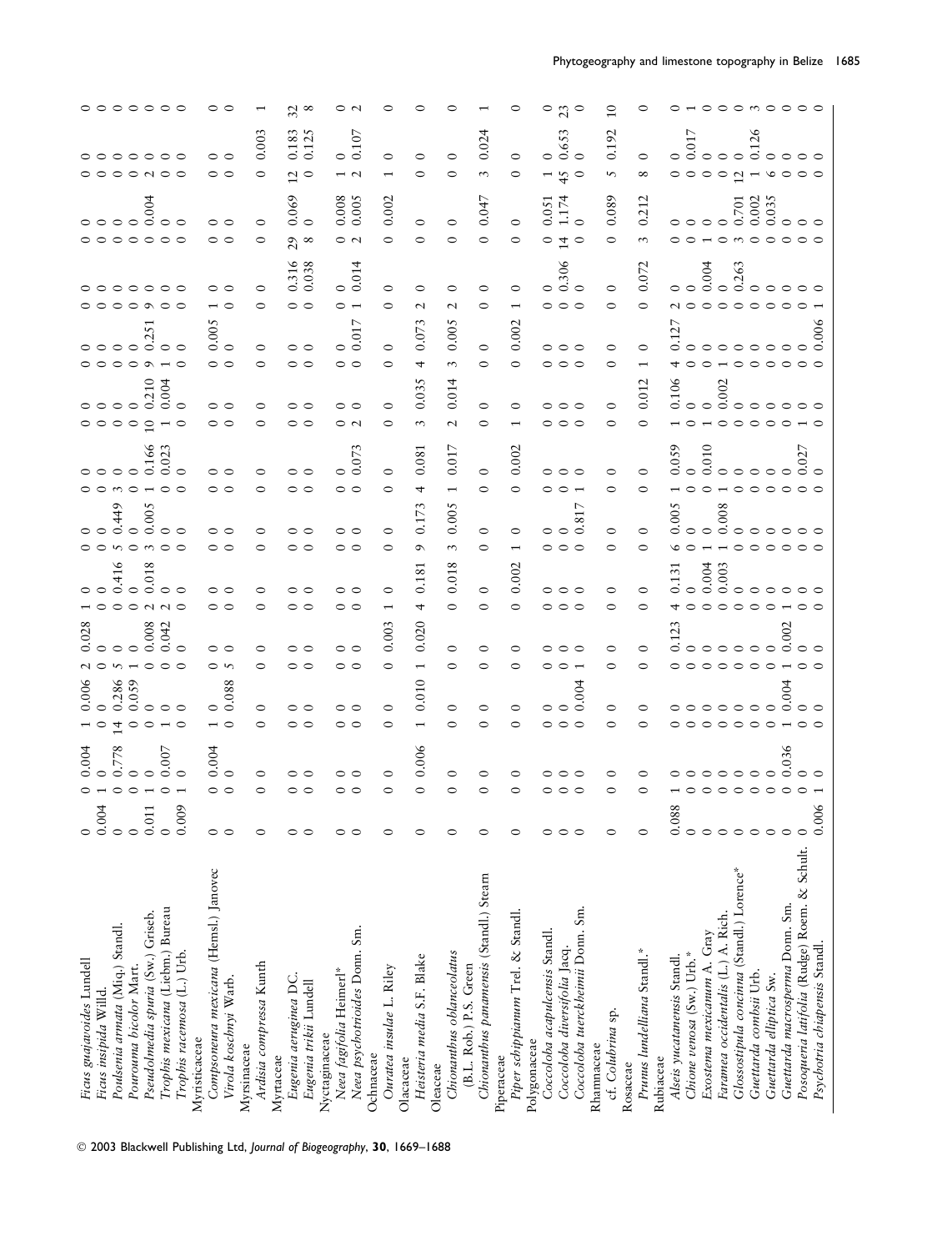| ŗ<br>Ĩ, |
|---------|

|                                                                | Valley floor                    |                           |                 |                                                                          |                           |                                            | Lower slope     |                                                                    |                                       |                           |                                 |                           | Upper slope                           |                     |                     |                    |                                                               | Ridge                                                              |                      |                                         |                                 |                     |
|----------------------------------------------------------------|---------------------------------|---------------------------|-----------------|--------------------------------------------------------------------------|---------------------------|--------------------------------------------|-----------------|--------------------------------------------------------------------|---------------------------------------|---------------------------|---------------------------------|---------------------------|---------------------------------------|---------------------|---------------------|--------------------|---------------------------------------------------------------|--------------------------------------------------------------------|----------------------|-----------------------------------------|---------------------------------|---------------------|
| Taxon                                                          | BA <sub>1</sub>                 | z                         | $\mathrm{BA}_2$ | $N_2$                                                                    | $\mathrm{BA}_3$           | z                                          | $\mathbf{BA}_1$ | Ż                                                                  | BA <sub>2</sub>                       | ВA<br>$N_2$               | $N_3$                           | BA <sub>1</sub>           | z                                     | $\mathrm{BA}_2$     | $\aleph_2$          | 3<br>ВÁ            | $N_3$                                                         | BA <sub>:</sub>                                                    | $\mathrm{BA}_2$<br>z | $N_2$                                   | BA <sub>3</sub>                 | Ž                   |
| Psychotria pubescens Sw.                                       |                                 |                           |                 |                                                                          |                           |                                            |                 |                                                                    |                                       |                           |                                 |                           |                                       |                     |                     |                    |                                                               |                                                                    |                      |                                         |                                 |                     |
| Psychotria simiarum Standl.                                    |                                 | $\circ$ $\circ$           |                 |                                                                          |                           | $\circ$ $\sim$                             |                 |                                                                    |                                       |                           |                                 |                           |                                       |                     | $\circ$             |                    |                                                               | $\circ$ $\circ$                                                    |                      |                                         |                                 |                     |
| Randia aculeata L.                                             |                                 | $\circ$                   |                 | $\circ$                                                                  |                           |                                            |                 |                                                                    |                                       |                           |                                 | $\circ$                   |                                       | $\circ$             | $\circ$             | $\circ$            |                                                               |                                                                    |                      |                                         |                                 |                     |
| Randia armata (Sw.) DC.                                        |                                 |                           |                 | $\overline{\phantom{0}}$                                                 |                           |                                            |                 |                                                                    |                                       | $\circ$                   | $\circ$ $\circ$ $\circ$         |                           |                                       |                     |                     |                    |                                                               |                                                                    |                      |                                         |                                 |                     |
| Randia genipifolia (Standl. & Steyerm.) Lorence                |                                 |                           |                 |                                                                          |                           |                                            |                 |                                                                    |                                       |                           |                                 | $\circ$                   |                                       |                     |                     | ≍                  |                                                               |                                                                    |                      |                                         |                                 |                     |
| Rondeletia belizensis Standl.                                  | $\circ$                         | $\circ \circ \circ \circ$ |                 | $\circ \circ \circ \circ \circ$<br>$\overline{a}$ $\overline{a}$         |                           | 000000<br>$\circ \circ \circ \circ \circ$  |                 | 。。。。。。。<br>000000                                                  | 。。。。。。。                               | $\circ \circ \circ$       |                                 | $\circ$                   | 0000004                               | $\circ \circ \circ$ | $\circ \circ \circ$ | $\circ$ $\circ$    | <i><b>ONOONON</b></i>                                         | 000000<br>$\circ \circ \circ \circ$                                | 000000               | oonoono                                 | 0000000                         | 00000N0             |
| Stenostomum lucidum (Sw.) C.F. Gaertn.                         | ⊂                               | ⊂                         |                 |                                                                          |                           | $\circ$                                    |                 | ₹                                                                  |                                       |                           | $\circ$                         | $\circ$                   |                                       | $\circ$             | $\overline{4}$      | 82<br>$\circ$      |                                                               | $\circ$                                                            | ⊂                    |                                         |                                 |                     |
| Rutaceae                                                       |                                 |                           |                 |                                                                          |                           |                                            |                 |                                                                    |                                       |                           |                                 |                           |                                       |                     |                     |                    |                                                               |                                                                    |                      |                                         |                                 |                     |
| Amyris elemifera L.                                            |                                 | $\circ$ $\circ$           |                 | $\circ$ $\circ$<br>$\circ$ $\circ$                                       |                           | $\circ$ $\circ$<br>$\circ$ $\circ$         |                 | $\circ$ $\circ$<br>$\circ$ $\circ$                                 | $\circ\circ$                          | ᅌ                         | $\circ\circ$                    |                           | $\circ$ $\circ$                       | ○                   |                     | $\circ$            |                                                               | ○<br>$\circ$                                                       | ⊂                    | $\circ$                                 | ⊂                               | ○                   |
| Zanthoxylum acuminatum                                         | ⊂                               |                           |                 |                                                                          |                           |                                            |                 |                                                                    |                                       | $\subset$                 |                                 | ⊂                         |                                       | ⊂                   | $\circ$             | ⊂                  | ○                                                             | $\mathbf{\sim}$<br>0                                               | ○                    |                                         | ⊂                               |                     |
| ssp.juniperinum (Poepp.) Reynel                                |                                 |                           |                 |                                                                          |                           |                                            |                 |                                                                    |                                       |                           |                                 |                           |                                       |                     |                     |                    |                                                               |                                                                    |                      |                                         |                                 |                     |
| Zanthoxylum ekmanii (Urb.) Alain                               |                                 |                           |                 |                                                                          |                           | $\circ$                                    |                 | $\circ$ $\circ$<br>$\circ$ $\circ$                                 | $\circ$ $\circ$                       | $\circ$ $\circ$           | $\circ$                         | 0                         | $\circ$ $\circ$                       | っ                   | $\circ$             | $\circ$ $\circ$    | $\circ$                                                       | $\circ$ $\circ$<br>$\circ$                                         | $\circ$              | $\circ$                                 | $\circ$                         | $\circ$ $\circ$     |
| Zanthoxylum riedelianum Engl.                                  | .020<br>0                       | $\sim$                    | 0.016           |                                                                          | $\sim$<br>$\approx$<br>Ò. | $\sim$                                     |                 |                                                                    |                                       |                           |                                 | $\circ$                   |                                       | $\circ$             |                     |                    |                                                               |                                                                    |                      |                                         |                                 |                     |
| Sapindaceae                                                    |                                 |                           |                 |                                                                          |                           |                                            |                 |                                                                    |                                       |                           |                                 |                           |                                       |                     |                     |                    |                                                               |                                                                    |                      |                                         |                                 |                     |
| Allophylus camptostachys Radlk.                                |                                 |                           |                 |                                                                          |                           |                                            |                 | ᅌ<br>ᅌ                                                             |                                       |                           |                                 |                           |                                       |                     |                     | ᅌ                  | $\circ$ $\circ$                                               | $\circ$                                                            |                      |                                         | 8<br>00                         |                     |
| Allophylus psilospernus L.                                     |                                 |                           |                 |                                                                          |                           |                                            |                 | $\circ$<br>$\circ$                                                 |                                       | $\circ$                   |                                 |                           |                                       |                     |                     | $\circ$            |                                                               | $\circ$                                                            |                      |                                         |                                 |                     |
| Cupania belizensis Standl.                                     |                                 |                           |                 |                                                                          |                           |                                            |                 |                                                                    |                                       |                           |                                 |                           |                                       |                     |                     | $\circ$ $\circ$    |                                                               |                                                                    |                      |                                         |                                 | $\circ$             |
| Exothea paniculata (Juss.) Radlk.                              | $\circ \circ \circ \circ \circ$ | 0000000                   |                 | 00000<br>。。。。。。。                                                         |                           | 。。。。。。。<br>。。。。。。。                         |                 | $\circ \circ \circ$<br>$\circ \circ \circ$                         | $\circ \circ \circ \circ \circ \circ$ | $\circ \circ \circ$       | 。。。。。。。                         | $\circ \circ \circ \circ$ | $\circ \circ \circ \circ \circ \circ$ | $\circ \circ \circ$ | 。。。。。。。             |                    | $\begin{array}{c} \n - \n - \n - \n - \n - \n \n \end{array}$ | $\circ \circ \circ \circ \circ$<br>$\circ \circ \circ \circ \circ$ | 000000               | $\circ\circ\circ\bullet\circ\circ\circ$ | $\circ \circ \circ \circ \circ$ |                     |
| Matayba apetala Radlk.                                         |                                 |                           |                 |                                                                          |                           |                                            |                 |                                                                    |                                       |                           |                                 |                           |                                       |                     |                     | $\circ$            |                                                               |                                                                    |                      |                                         |                                 |                     |
| Sapindaceae                                                    |                                 |                           |                 | $\circ$                                                                  |                           |                                            |                 | $\circ$<br>$\circ$                                                 |                                       | $\circ$                   |                                 |                           |                                       | $\circ$             |                     | $\circ$            |                                                               | $\sim$                                                             |                      |                                         |                                 | $\circ \circ \circ$ |
| Sapindus saponaria L.                                          |                                 |                           |                 | $\circ$                                                                  |                           |                                            |                 | $\circ$<br>$\circ$                                                 | $50\,$                                |                           |                                 | $\circ$                   |                                       | $\circ$             |                     | $\circ$            |                                                               | $\circ$                                                            |                      |                                         |                                 |                     |
| Sapotaceae                                                     |                                 |                           |                 |                                                                          |                           |                                            |                 |                                                                    |                                       |                           |                                 |                           |                                       |                     |                     |                    |                                                               |                                                                    |                      |                                         |                                 |                     |
| Chrysophyllum venezuelanense (Pierre) T.D. Penn.               | 00                              |                           |                 | $\circ$ $\circ$                                                          |                           | $\circ$ $\circ$                            |                 | $\circ$ $\circ$                                                    |                                       |                           |                                 | 0                         | $\circ$                               |                     | $\circ$             | 0                  |                                                               | $\circ$<br>0                                                       |                      | $\circ$ $\circ$                         | $\circ$ $\circ$                 |                     |
| Manilkara chicle (Pittier) Gilly                               |                                 |                           |                 |                                                                          |                           |                                            |                 |                                                                    |                                       |                           | $\circ$                         |                           |                                       |                     |                     | $\circ$            | $\circ$                                                       | $\overline{4}$<br>$\overline{0}$ .                                 |                      |                                         |                                 |                     |
| Manilkara staminodella Gilly                                   |                                 |                           |                 |                                                                          |                           |                                            |                 |                                                                    |                                       |                           |                                 |                           | ∽<br>3                                | $\circ$             | $\sim$ $\sim$       | $\circ$            | $\circ$                                                       | $\overline{0}$                                                     |                      |                                         | 89                              |                     |
| Manilkara zapota (L.) P. Royen                                 | $\circ \circ \circ \circ \circ$ | omoooon                   |                 | $\circ \circ \circ \circ \circ$<br>$\circ \circ \circ \circ \circ \cdot$ |                           | $\circ \circ \circ \circ \circ$<br>。。。。。。。 |                 | $\circ \circ \circ$<br>$\circ \circ \circ \circ \circ \circ \circ$ | $\circ$ $\circ$ $\circ$ $\circ$       | $\circ \circ \circ \circ$ | $\circ \circ \circ \circ \circ$ | $\circ$                   | 400                                   |                     |                     | Ξ<br>$\dot{\circ}$ |                                                               | $  -$<br>$\circ$                                                   | 。。。。。。。              |                                         | 000000                          | oononoo             |
| Pouteria amygdalina (Standl.) Baehni                           |                                 |                           |                 |                                                                          |                           |                                            |                 |                                                                    |                                       |                           |                                 | 0.247                     |                                       | ∘<br>$\dot{\circ}$  | $\sim$              | 0.005              | $\overline{\phantom{0}}$                                      | 0.0                                                                |                      |                                         |                                 |                     |
| Pouteria campechiana (Kunth) Baehni                            |                                 |                           |                 |                                                                          |                           |                                            |                 | $\dot{\circ}$                                                      |                                       | $\circ$                   |                                 | 0.032                     | $\sim$                                |                     | $\circ$             | $\circ$            | $\circ$                                                       | $\circ$ $\circ$                                                    |                      |                                         |                                 |                     |
| Pouteria durlandii Standl. (Baehni)                            |                                 |                           | 0.0             |                                                                          |                           |                                            |                 |                                                                    | ١c<br>0.05                            | $\circ$                   |                                 | 0.103                     | $\overline{\phantom{0}}$              | $\circ$             | $\sim$              | 0.002              |                                                               | $\circ$                                                            |                      |                                         |                                 |                     |
| Pouteria izabalensis (Standl.) Baehni                          | $\circ$                         | $\circ \circ \circ$       |                 | $\circ$<br>$\infty$ $\circ$                                              |                           | $\circ$                                    |                 | $\circ$<br>$\circ$                                                 | $\circ$                               | $\circ$                   | $\circ$                         | 0                         | $\circ$                               |                     | $\circ$             | ၉၅<br>6.           |                                                               | $\circ$<br>$\circ$                                                 |                      |                                         |                                 |                     |
| Pouteria reticulata (Engl.) Eyma                               |                                 |                           |                 | $\circ$                                                                  |                           | $\circ$<br>$\circ$ $\circ$                 |                 | $\sim$ $\sim$                                                      | ⊂<br>δ<br>$\dot{\circ}$               |                           |                                 | $\circ$                   | $\sim$                                |                     | $\sim$              | $\circ$            | $\sim$ $\sim$                                                 | $\dot{\circ}$                                                      |                      |                                         |                                 |                     |
| Sideroxylon floribundum ssp. belizense<br>(Lundell) T.D. Penn. |                                 |                           |                 |                                                                          |                           | $\circ$                                    |                 | $\circ$                                                            |                                       |                           |                                 |                           |                                       |                     | $\circ$             | $\circ$            |                                                               | $\frac{1}{4}$<br>ö                                                 |                      | ನ್ರ                                     |                                 |                     |
| Sterculiaceae                                                  |                                 |                           |                 |                                                                          |                           |                                            |                 |                                                                    |                                       |                           |                                 |                           |                                       |                     |                     |                    |                                                               |                                                                    |                      |                                         |                                 |                     |
| Guazuma ulmifolia Lam.                                         |                                 | 0                         |                 | ⊂<br>⊂                                                                   |                           | ⊂<br>⊂                                     |                 | $\circ$                                                            | 0.12                                  | ⊂                         | ⊂                               |                           | ○                                     |                     | $\circ$             | $\circ$            | $\circ$                                                       | 0<br>⊂                                                             | ⊂                    |                                         | っ                               | っ                   |
| Theophrastaceae                                                |                                 |                           |                 |                                                                          |                           |                                            |                 |                                                                    |                                       |                           |                                 |                           |                                       |                     |                     |                    |                                                               |                                                                    |                      |                                         |                                 |                     |
| Deherainia smaragdina                                          |                                 | 0                         |                 | ⊂<br>⊂                                                                   |                           | ⊂<br>⊂                                     |                 | $\circ$<br>○                                                       | 0                                     | ⊂                         | 0                               | ⊂                         | 0                                     | ⊂                   | $\circ$             | 0.003              |                                                               | 0<br>⊂                                                             | 0                    | 0                                       | 0                               | 0                   |
| (Planch. ex Linden) Decne.                                     |                                 |                           |                 |                                                                          |                           |                                            |                 |                                                                    |                                       |                           |                                 |                           |                                       |                     |                     |                    |                                                               |                                                                    |                      |                                         |                                 |                     |
| Jacquinia longifolia Standl.<br>Tiliaceae                      |                                 | 0                         |                 | ⊂<br>0                                                                   |                           | ○<br>⊂                                     |                 | $\circ$<br>○                                                       | $\circ$                               | 0                         | 0                               | ⊂                         | $\circ$                               | 0                   | $\circ$             | $\circ$            | 0                                                             | 0<br>⊂                                                             | 0.025                | $^{\circ}$                              | 0                               | 0                   |
| Heliocarpus americanus L.                                      |                                 | 00                        |                 | 00                                                                       |                           | ◠<br>0 C                                   |                 | െ റ<br>0 C                                                         | $\circ$ $\circ$                       | 0                         | ⊂ ⊂                             |                           | ○                                     |                     |                     |                    |                                                               | $\circ\,\circ$<br>ᅌ                                                | ö                    | $\overline{1}$                          | ⊂                               |                     |
| Mortoniodendron vestitum Lundell*                              |                                 |                           |                 |                                                                          |                           |                                            |                 |                                                                    |                                       |                           |                                 |                           |                                       | ء<br>కె             |                     |                    |                                                               | ⊂                                                                  |                      | $\circ$                                 | ⊂                               | ေ ေ                 |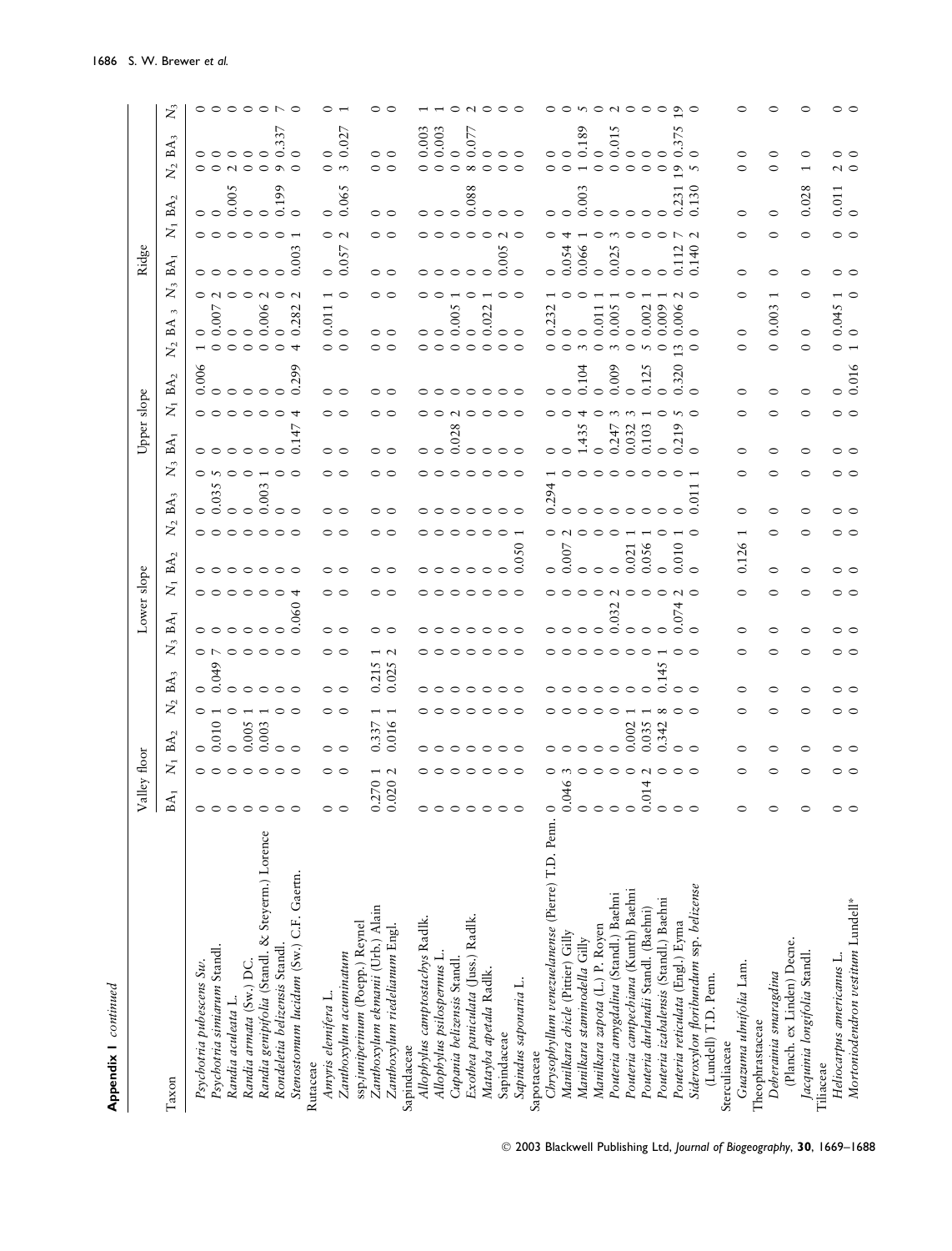| $\circ$                                           | $\circ$                                                                     | $\circ$                                           | $\circ$                                         |       |          |                 |          | $\circ \circ \circ \dashv \dashv$                                                              |          |
|---------------------------------------------------|-----------------------------------------------------------------------------|---------------------------------------------------|-------------------------------------------------|-------|----------|-----------------|----------|------------------------------------------------------------------------------------------------|----------|
| $0$ 0                                             | $\begin{matrix} 0 & 0 \end{matrix}$                                         |                                                   |                                                 |       |          | $\circ$ $\circ$ |          | $\begin{array}{c} 0.116 \\ 0.023 \end{array}$                                                  |          |
|                                                   |                                                                             | $0$ 0                                             | $0 \quad 0$                                     |       |          |                 |          | $\circ$ $\circ$ $\circ$ $\circ$                                                                |          |
| $\begin{array}{cccc} 0 & 0 & 0 & 0 \end{array}$   |                                                                             |                                                   |                                                 |       |          |                 |          | $0.129$<br>$0.129$                                                                             |          |
|                                                   | $\begin{matrix} 0 & 0 & 0 & 0 \end{matrix}$                                 | $\begin{matrix} 0 & 0 & 0 & 0 \end{matrix}$       |                                                 |       |          |                 |          | $\circ \circ \circ \circ \circ$                                                                |          |
|                                                   |                                                                             |                                                   |                                                 |       |          |                 |          | $\circ \circ \circ \circ \circ$                                                                |          |
|                                                   |                                                                             |                                                   | $15 \quad 0 \quad 0 \quad 0$                    |       |          |                 |          | $\circ \circ \circ \circ \circ$                                                                |          |
|                                                   |                                                                             | $\begin{array}{cc} 0 & 0 \end{array}$             |                                                 |       |          |                 |          | 。。。。。。<br>。。。。。。                                                                               |          |
|                                                   |                                                                             |                                                   |                                                 |       |          |                 |          |                                                                                                |          |
|                                                   |                                                                             | $0$ 0                                             | $0.008$ 3 0.066                                 |       |          |                 |          |                                                                                                |          |
|                                                   |                                                                             |                                                   |                                                 |       |          |                 |          |                                                                                                |          |
|                                                   | $0$ 0.103 2 0.339 5 0.095 1 0                                               |                                                   |                                                 |       |          |                 |          |                                                                                                |          |
|                                                   |                                                                             |                                                   | 150                                             |       |          |                 |          | 。。。。。。<br>。。。。。。                                                                               |          |
|                                                   |                                                                             |                                                   |                                                 |       |          |                 |          |                                                                                                |          |
|                                                   |                                                                             | $0 \t1.327 \t1 \t0$                               |                                                 |       |          |                 |          |                                                                                                |          |
|                                                   |                                                                             |                                                   |                                                 |       |          |                 |          |                                                                                                |          |
| $0 \t 0 \t 0.116 \t 1 \t 0 \t 0$                  |                                                                             | $0$ 0                                             | $0.003$ 1 $0.005$ 1 $0.011$ 3 $0.032$ 8 $0.069$ |       |          |                 |          | $\begin{array}{ccc}\n1 & 0 & \\ 0 & 0.137 \\ 0 & 0 & 0 \\ 0 & 0 & 0 \\ 0 & 0 & 0\n\end{array}$ |          |
|                                                   |                                                                             |                                                   |                                                 |       |          |                 |          |                                                                                                |          |
|                                                   | $0$ 0.004 1 0                                                               | $0$ 0                                             |                                                 |       |          |                 |          |                                                                                                |          |
|                                                   |                                                                             |                                                   |                                                 |       |          |                 |          |                                                                                                |          |
|                                                   |                                                                             |                                                   |                                                 |       |          |                 |          | 。。。。。。<br>。。。。。。                                                                               |          |
|                                                   |                                                                             |                                                   |                                                 |       |          |                 |          |                                                                                                |          |
| $\overline{a}$                                    | $0.048$ 1 0                                                                 | $\begin{array}{cccc}\n0 & 0 & 0 & \n\end{array}$  |                                                 |       |          |                 |          | $\circ \circ \circ \circ \circ$                                                                |          |
|                                                   |                                                                             |                                                   |                                                 |       |          |                 |          |                                                                                                |          |
|                                                   |                                                                             |                                                   |                                                 |       |          |                 |          |                                                                                                |          |
| 0.181                                             |                                                                             |                                                   |                                                 |       |          |                 |          |                                                                                                |          |
| Trichospermum grewitfolium<br>(A. Rich.) Kosterm. | Ampelocera hottlei (Standl.) Standl. 0.004<br><b>Jrticaceae</b><br>JImaceae | Vitex gaumeri Greenm.<br>Verbenaceae<br>Violaceae | Rinorea hummelii Sprague                        | ndet. | Indet. 1 | Indet. 2        | Indet. 3 | Indet. 4                                                                                       | Indet. 5 |